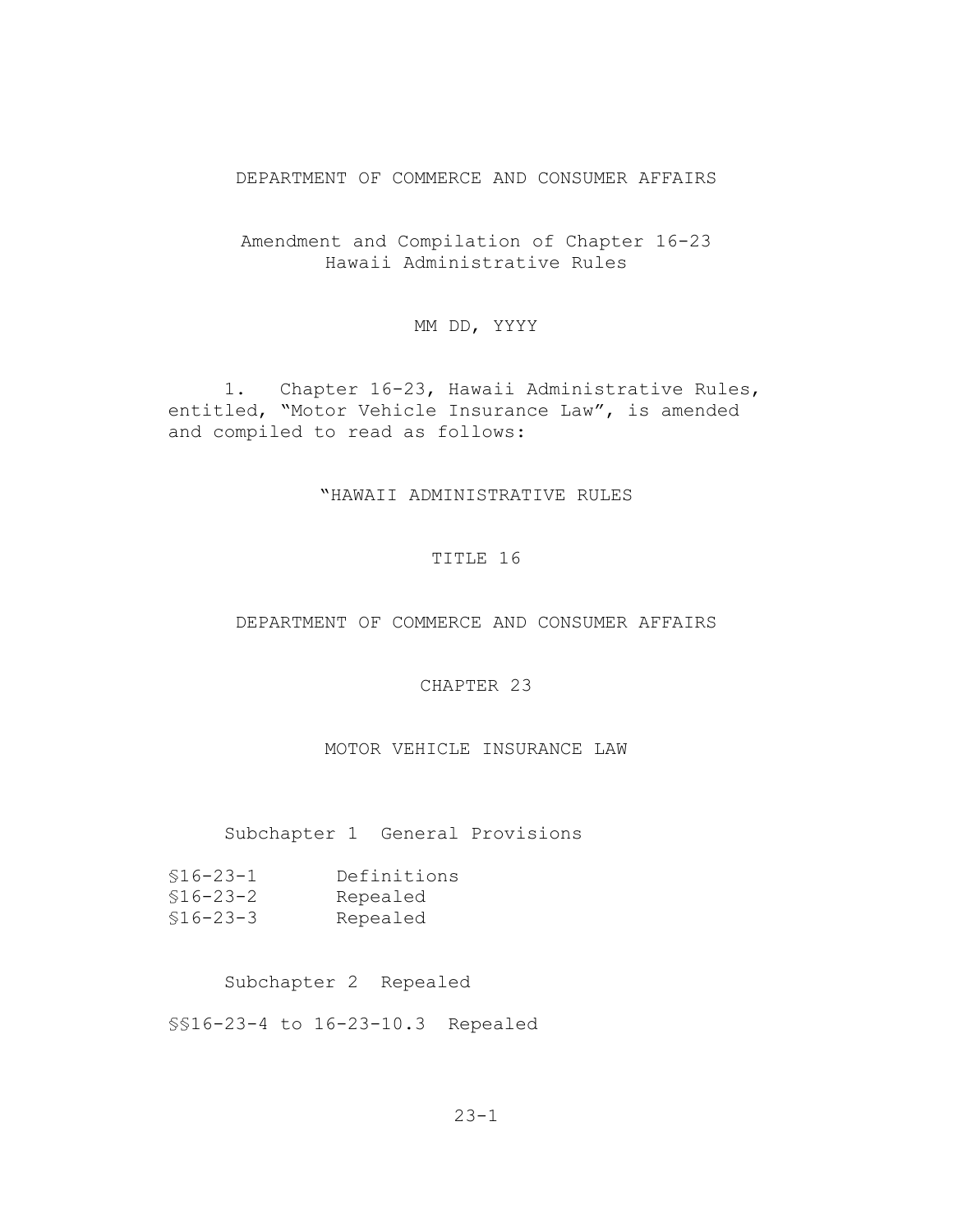Subchapter 3 Optional Additional Insurance

§16-23-11 Required optional additional coverage §16-23-11.1 Naturopathic, acupuncture, and nonmedical remedial care and treatment §16-23-11.2 Repealed §16-23-11.3 Repealed §16-23-11.4 Repealed §16-23-12 Other optional coverages

Subchapter 4 Rejection, Cancellation, Non-Renewal

- §16-23-13 Application for motor vehicle insurance policy, rejection of application, JUP placement §16-23-14 Repealed
- §16-23-15 Repealed
- §16-23-16 Review of failure to offer JUP placement, cancellation, or refusal to renew

Subchapter 5 Licensing of Insurers

| $$16 - 23 - 17$ | Repealed                     |  |  |
|-----------------|------------------------------|--|--|
| $$16 - 23 - 18$ | Repealed                     |  |  |
| $$16 - 23 - 19$ | Licensing of health insurers |  |  |

Subchapter 6 Requirements for Self Insurance

| $$16 - 23 - 20$ | Repealed                              |  |
|-----------------|---------------------------------------|--|
| $$16 - 23 - 21$ | Agreement                             |  |
| $$16 - 23 - 22$ | Repealed                              |  |
| $$16 - 23 - 23$ | Amount of cash, securities, or bond   |  |
| $$16 - 23 - 24$ | Repealed                              |  |
| $$16 - 23 - 25$ | Supplemental bond or excess liability |  |
|                 | insurance requirement                 |  |
| $$16 - 23 - 26$ | Service of process                    |  |
|                 |                                       |  |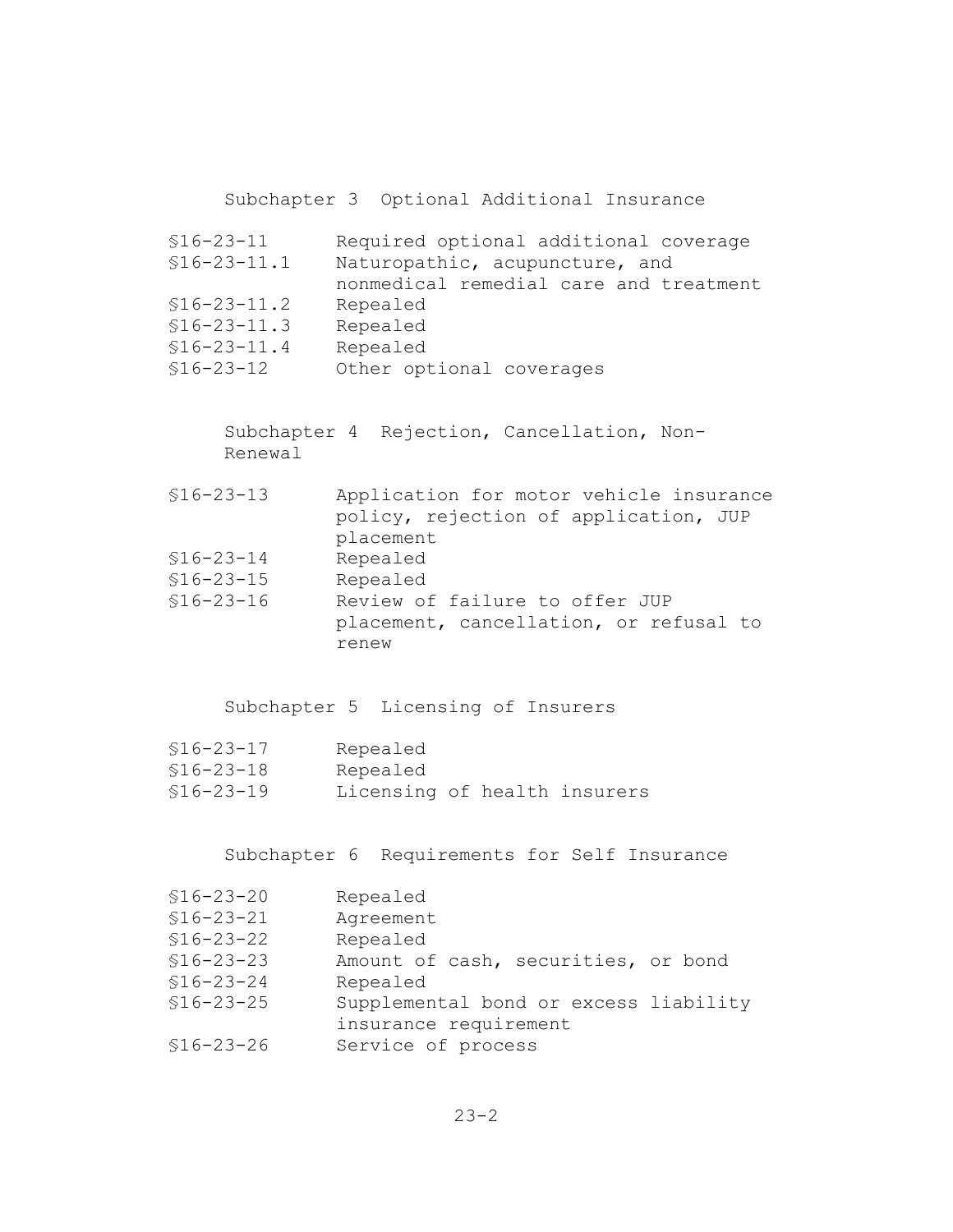| $$16 - 23 - 27$ | Repealed |                        |  |
|-----------------|----------|------------------------|--|
| $$16 - 23 - 28$ | Repealed |                        |  |
| $$16 - 23 - 29$ | Repealed |                        |  |
| $$16 - 23 - 30$ | Repealed |                        |  |
| $$16 - 23 - 31$ | Repealed |                        |  |
| $$16 - 23 - 32$ | Repealed |                        |  |
| $$16 - 23 - 33$ |          | Reporting requirements |  |

Subchapter 7 Repealed

§§16-23-34 to 16-23-55 Repealed

Subchapter 8 Driver Education Fund

§16-23-56 Payment and expenditure

Subchapter 9 Miscellaneous Provisions

| $$16 - 23 - 57$ | Administrative hearing on denial of<br>claim |
|-----------------|----------------------------------------------|
|                 |                                              |
| $$16 - 23 - 58$ | Notice of claim                              |
| $$16 - 23 - 59$ | Repealed                                     |
| $$16 - 23 - 60$ | Motor vehicle insurance policy               |
|                 | endorsements                                 |

Subchapter 10 Repealed

§16-23-61 and §16-23-62 Repealed

Subchapter 11 Repealed

§16-23-63 Repealed

Subchapter 12 Statistical and Reporting Requirements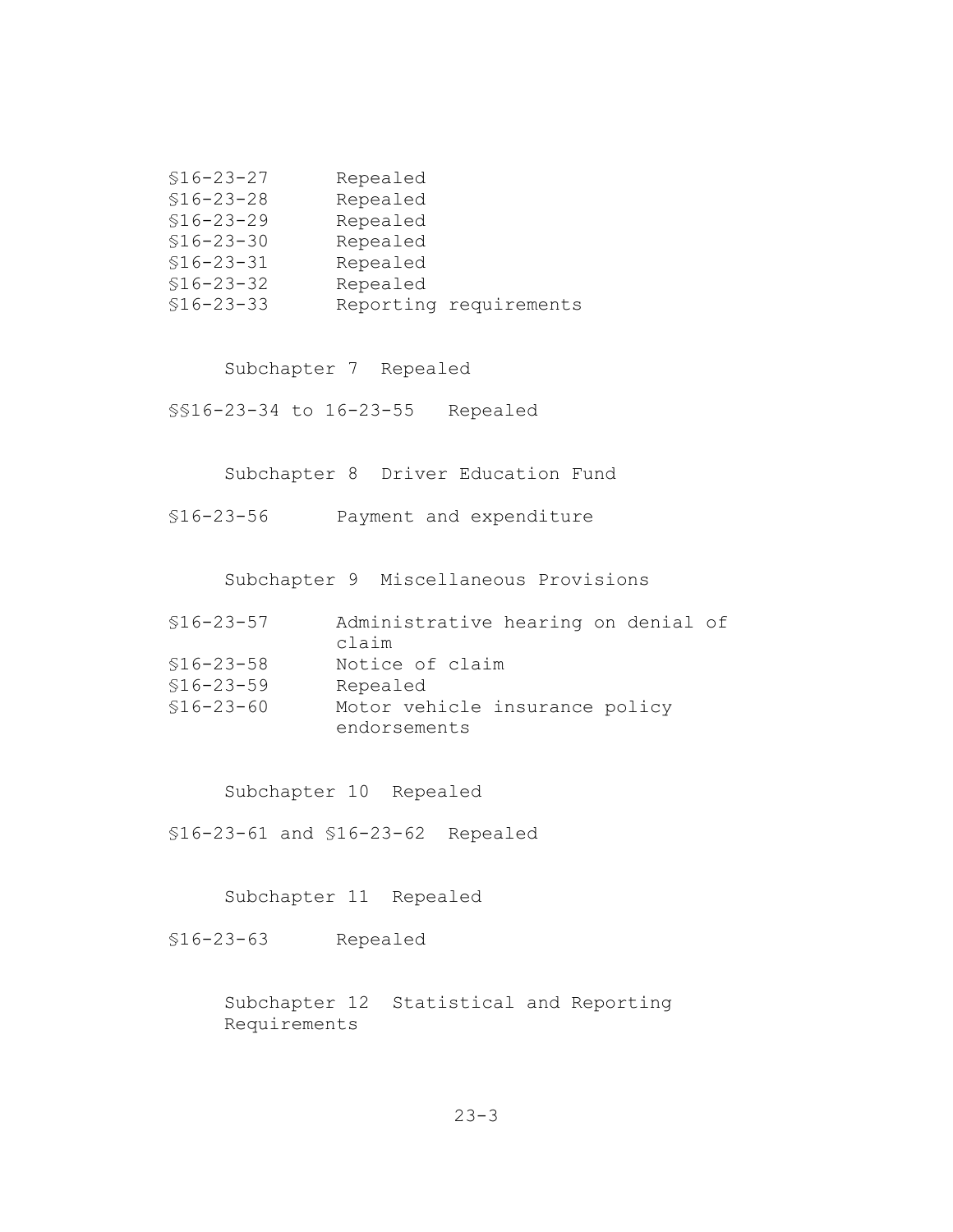| \$16-23-64 |                  |  | Revision of current statistical plans |  |
|------------|------------------|--|---------------------------------------|--|
| \$16-23-65 | Quarterly report |  |                                       |  |
| \$16-23-66 | Annual report    |  |                                       |  |

§16-23-66.5 Repealed

Subchapter 13 The Joint Underwriting Plan

| $$16 - 23 - 67$ | General description                    |
|-----------------|----------------------------------------|
| $$16 - 23 - 68$ | Membership in JUP                      |
| $$16 - 23 - 69$ | Repealed                               |
| $$16 - 23 - 70$ | Allocation of JUP costs                |
| $$16 - 23 - 71$ | Selection of servicing providers       |
| $$16 - 23 - 72$ | Classifications eligible for JUP       |
| $$16 - 23 - 73$ | Public assistance benefits recipients  |
| $$16 - 23 - 74$ | Application for JUP, placement;        |
|                 | reporting disposition                  |
| $$16 - 23 - 75$ | Denial of application; appeal          |
| $$16 - 23 - 76$ | Administration by JUP bureau           |
| $$16 - 23 - 77$ | Servicing providers' duties            |
| $$16 - 23 - 78$ | Allowances to servicing providers      |
| $$16 - 23 - 79$ | Commissions                            |
| $$16 - 23 - 80$ | JUP rates                              |
| $$16 - 23 - 81$ | JUP private passenger manual           |
| $$16 - 23 - 82$ | JUP commercial manual                  |
| $$16 - 23 - 83$ | Repealed                               |
| $$16 - 23 - 84$ | JUP assigned claims; application; and  |
|                 | assignment of claims                   |
| $$16 - 23 - 85$ | Proration of costs and assigned claims |
|                 | paid                                   |
| $$16 - 23 - 86$ | JUP membership termination             |
| $$16 - 23 - 87$ | Joint liability for JUP business       |
| $$16 - 23 - 88$ | Auditing of members                    |

Subchapter 14 Repealed

§16-23-89 Repealed

Subchapter 15 Compliance Resolution Fund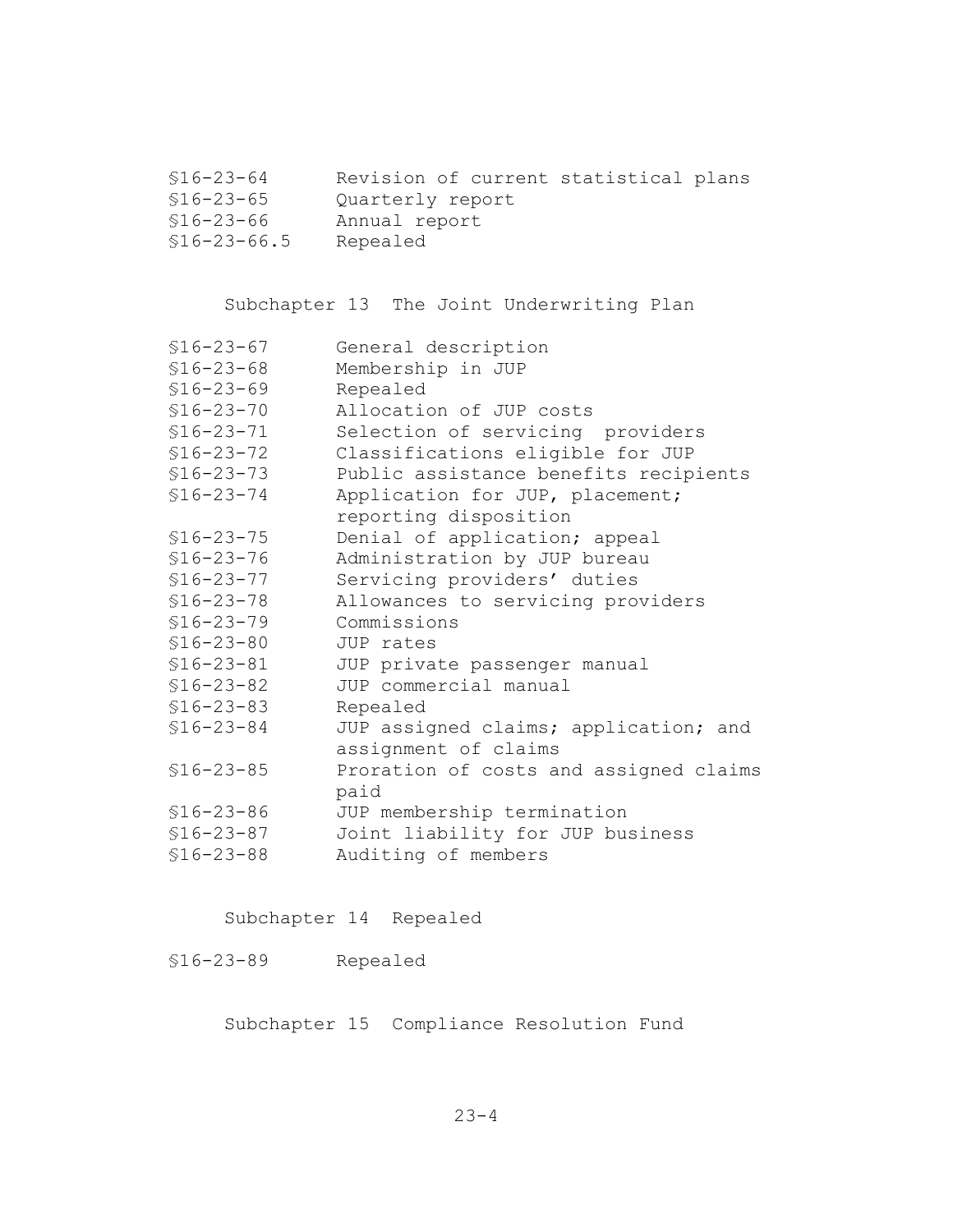§16-23-90 Repealed allocation of cost of motor vehicle insurance administration

Subchapter 16 Repealed

§16-23-92 Repealed

Subchapter 17 Fee Schedule and Utilization Guidelines

| $$16 - 23 - 93$  | Fee schedules                        |
|------------------|--------------------------------------|
| $$16 - 23 - 94$  | Definitions                          |
| $$16 - 23 - 95$  | Repealed                             |
| $$16 - 23 - 96$  | Repealed                             |
| $$16 - 23 - 97$  | Repealed                             |
| $$16 - 23 - 98$  | Repealed                             |
| $$16 - 23 - 99$  | Concurrent treatment                 |
| $$16 - 23 - 100$ | Change in health care or alternative |
|                  | care providers                       |
| $$16 - 23 - 101$ | Repealed                             |
| $$16 - 23 - 102$ | Repealed                             |
| $$16 - 23 - 103$ | Rules of decision for allowable fees |
|                  | for medical, surgical, and hospital  |
|                  | services and supplies                |
| $$16 - 23 - 104$ | Health care providers                |
| $$16 - 23 - 105$ | Repealed                             |
| $$16 - 23 - 106$ | Physician assistants                 |
| $$16 - 23 - 107$ | Repealed                             |
| $$16 - 23 - 108$ | Repealed                             |
| $$16 - 23 - 109$ | Repealed                             |
| $$16 - 23 - 110$ | Anesthesia services                  |
| $$16 - 23 - 111$ | Radiology services                   |
| $$16 - 23 - 112$ | Repealed                             |
| $$16-23-113$     | Hospital services                    |
| $$16 - 23 - 114$ | Drugs, supplies and materials        |
| $$16 - 23 - 115$ | Workers' compensation medical fee    |
|                  | schedule                             |
| $$16 - 23 - 116$ | Repealed                             |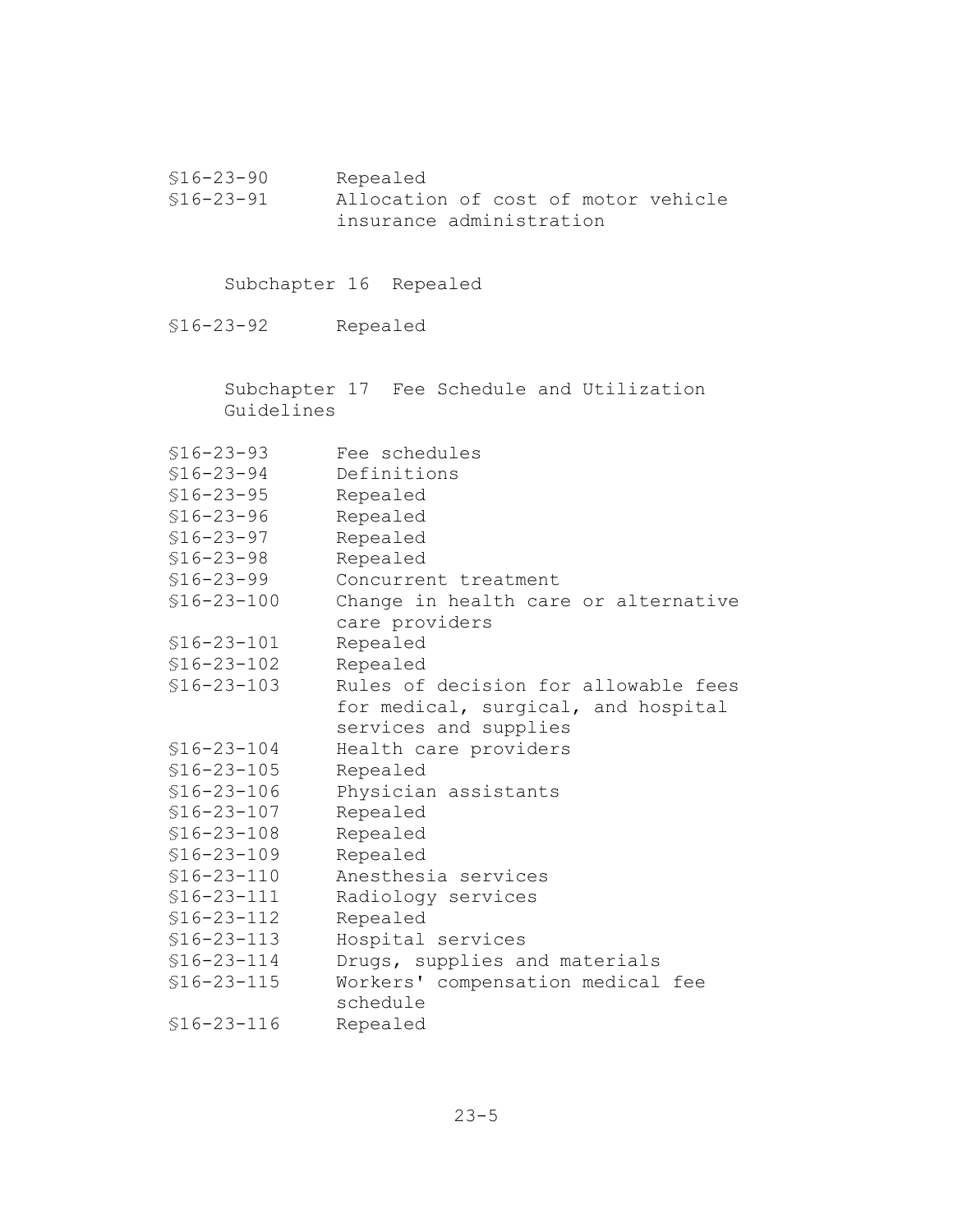### Subchapter 18 Repealed

§§16-23-117 to 16-23-120 Repealed

### SUBCHAPTER 1

### GENERAL PROVISIONS

**§16-23-1 Definitions.** Unless the context indicates otherwise, as used in this chapter: "Chapter 431", and reference to sections therein, refer to the insurance code contained in the Hawaii

Revised Statutes (HRS).

"Commissioner" means the state commissioner of insurance as defined in section 431:2-102, HRS. Pending the appointment of a person to or during any vacancy in that office, it refers to the state director of commerce and consumer affairs.

"County" means the counties of Hawaii, Maui, and Kauai and the City and County of Honolulu.

"Motor vehicle insurance law" refers to the motor vehicle insurance law, chapter 431:10C, HRS, and sections therein.

"Prepaid health care plan" means a health care plan approved by the department of labor and industrial relations and meeting the requirements of chapter 393 and the rules of the department in effect on January 1, 1998, or thereafter.

"Provider" or "health care provider" means any person providing medical or rehabilitative services to a claimant covered by a motor vehicle insurance policy. [Eff 9/1/74; am 9/1/77; am 9/1/78; am 9/1/79; am and ren §16-23-1, 7/7/80; am and comp 9/1/82; am and comp 9/1/85; am 9/1/87; am and comp 9/1/88; comp 9/15/89; comp 9/1/90; am 9/1/91; am and comp 6/1/93; am and comp  $1/1/98$ ; am and comp  $1/8/99$ ; am and comp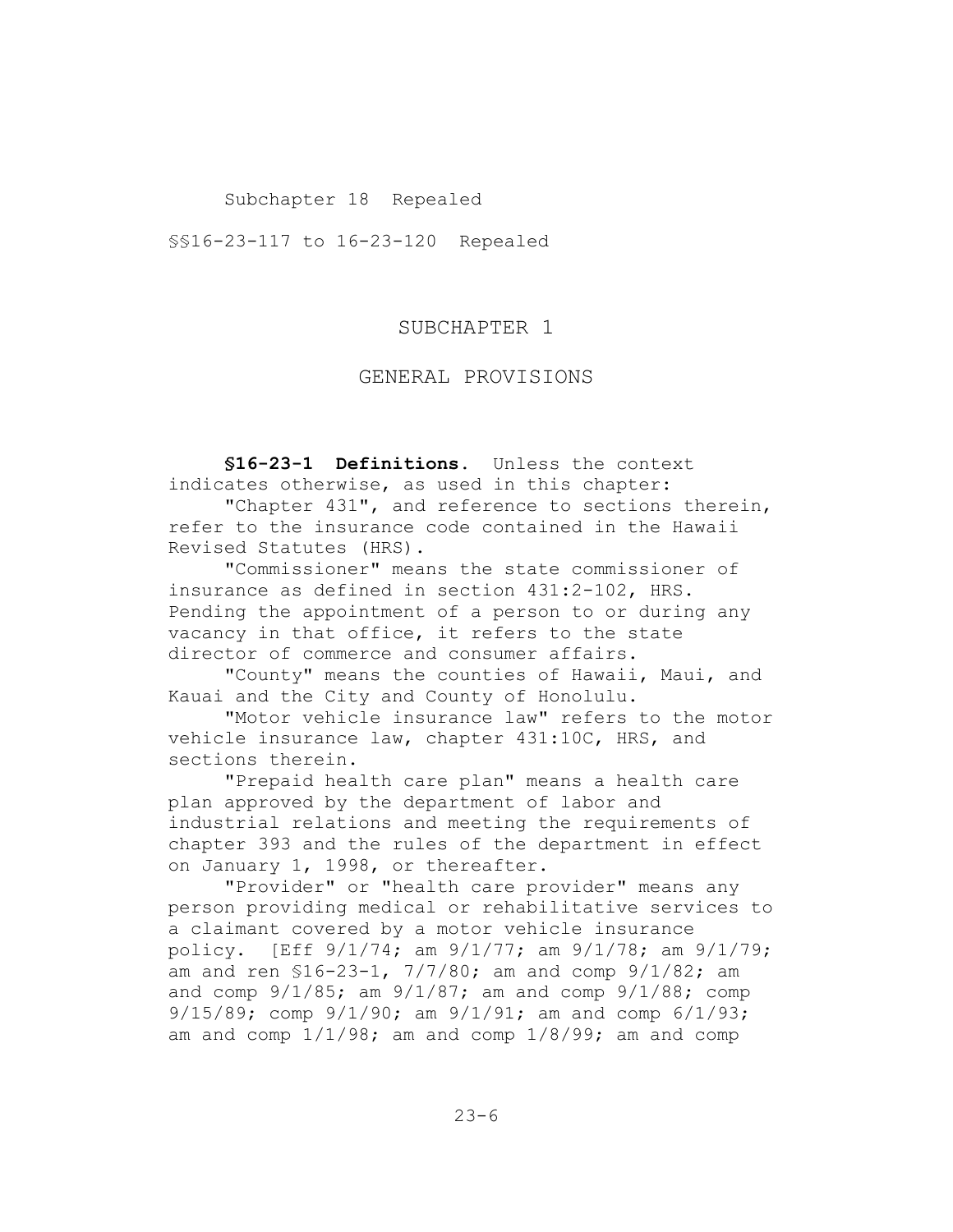11/11/12; comp ] (Auth: HRS §431:10C-214) (Imp: HRS §§431:10C-103, 431:10C-304)

**§16-23-2 Repealed.** [R 1/8/99]

**§16-23-3 Repealed.** [R 11/11/12]

SUBCHAPTER 2 REPEALED

- **§16-23-4 Repealed.** [R 11/11/12]
- **§16-23-5 Repealed.** [R 11/11/12]
- **§16-23-6 Repealed.** [R 11/11/12]
- **§16-23-7 Repealed.** [R 11/11/12]
- **§16-23-8 Repealed.** [R 11/11/12]
- **§16-23-9 Repealed.** [R 11/11/12]
- **§16-23-10 Repealed.** [R 11/11/12]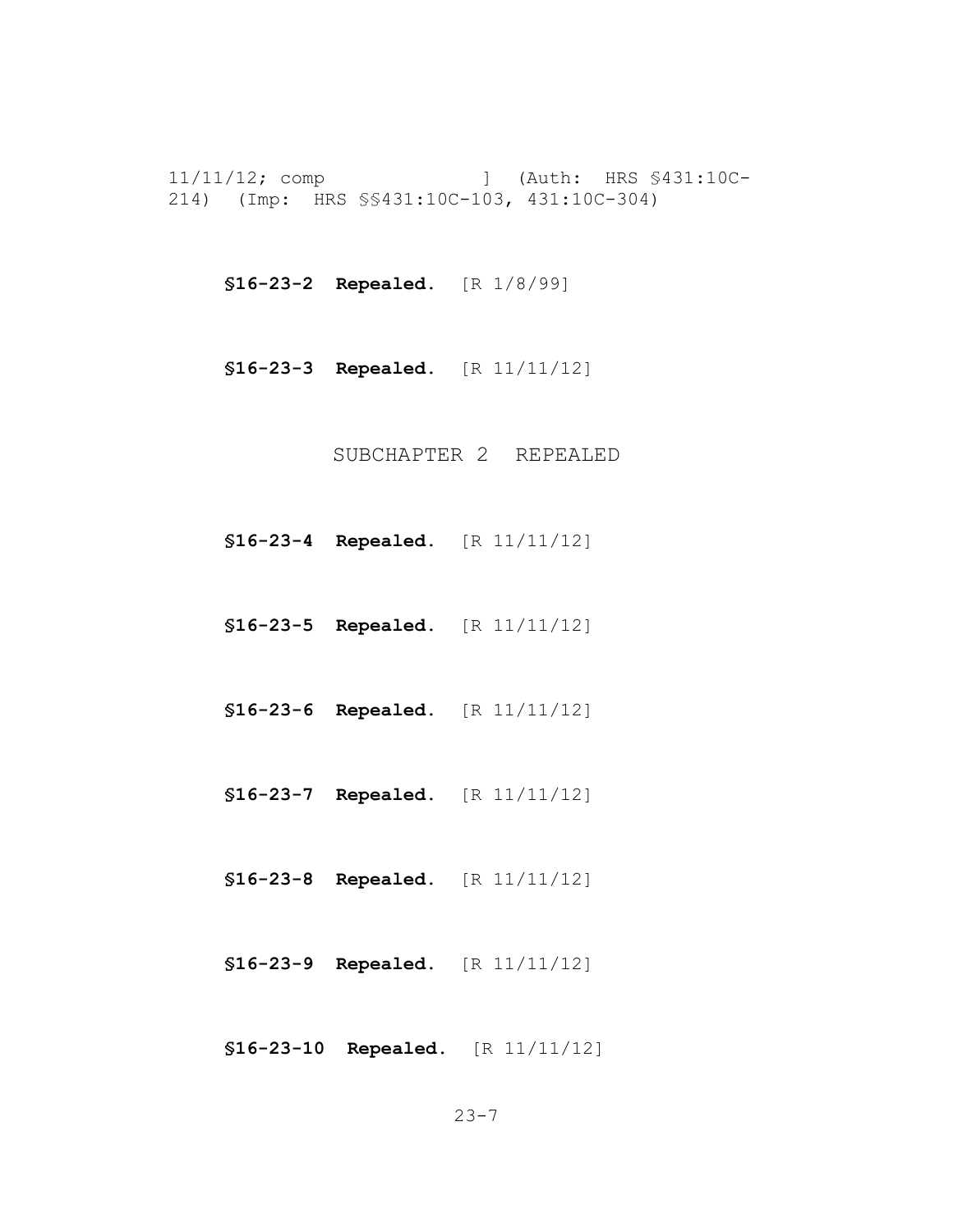**§16-23-10.1 Repealed.** [R 1/8/99]

§**16-23-10.2 Repealed.** [R 11/11/12]

**§16-23-10.3 Repealed.** [R 1/8/99]

# SUBCHAPTER 3

# OPTIONAL ADDITIONAL INSURANCE

### **§16-23-11 Required optional additional coverage.**

(a) Each insurer shall offer to each policyholder or applicant for a motor vehicle insurance policy the optional coverage as well as the basic motor vehicle insurance coverage, with the applicable premiums therefor, as set forth in Exhibit 1 entitled "Required Optional Additional Coverage," dated July 20, 1998, located at the end of this chapter, which is made a part of this section. Nothing in this subchapter shall limit the use of forms substantially similar to the exhibit.

(b) Every insurer shall fully disclose in writing to each policyholder upon the first renewal after January 1, 1998, or to the applicant, at the issuance or delivery of the policy, the availability of all required and optional coverages and deductibles.

(c) An applicant or policyholder shall in writing decline uninsured motorist coverage and underinsured motorist coverage.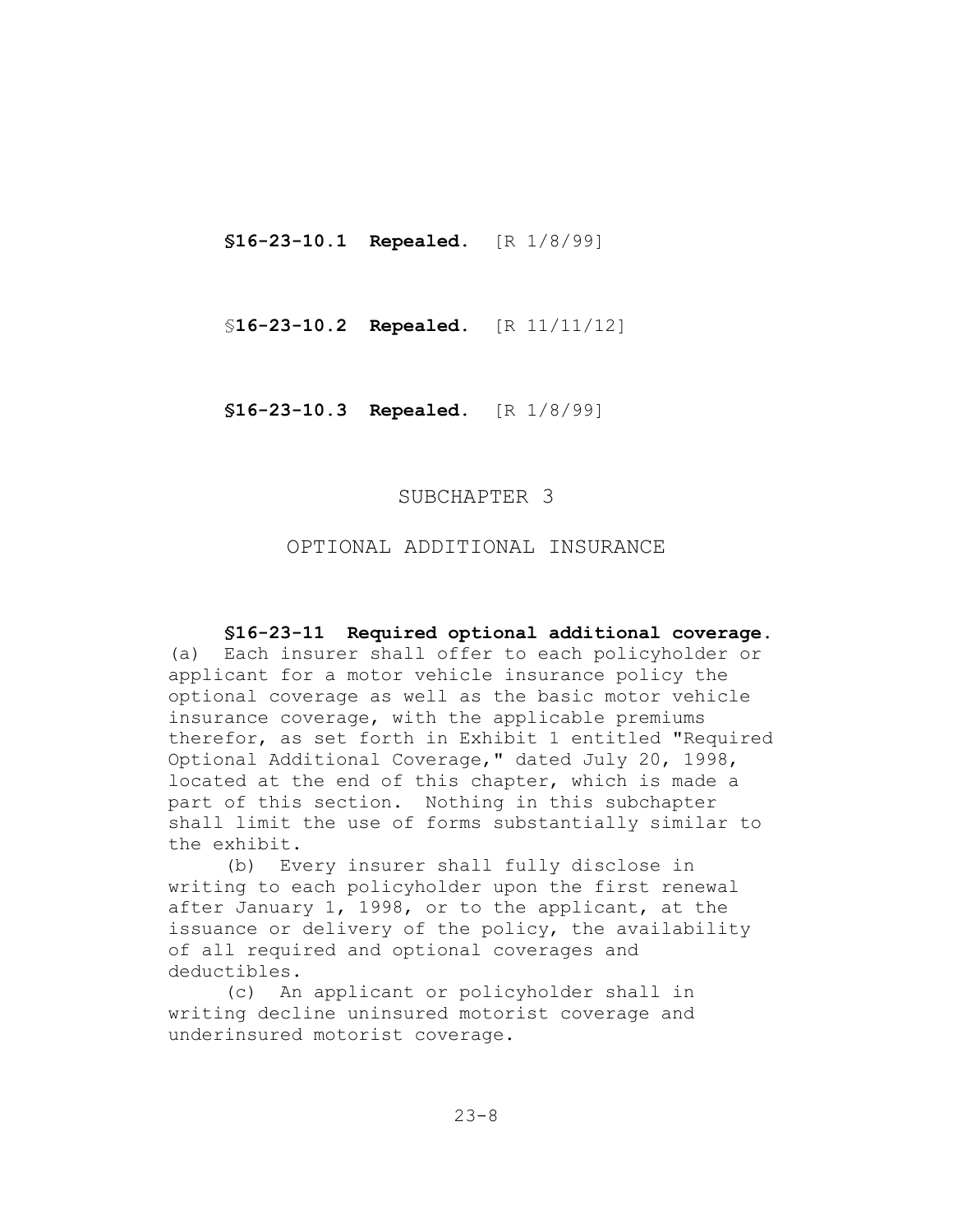(d) Increased limits for residual bodily injury coverage in the amount of \$300,000 per person with an aggregate limit of \$300,000 per accident and for property damage coverage in the amount of \$50,000 per occurrence shall be available to all motor vehicles required to be insured for those limits by contract or rule of the State of Hawaii or any political subdivision.

(e) Except as provided by section 431:10C-302(a) (9) (D), HRS, the benefits of any optional additional coverages elected by the policyholder are applicable to all eligible insureds. [Eff 9/1/74; am and ren §16-23-11, 7/7/80; am 9/1/81; am and comp 9/1/82; am 9/1/84; am and comp 9/1/85; am 9/1/87; am and comp 9/1/88; am and comp 9/15/89; am and comp 9/1/90; am  $9/1/91$ ; am and comp  $6/1/93$ ; am and comp  $1/1/98$ ; am and comp  $1/8/99$ ; comp  $11/11/12$ ; comp (Auth: HRS §§431:10C-214, 431:10C-302) (Imp: HRS §431:10C-302)

**§16-23-11.1 Naturopathic, acupuncture, and nonmedical remedial care and treatment.** (a) Subject to the exceptions allowed under section 431:10C-302, HRS, an insurer shall make available optional coverage for naturopathic, acupuncture, and nonmedical remedial care and treatment rendered in accordance with the teachings, faith or belief of any group which relies upon spiritual means through prayer for healing. The coverage shall provide for appropriate and reasonable treatment and expenses necessarily incurred as a result of the accidental harm and shall provide an aggregate total among and between the types of providers of thirty visits at no more than \$75 per visit.

(b) An insurer may make available additional coverages for services provided under subsection (a). These coverages shall be for additional blocks of thirty visits at no more than \$75 a visit.

(c) An insurer may make available at appropriately reduced premium rates, and provide at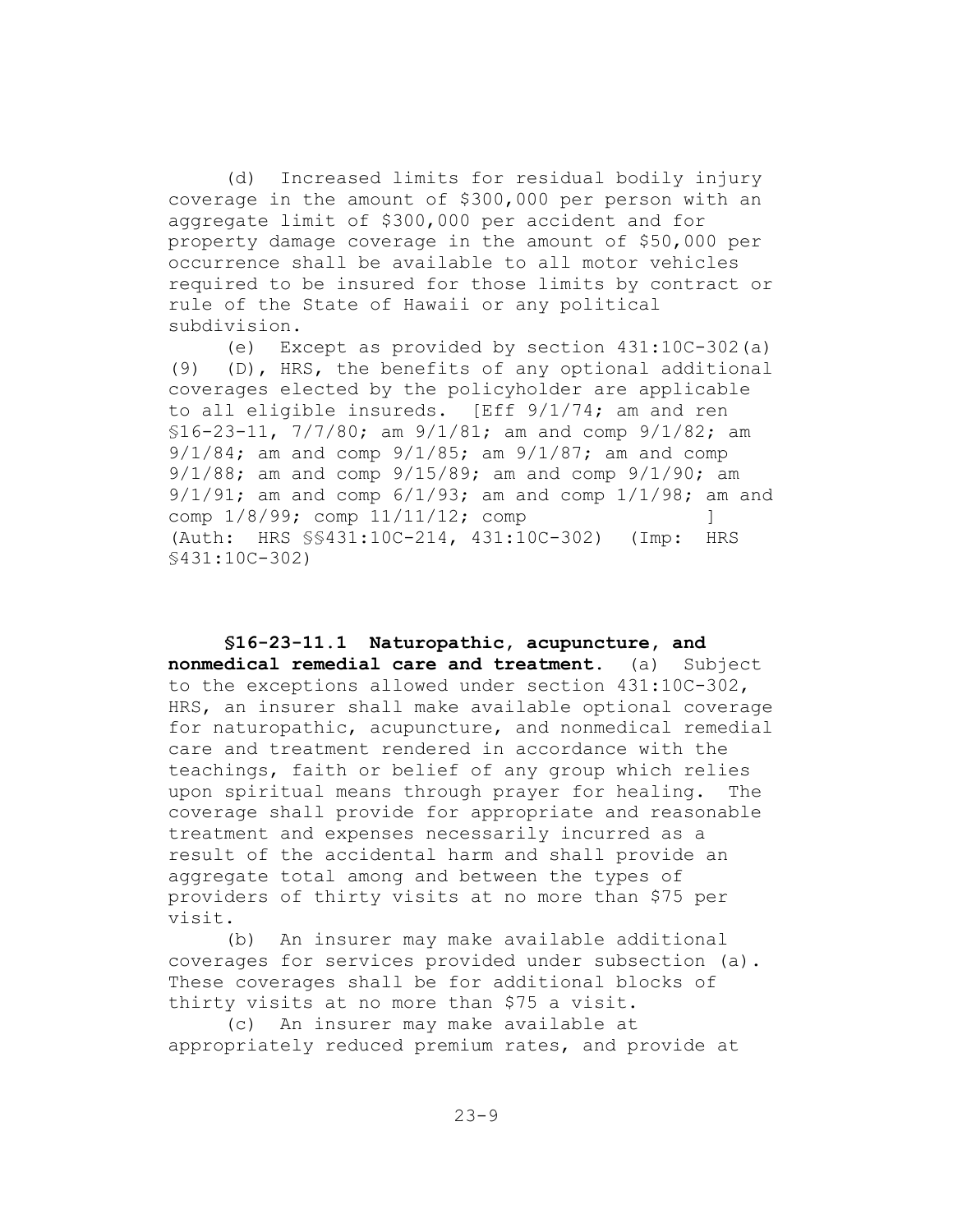the option of the named insured, deductible, coinsurance or copayment arrangements for this coverage. [Eff and comp 1/1/98; am and comp 1/8/99; comp  $11/11/12$ ; comp  $\qquad$  [Auth: HRS §§431:10C-214, 431:10C-302) (Imp: HRS §§431:10C-301, 431:10C-302)

**§16-23-11.2 Repealed.** [R 11/11/12]

**§16-23-11.3 Repealed.** [R 11/11/12]

**§16-23-11.4 Repealed.** [R 1/8/99]

**§16-23-12 Other optional coverages.** An insurer may offer other optional terms, conditions, exclusions, deductible clauses, coverages, and benefits displayed in Exhibit 2 or upon approval by the commissioner. The commissioner shall not approve the same unless they are consistent with the provisions required of a motor vehicle insurance policy, are fair and equitable, and limit the variety of coverage available so as to give buyers of insurance reasonable opportunity to compare the cost of insuring with various insurers. [Eff 9/1/74; am and ren §16-23-12, 7/7/80; am and comp 9/1/82; comp 9/1/85; comp 9/1/88; comp 9/15/89; comp 9/1/90; comp 6/1/93; am and comp 1/1/98; comp 1/8/99; comp 11/11/12; comp ] (Auth: HRS §§431:10C-214, 431:10C-302) (Imp: HRS §431:10C-302)

SUBCHAPTER 4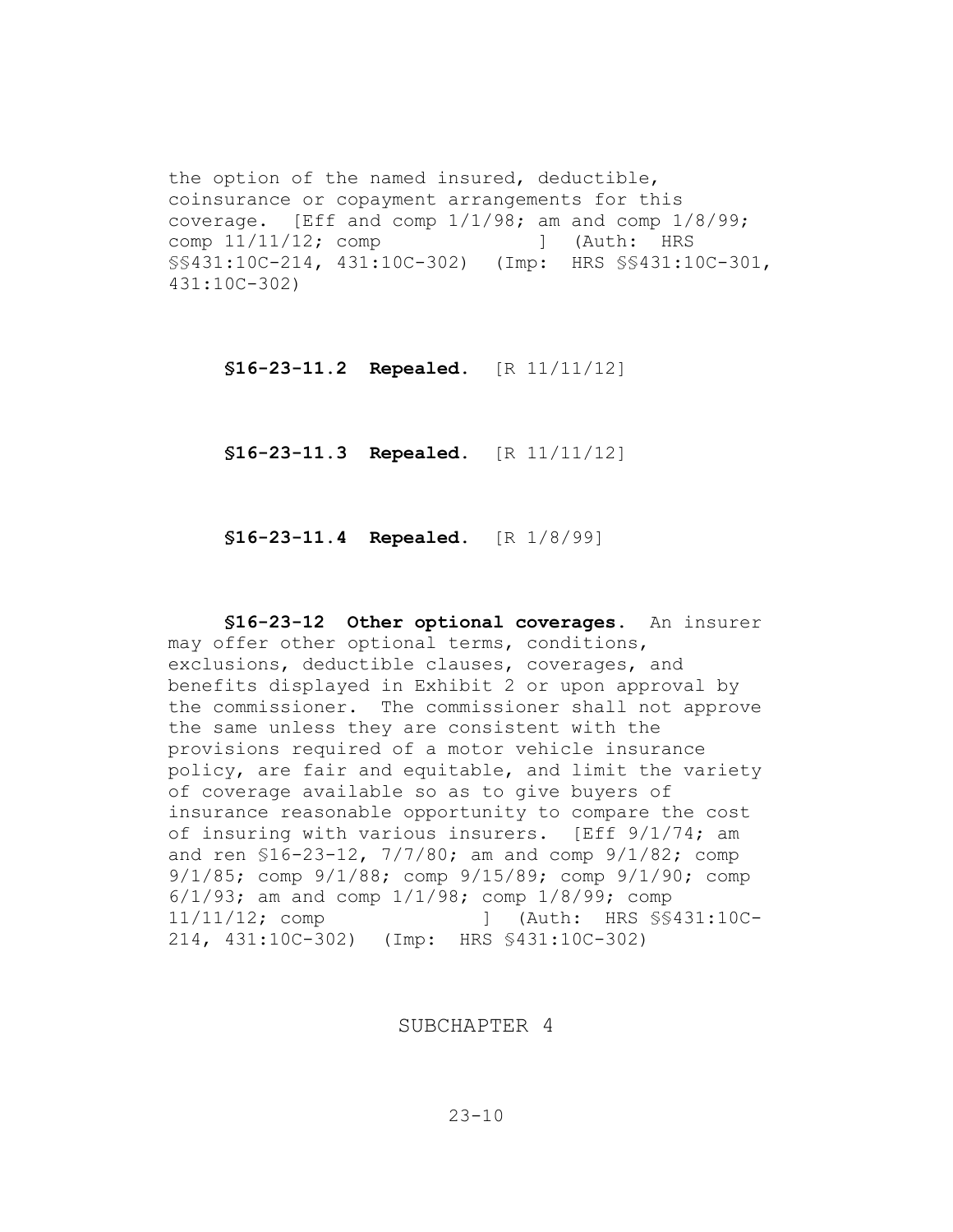### REJECTION, CANCELLATION, NON RENEWAL

**§16-23-13 Application for motor vehicle insurance policy, rejection of application, JUP placement.** An insurer and its producer shall within fifteen working days of a request for an appointment provide the applicant an application and rate quote for a motor vehicle insurance policy. Failure to service an applicant within the fifteen working day period shall be deemed a rejection. Upon rejection of an application for motor vehicle insurance policy or optional additional insurance by the affirmative act of the insurer or by a failure to service the applicant within fifteen working days, an insurer and its producer shall meet with the applicant within ten working days of the rejection and offer to place the requested insurance coverage with the joint underwriting plan. [Eff 9/1/74; am and ren §16-23-13, 7/7/80; am 9/1/81; comp 9/1/82; am 9/1/84; comp 9/1/85; am 9/1/87; comp 9/1/88; comp 9/15/89; am and comp 9/1/90; am and comp 6/1/93; am 1/30/95; am and comp 1/1/98; comp 1/8/99; am and comp 11/11/12; comp ] (Auth: HRS §431:10C-214) (Imp: HRS §§431:10C-106, 431:10C-110)

**§16-23-14 Repealed.** [R 1/8/99]

**§16-23-15 Repealed.** [R 1/8/99]

**§16-23-16 Review of failure to offer JUP placement, cancellation, or refusal to renew.** A person who is not offered a JUP placement after that person's application is rejected, or believes that the person's motor vehicle insurance policy has been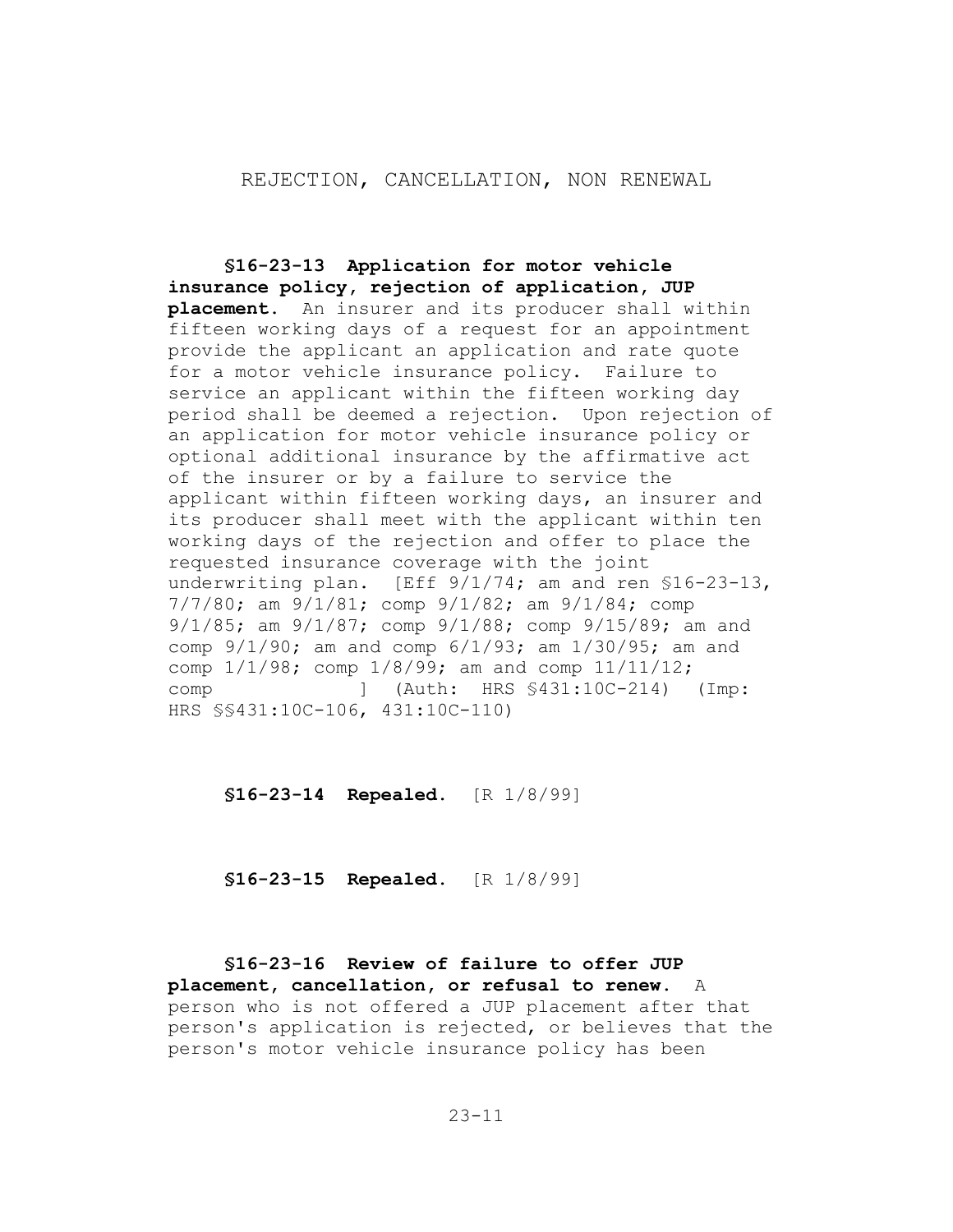canceled or refused renewal without legal justification may file an appeal with the commissioner within ten days after the person has been rejected or received notice of cancellation or refusal to renew. The grievance shall be heard and determined in accordance with chapter 91, HRS, and chapter 16-201. [Eff 9/1/74; am and ren \$16-23-16, 7/7/80; am and comp 9/1/82; comp 9/1/85; am and comp 9/1/88; comp 9/15/89; comp 9/1/90; am and comp 6/1/93; am 1/30/95; am and comp 1/1/98; comp 1/8/99; comp 11/11/12; comp ] (Auth: HRS §431:10C-214) (Imp: HRS §§431:10C-110 through 431:10C-114)

### SUBCHAPTER 5

LICENSING OF INSURERS

**§16-23-17 Repealed.** [R 6/1/93]

**§16-23-18 Repealed.** [R 9/1/82]

#### **§16-23-19 Licensing of health insurers.** An

insurer may be licensed by the commissioner to provide those personal injury protection benefits described in section 431:10C-103.5, HRS, or to provide optional major medical coverages in excess of personal injury protection benefits coverages, or both, if the commissioner finds that the insurer meets the requirements of section 431:10C-119, HRS. In addition, before licensing an insurer to provide the personal injury protection benefits, the commissioner must be satisfied that the insurer has made adequate provision to assure that any person obtaining personal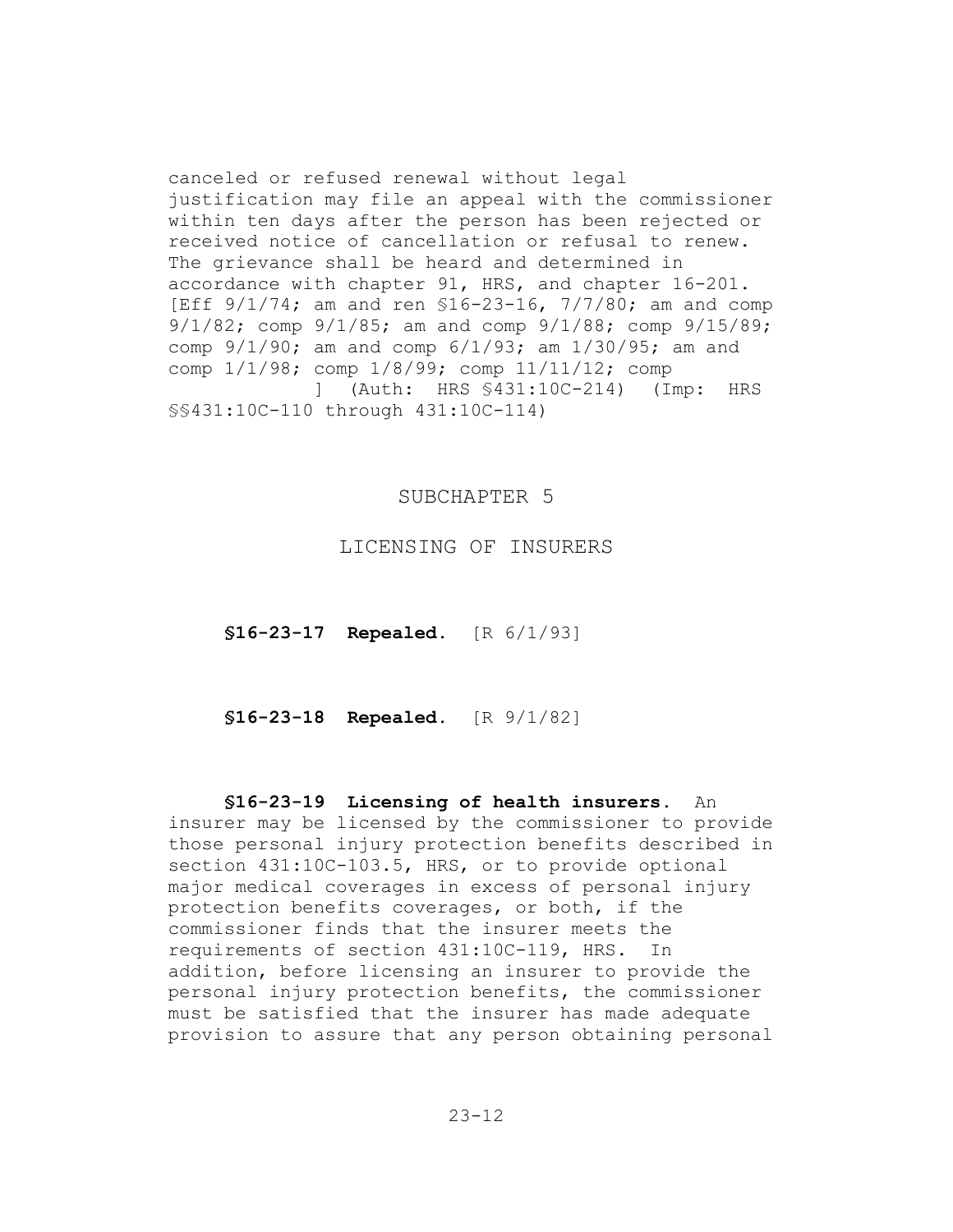injury protection benefits will simultaneously be obtaining the other coverages required under a motor vehicle insurance policy and will be provided adequate claims processing and payment services.

An insurer licensed hereunder to provide personal injury protection benefits shall also provide those optional major medical coverages which motor vehicle insurers are required to provide under section 431:10C-302, HRS.

A person licensed hereunder to provide personal injury protection benefits or optional major medical coverages shall comply with those provisions in chapter 431:10C, HRS, relating to insurers, such as, but not limited to, those relating to setting of rates and submission of information and reports to the commissioner.

An insurer licensed hereunder shall be assessed its equitable proration of costs and claims paid under the joint underwriting plan (JUP) and the assigned claims program. [Eff 9/1/74; am and ren §16-23-19, 7/7/80; am and comp 9/1/82; comp 9/1/85; am and comp 9/1/88; comp 9/15/89; comp 9/1/90; am and comp 6/1/93; am and comp 1/1/98; comp 1/8/99; comp 11/11/12; comp ] (Auth: HRS §§431:10C-119, 431:10C-214) (Imp: HRS §§431:10C-119, 431:10C-201, 431:10C-202, 431:10C-203, 431:10C-205, 431:10C-209, 431:10C-215, 431:10C-216, 431:10C-302, 431:10C-404, 431:10C-408)

#### SUBCHAPTER 6

REQUIREMENTS FOR SELF INSURANCE

**§16-23-20 Repealed.** [R 11/11/12]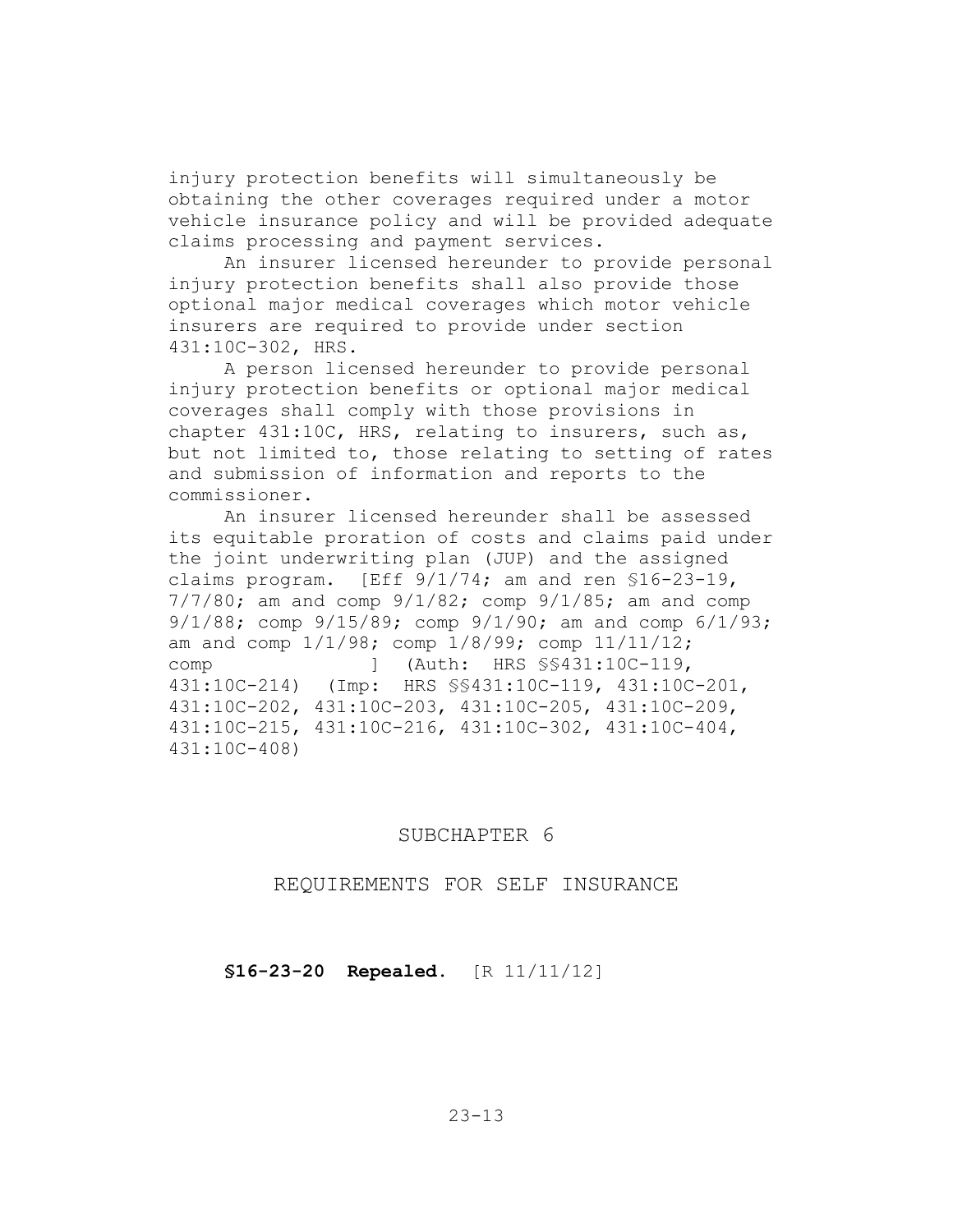**§16-23-21 Agreement.** The applicant for a selfinsurer shall execute and file with the commissioner an agreement in a form prescribed by the commissioner, that if certified as a self-insurer the applicant will:

- (1) In accordance with and to the extent prescribed in the motor vehicle insurance law as amended from time to time:
	- (A) In case of injury, arising out of a motor vehicle accident, to a person, including, but not limited to, an operator, occupant, or user of the self-insured motor vehicle or any pedestrian who sustains an injury as a result of the operation, maintenance, or use of the vehicle, pay without regard to fault to the health care provider of medicalrehabilitative services an amount equal to the personal injury protection benefits then payable as a result of the injury; and
	- (B) Pay on behalf of the applicant or any operator of the insured motor vehicle using the motor vehicle with the express or implied permission of the named insured, sums which the applicant or the operator may legally be obligated to pay for injury or death or damage to property of others which arise out of the ownership, operation, maintenance, use, loading or unloading of the self-insured motor vehicle;
- (2) Permit the commissioner or an authorized representative to inspect and copy records and provide them copies of records pertaining to the self-insurer's financial condition, processing and payment of claims, and any other matters pertinent to the administration and enforcement of the motor vehicle insurance law; and
- (3) Comply with all requirements of the motor vehicle insurance law, rules, and directives of the commissioner, including, but not limited to, those relating to processing and payment of claims and payment of assessments and fees. [Eff 9/1/74; am and ren §16-23-21, 7/7/80; am and comp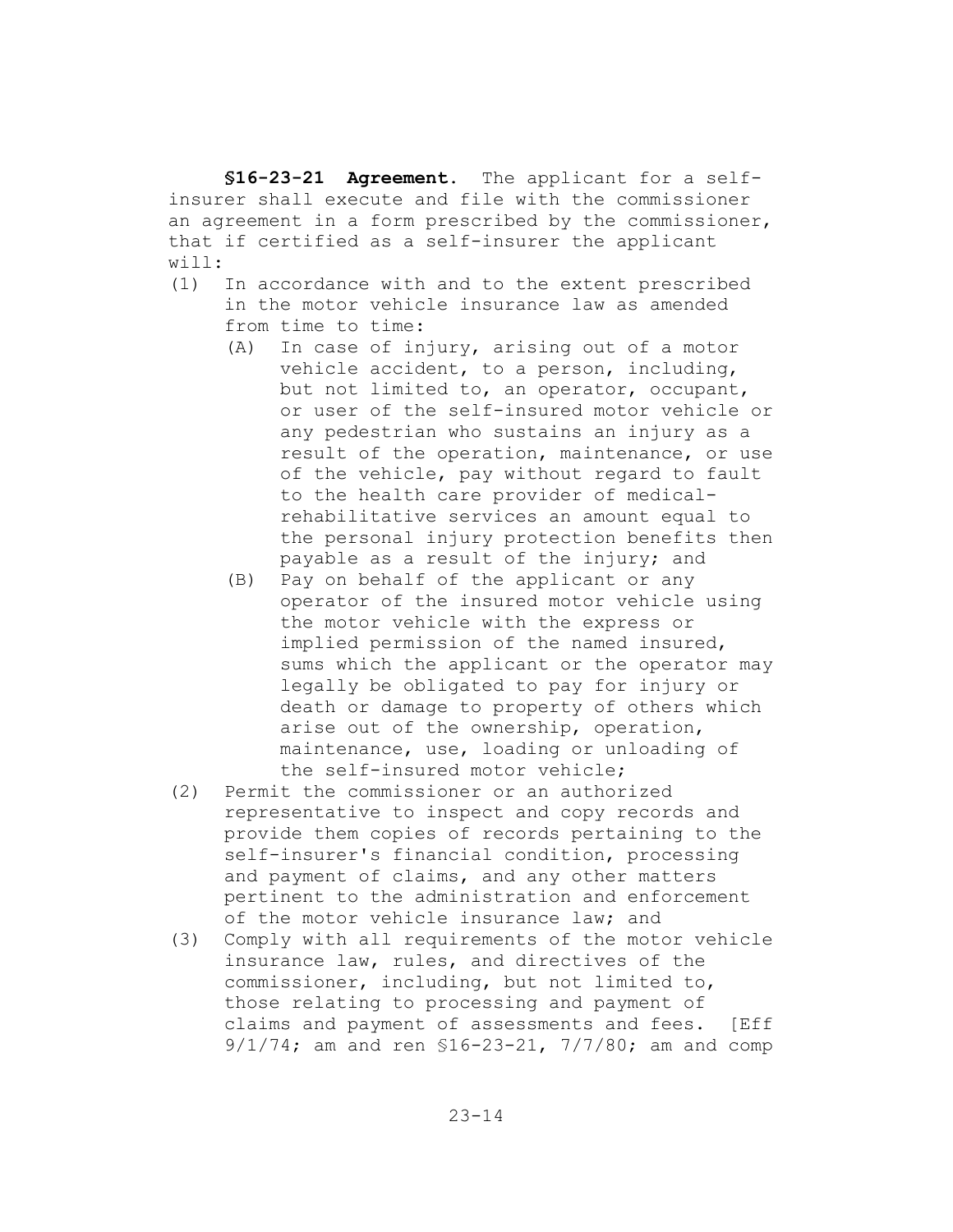9/1/82; comp 9/1/85; comp 9/1/88; am and comp 9/15/89; comp 9/1/90; am and comp 6/1/93; am and comp 1/1/98; comp 1/8/99; am and comp 11/11/12; comp ] (Auth: HRS §431:10C-214) (Imp: HRS §§431:10C-119, 431:10C-301, 431:10C-304)

### **§16-23-22 Repealed.** [R 11/11/12]

**§16-23-23 Amount of cash, securities, or bond.**  The commissioner shall consider the number of vehicles involved, the exposure, the financial condition of the applicant, and other factors appropriate to determining adequacy of security in fixing the amount of the bond or the amount of cash or securities. [Eff 9/1/74; am and ren §16-23-23, 7/7/80; comp 9/1/82; comp 9/1/85; comp 9/1/88; am and comp 9/15/89; comp 9/1/90; am and comp 6/1/93; comp 1/1/98; comp 1/8/99; comp  $11/11/12$ ; comp | (Auth: HRS §§431:10C-119, 431:10C-214) (Imp: HRS §§431:10C-119, 431:10C-602, 431:10C-603; 431:10C-604)

# **§16-23-24 Repealed.** [R 11/11/12]

**§16-23-25 Supplemental bond or excess liability**  insurance requirement. The commissioner may require any self-insurer to provide a bond or additional bond, cash, and securities or additional securities in a reasonable amount whenever the commissioner finds that the same is necessary or appropriate. The commissioner may also require the self-insurer to provide evidence of excess liability insurance (in excess of the self-insured retention) in a licensed insurer in an amount the commissioner finds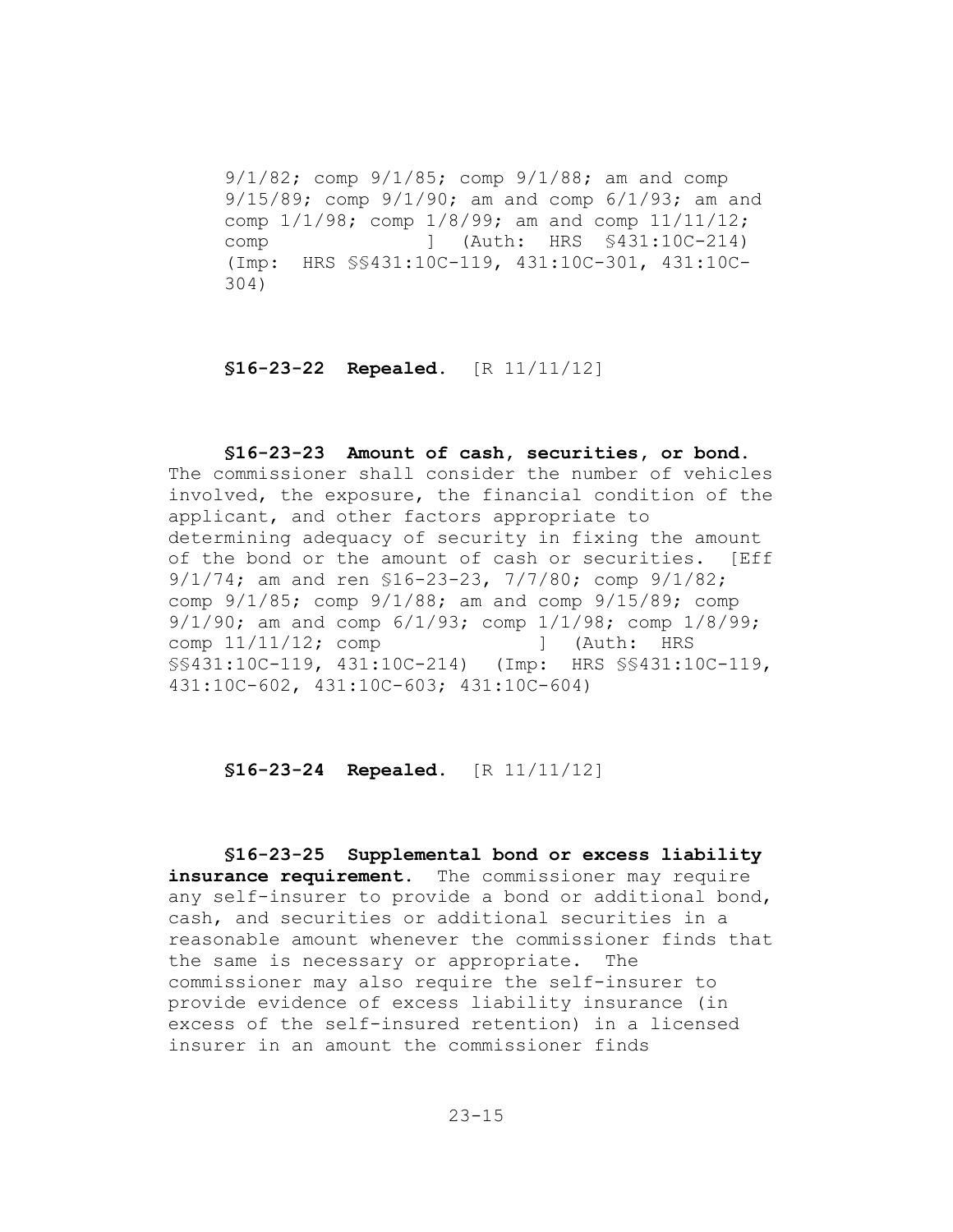appropriate in light of such factors as the exposure, the number of vehicles involved, and the financial condition of the self-insurer. [Eff 9/1/74; am and ren §16-23-25, 7/7/80; am and comp 9/1/82; comp 9/1/85; comp 9/1/88; am and comp 9/15/89; comp 9/1/90; comp 6/1/93; comp 1/1/98; comp 1/8/99; comp 11/11/12; comp ] (Auth: HRS §431:10C-214) (Imp: HRS §§431:10C-119, 431:10C-602, 431:10C-603; 431:10C-604)

**§16-23-26 Service of process.** A self-insurer shall appoint an agent, who is a natural person, domiciled in the State of Hawaii to accept service of process and legal documents provided that in the event of a conflict between this chapter and any other statute or rule of civil procedure, the statute or rule of civil procedure shall prevail. [Eff 9/1/74; am and ren §16-23-26, 7/7/80; comp 9/1/82; comp 9/1/85; comp 9/1/88; am and comp 9/15/89; comp 9/1/90; am and comp 6/1/93; comp 1/1/98; comp 1/8/99; comp 11/11/12; comp ] (Auth: HRS §§431:10C-119, 431:10C-214) (Imp: HRS §431:10C-119)

**§16-23-27 Repealed.** [R 11/11/12]

**§16-23-28 Repealed.** [R 11/11/12]

**§16-23-30 Repealed.** [R 11/11/12]

**§16-23-31 Repealed.** [R 11/11/12]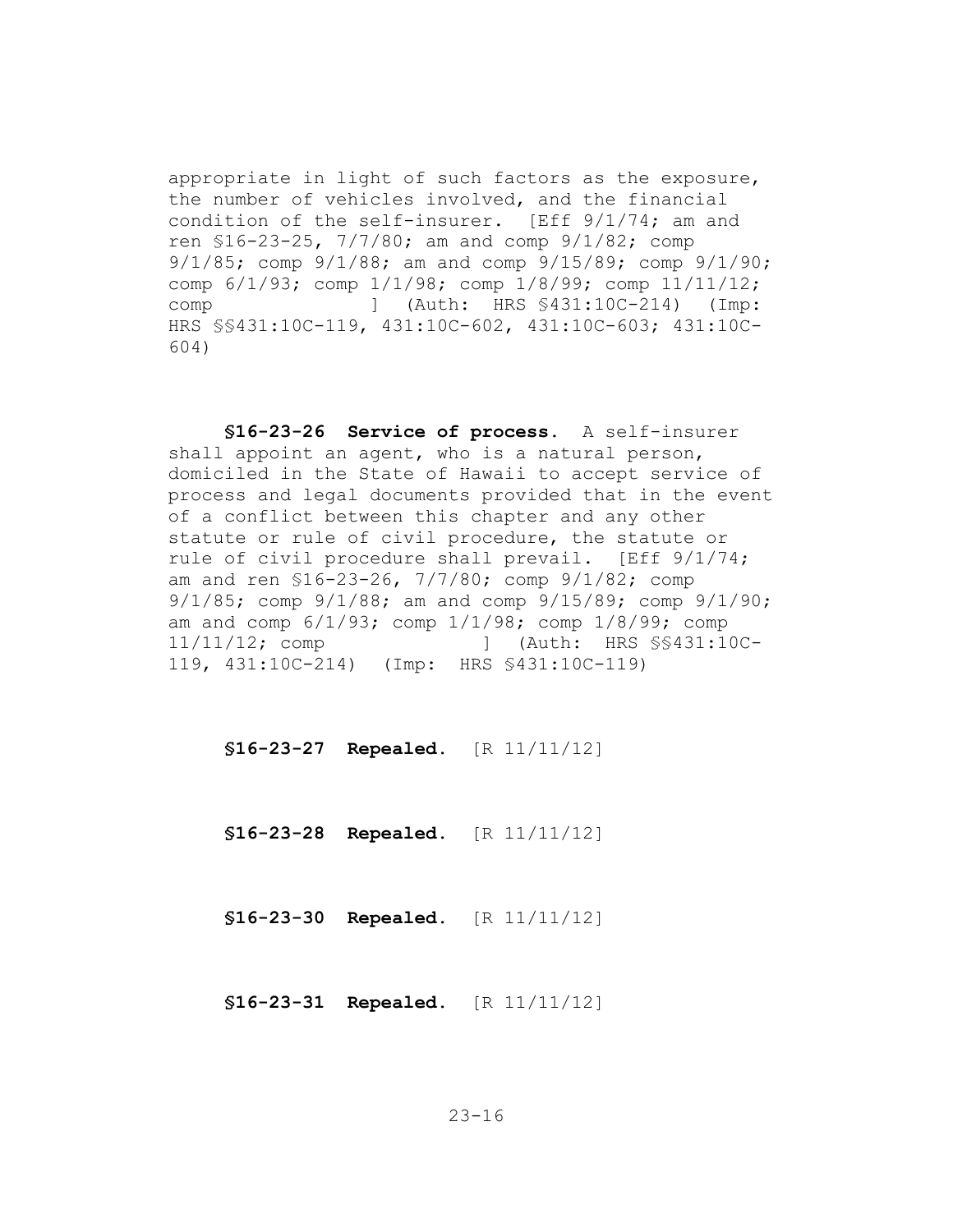**§16-23-32 Repealed.** [R 11/11/12]

**§16-23-33 Reporting requirements.** A selfinsurer shall submit the reports prescribed by subchapter 12 of this chapter. [Eff 9/1/74; am and ren §16-23-33, 7/7/80; am and comp 9/1/82; comp 9/1/85; am 9/1/86; comp 9/1/88; comp 9/15/89; comp 9/1/90; am and comp 6/1/93; am and comp 1/1/98; comp 1/8/99; comp 11/11/12; comp ] (Auth: HRS §431:10C-214) (Imp: HRS §§431:10C-119, 431:10C-215)

SUBCHAPTER 7 REPEALED

**§16-23-34 Repealed.** [R 9/1/80]

**§16-23-35 Repealed.** [R 9/1/80]

**§16-23-36 Repealed.** [R 9/1/80]

**§16-23-37 Repealed.** [R 9/1/80]

**§16-23-38 Repealed.** [R 9/1/80]

**§16-23-39 Repealed.** [R 9/1/80]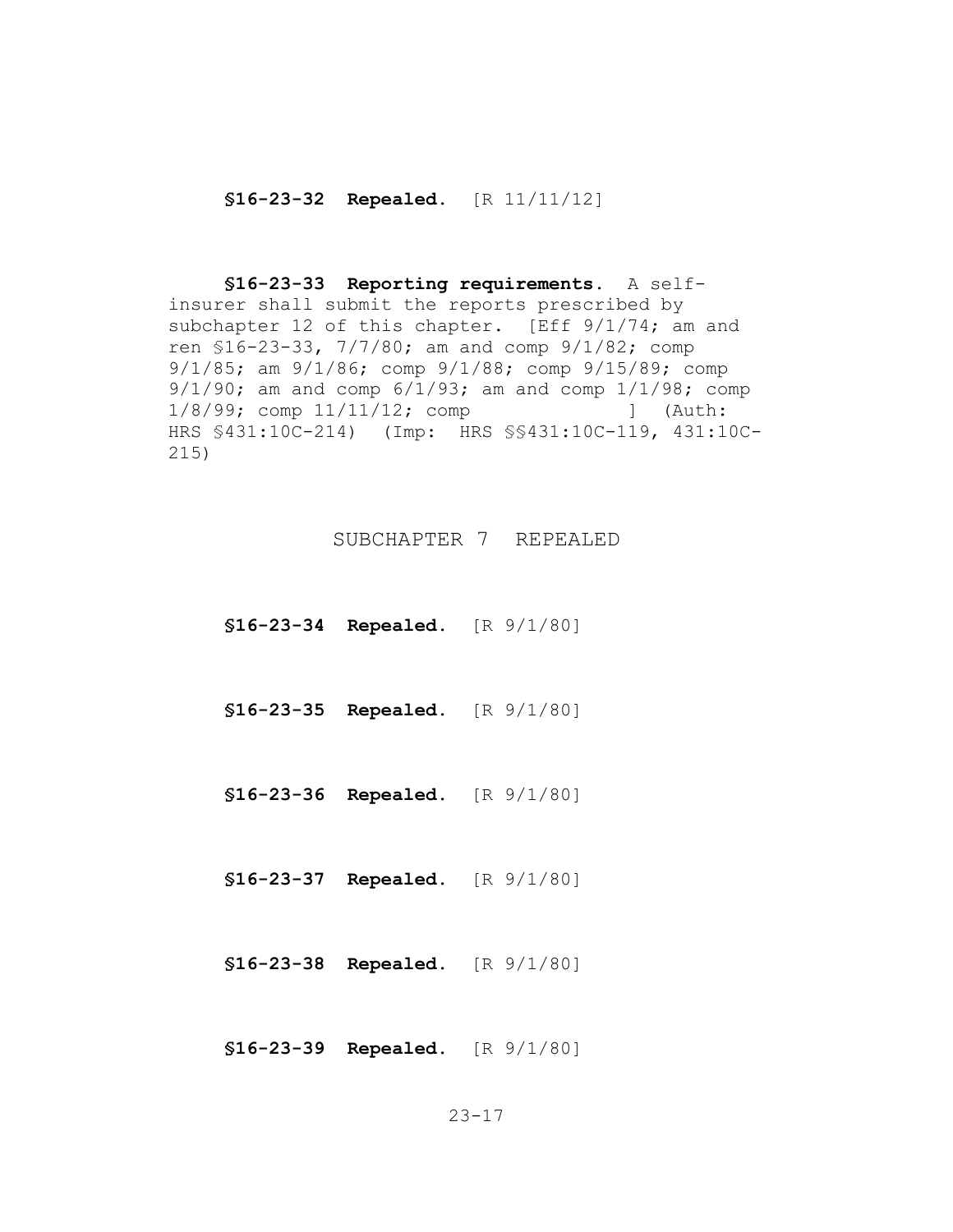- **§16-23-40 Repealed.** [R 9/1/80]
- **§16-23-41 Repealed.** [R 9/1/80]
- **§16-23-42 Repealed.** [R 9/1/80]
- **§16-23-43 Repealed.** [R 9/1/80]
- **§16-23-44 Repealed.** [R 9/1/80]
- **§16-23-45 Repealed.** [R 9/1/80]
- **§16-23-46 Repealed.** [R 9/1/80]
- **§16-23-47 Repealed.** [R 9/1/80]
- **§16-23-48 Repealed.** [R 9/1/80]
- **§16-23-49 Repealed.** [R 9/1/80]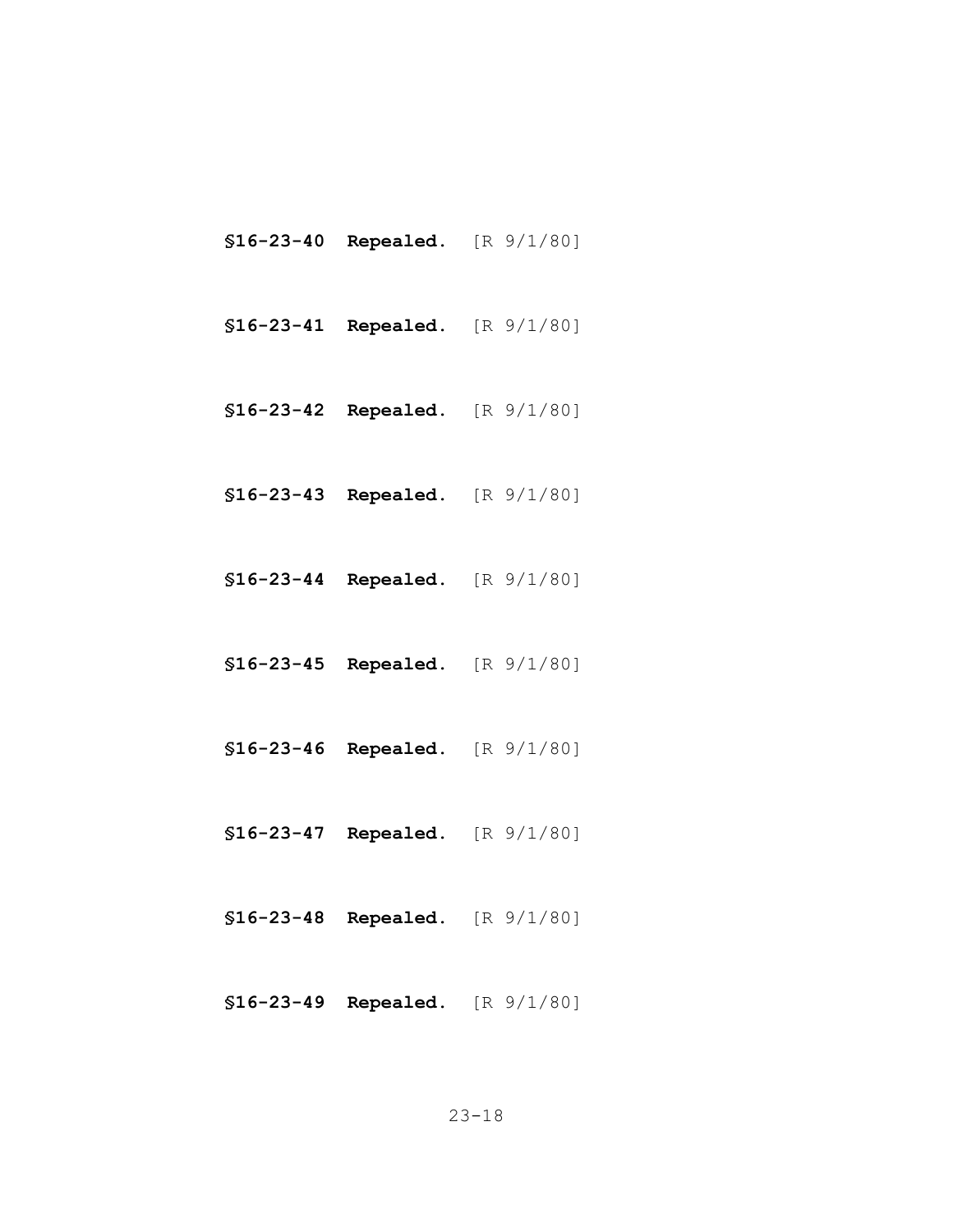**§16-23-50 Repealed.** [R 9/1/80]

**§16-23-51 Repealed.** [R 9/1/80]

- **§16-23-52 Repealed.** [R 9/1/80]
- **§16-23-53 Repealed.** [R 9/1/80]
- **§16-23-54 Repealed.** [R 9/1/80]
- **§16-23-55 Repealed.** [R 9/1/80]

#### SUBCHAPTER 8

#### DRIVER EDUCATION FUND

**§16-23-56 Payment and expenditure.** There is assessed and levied upon each insurer and self-insurer a drivers' education fund underwriters' fee on each motor vehicle insured by each insurer or self-insurer. This fee is set by statute and is due and payable on an annual basis from July 1, 1998 by means and at a time to be determined by the commissioner. Motor vehicles insured under the joint underwriting plan shall be excluded from the drivers' education fund assessment. The commissioner shall deposit the fees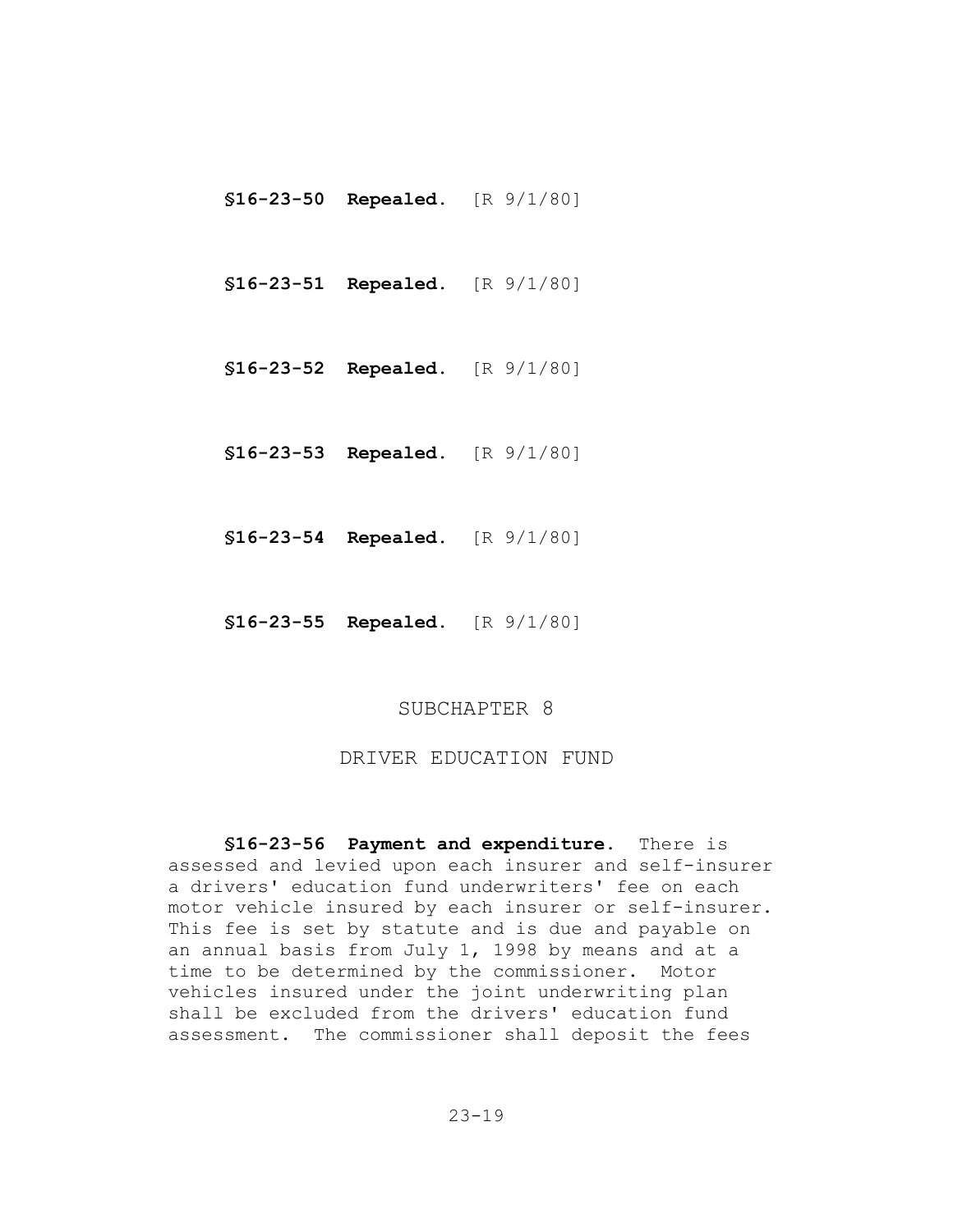into a special drivers' education fund account to be expended for the operation of the drivers' education program provided for in section 286-128, HRS, and the drivers' education program administered by the department of education. [Eff 9/1/74; am 9/1/78; am and ren §16-23-56, 7/7/80; am 9/1/80; am 9/1/81; comp 9/1/82; am 9/1/84; am and comp 9/1/85; comp 9/1/88; am and comp  $9/15/89$ ; comp  $9/1/90$ ; comp  $6/1/93$ ; am and comp 1/1/98; comp 1/8/99; am and comp 11/11/12; comp ] (Auth: HRS  $\S$ \$431:10C-115, 431:10C-214) (Imp: HRS §431:10C-115)

#### SUBCHAPTER 9

### MISCELLANEOUS PROVISIONS

**§16-23-57 Administrative hearing on denial of claim.** If an insurer or self-insurer denies a claim for personal injury protection in whole or in part, it shall mail to the claimant in triplicate a notice of the denial as required by section  $431:10C-304(3)(B)$ , HRS. In the case of benefits for services specified in section 431:10C-103.5, HRS, the insurer or selfinsurer shall also mail a copy of the denial to the health care provider or alternative health care provider.

If the claimant or health care provider desires a review of any action on the claim for benefits, the claimant or health care provider shall file with the commissioner two copies of the notice of denial of the claim, a request for review and a statement in duplicate giving specific reasons for the request within sixty days after the date of denial of the claim.

The commissioner shall forthwith notify the insurer or self-insurer of the request for review,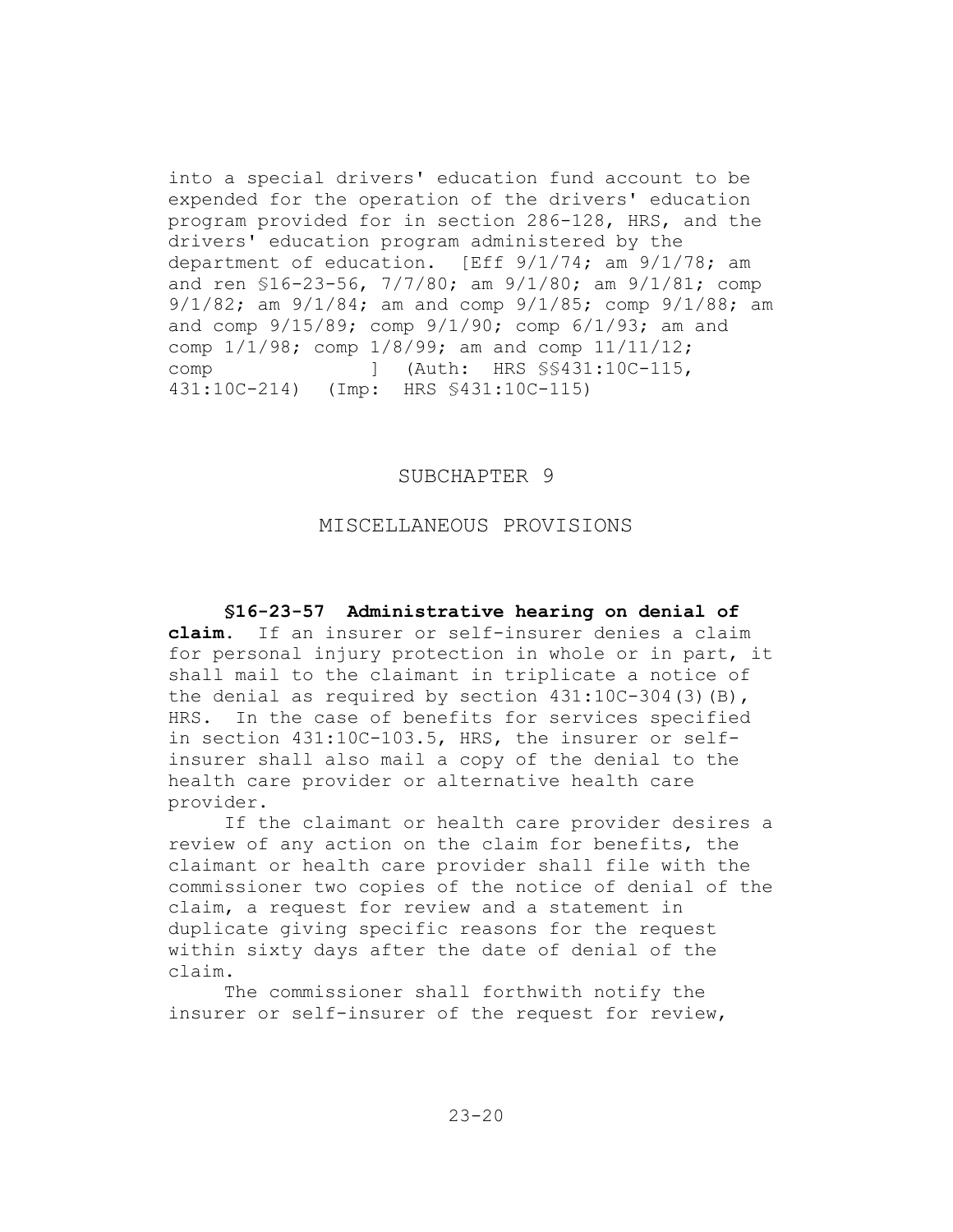enclosing a copy of the claimant's or health care provider's statement of reasons therefor.

The review hearing shall be held or conducted in the county in which the claimant or health care provider resides; provided, that the commissioner, upon a showing of good cause, may hold the hearing in another county. The hearing may be held by telephone with the consent of the parties. The commissioner may appoint an impartial referee to hear the matter.

The review shall be heard and determined in accordance with the provisions of chapter 91, HRS, and chapter 16-201. The commissioner shall assess the cost of the hearing upon either or both of the parties.

Nothing in this section precludes determination of any dispute relating to a motor vehicle insurance policy by arbitration and judicial review pursuant to chapter 431:10C, HRS. [Eff 9/1/74; am 9/1/79; am and ren §16-23-57, 7/7/80; am and comp 9/1/82; comp 9/1/85; am and comp 9/1/88; comp 9/15/89; comp 9/1/90; am  $9/1/91$ ; am and comp  $6/1/93$ ; am and comp  $1/1/98$ ; am and comp  $1/8/99$ ; comp  $11/11/12$ ; comp  $\qquad \qquad$  ] (Auth: HRS §§431:10C-212, 431:10C-214) (Imp: HRS §§431:10C-212, 431:10C-214)

**§16-23-58 Notice of claim.** Written notice of claim under a motor vehicle insurance policy and any optional coverage shall be given to the insurer within a reasonable time after the date of the accident on which the claim is based or when the claimant first became aware of the ailment or disability resulting from the accident, subject to the statute of limitations, 431:10C-315, HRS. [Eff 9/1/74; am and ren §16-23-58, 7/7/80; am and comp 9/1/82; comp 9/1/85; am and comp 9/1/88; comp 9/15/89; comp 9/1/90; comp 6/1/93; am and comp 1/1/98; comp 1/8/99; comp 11/11/12; comp ] (Auth: HRS §431:10C-214) (Imp: HRS §431:10C-214)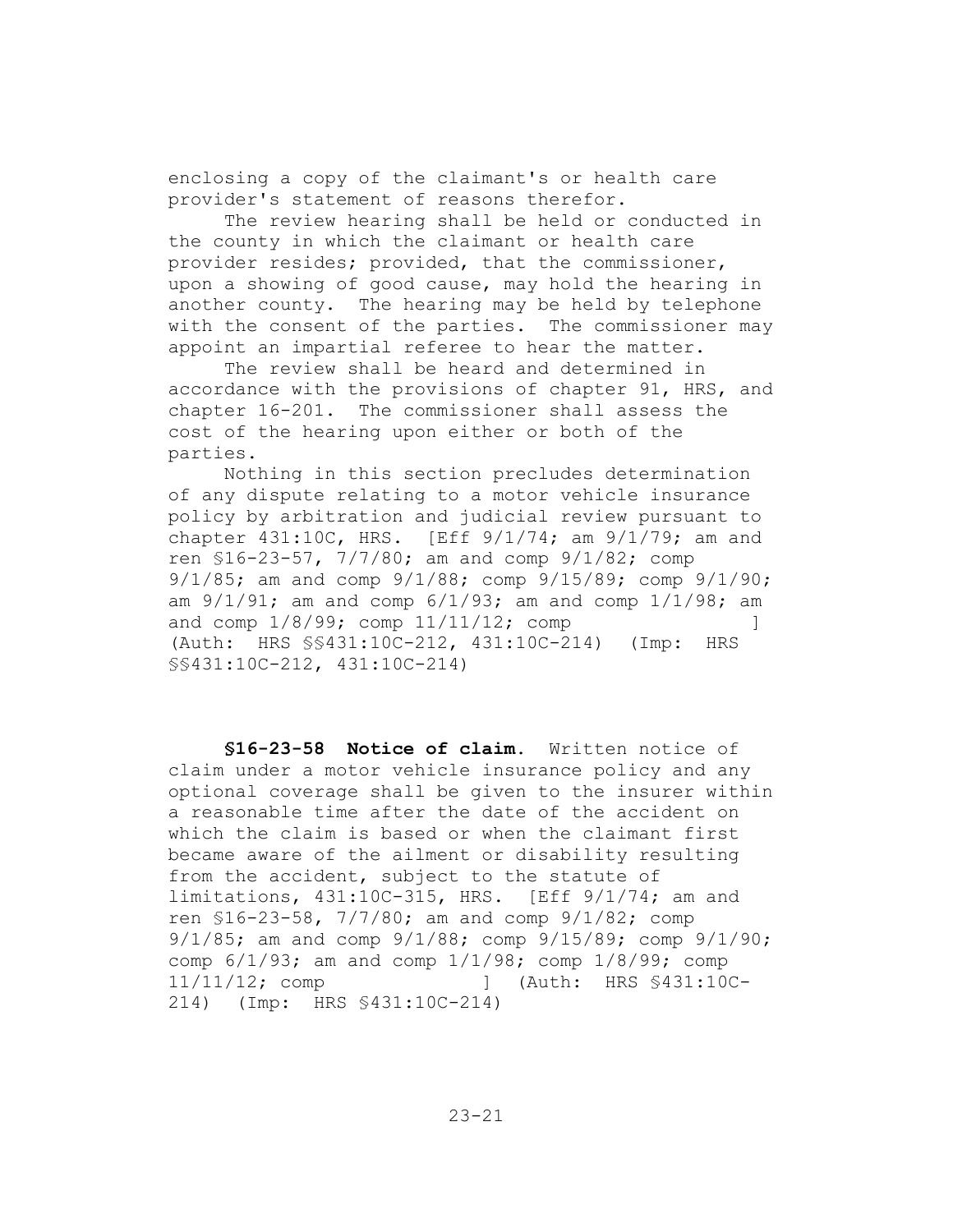**§16-23-59 Repealed.** [R 11/11/12]

**§16-23-60 Motor vehicle insurance policy endorsements.** Any policy issued or renewed on or after January 1, 1998, shall provide the coverage required of a motor vehicle insurance policy in accordance with chapter 431, HRS, and administrative rules as amended from time to time. The endorsement as drafted by the insurer shall be subject to approval by the commissioner. The commissioner may require a certification from the insurer that, to the best of the certifier's knowledge and belief, such form meets the requirements of all applicable Hawaii laws and rules.

Subject to section 431:10C-308.5, HRS, the endorsement may provide that a person eligible for personal injury protection benefits shall submit to medical or related examination by health care providers as often as, the insurer may reasonably require. A person eligible for personal injury protection benefits may be required to submit, at the insurer's expense, to a medical or related examination in a county other than the county in which the subject person resides. [Eff 9/1/74; am and ren §16-23-60, 7/7/80; comp 9/1/82; am 9/1/84; comp 9/1/85; comp 9/1/88; am and comp 9/15/89; comp 9/1/90; comp 6/1/93; am and comp  $1/1/98$ ; am and comp  $1/8/99$ ; am and comp 11/11/12; comp ] (Auth: HRS §431:10C-214) (Imp: HRS §431:10C-214)

SUBCHAPTER 10 REPEALED

**§16-23-61 Repealed.** [R 9/1/85]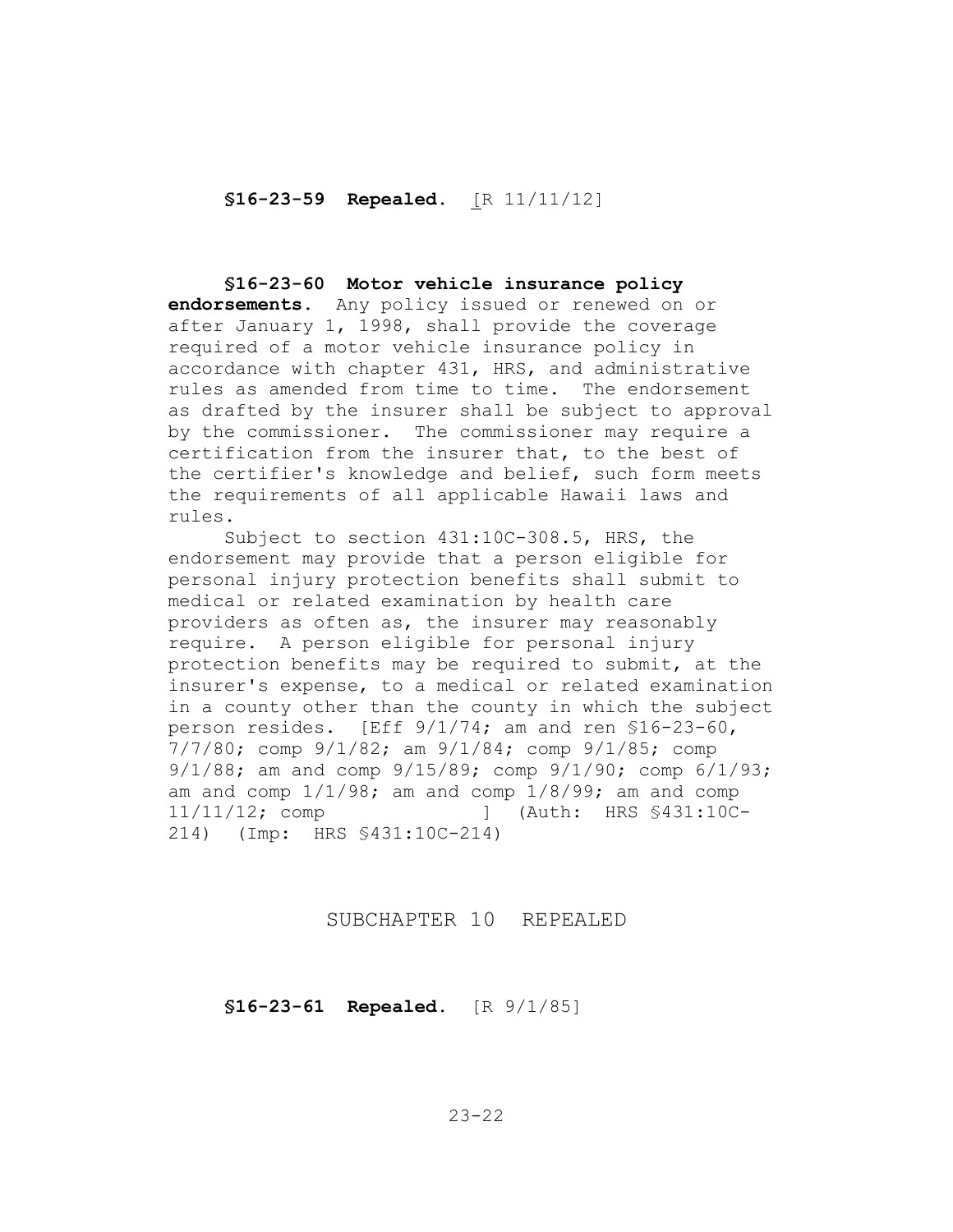**§16-23-62 Repealed.** [R 9/1/85]

## SUBCHAPTER 11 REPEALED

**§16-23-63 Repealed.** [R 9/1/86]

SUBCHAPTER 12

### STATISTICAL AND REPORTING REQUIREMENTS

**§16-23-64 Revision of current statistical plans.**  Statistical plans currently utilized for the collection and compilation of experience under motor vehicle insurance policies shall be revised and refiled to meet the following additional requirements of this section:

(1) Compilations made by statistical agents shall be filed with the commissioner within ninety days of the evaluation date of the data contained therein. Accident year experience shall be evaluated as of March 31, and the statistical agent's compilation filed on or before June 30 of each year. In the event that an individual company does not provide proper input data to its designated statistical agent on a timely basis, the statistical agent shall nevertheless file the compilation of such data as has been properly filed on or before June 30 together with a detailed explanation of the incomplete data and the steps being taken to remedy the incompleteness. Every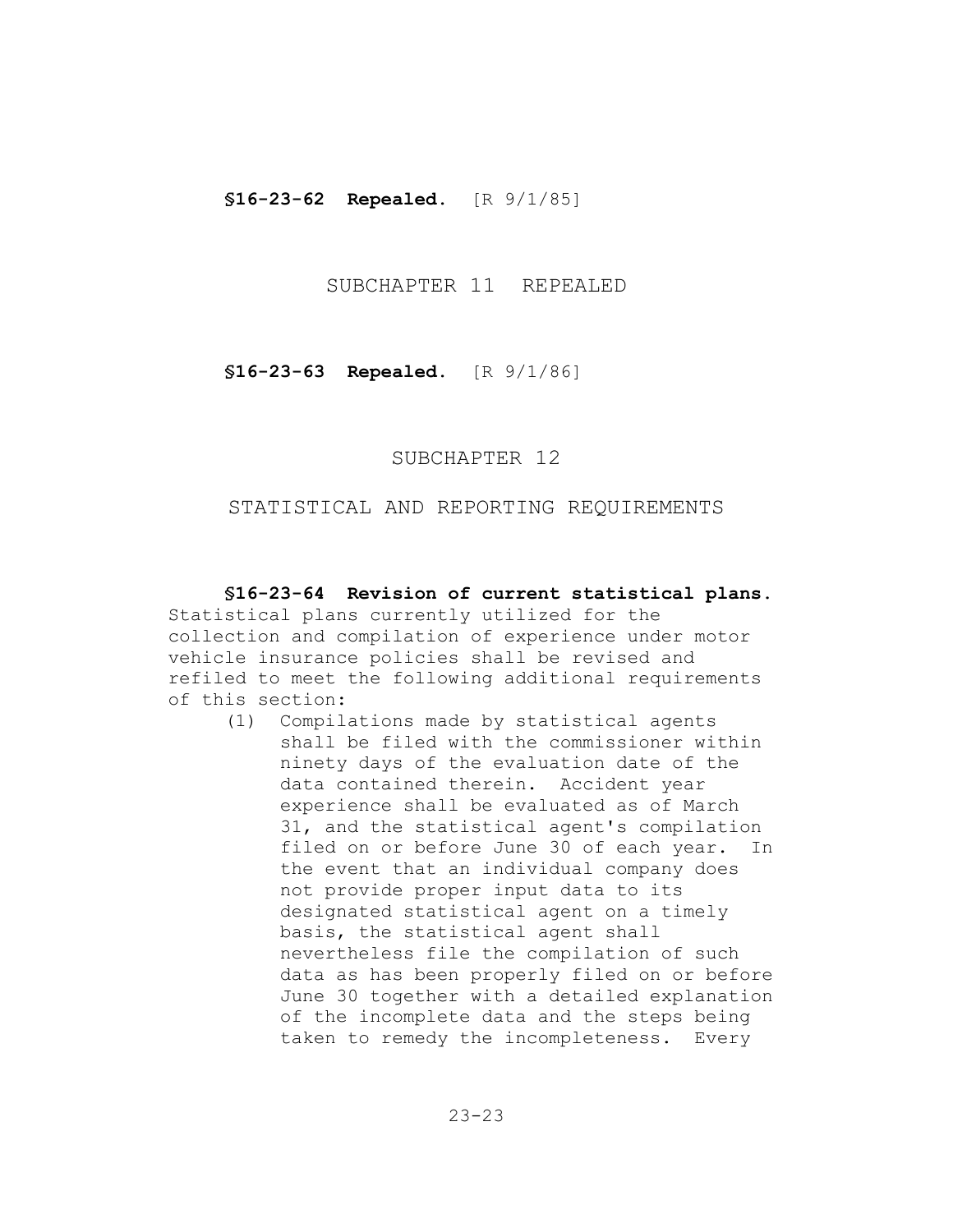thirty days thereafter, the statistical agent shall file an updated compilation together with a deficiency report, until a complete compilation has been filed;

- (2) Statistical agents shall make available to the commissioner, at request, compilations for any or all individual companies reporting to them;
- (3) Coverage codes shall provide for separate identification of each mandatory option, as specified in section 16-23-11;
- (4) Type of loss codes shall provide for separate identification of each mandatory option as specified in section 16-23-11;
- (5) Provision shall be made to separately identify benefits paid for chiropractic and acupuncture treatments under personal injury protection benefits;
- (6) The definition of excess loss shall be amended to include provision for claims where the amount of personal injury protection benefits incurred equals or exceeds \$10,000, less any applicable offset or deductible;
- (7) Experience under each of the various deductibles, co-payments and managed care options for personal injury protection benefits shall be separately coded and compiled;
- (8) Provision shall be made to separately identify the amount of covered loss deductible offsets to bodily injury liability coverage losses; and
- (9) Experience under each of the various deductibles and optional additional coverage for physical damage shall be separately coded and compiled. [Eff 9/1/74; am and ren §16-23-64, 7/7/80; am and comp 9/1/82; comp 9/1/85; am and comp 9/1/88; comp 9/15/89; comp  $9/1/90$ ; am and comp  $6/1/93$ ; am and comp 1/1/98; am and comp 1/8/99; comp 11/11/12;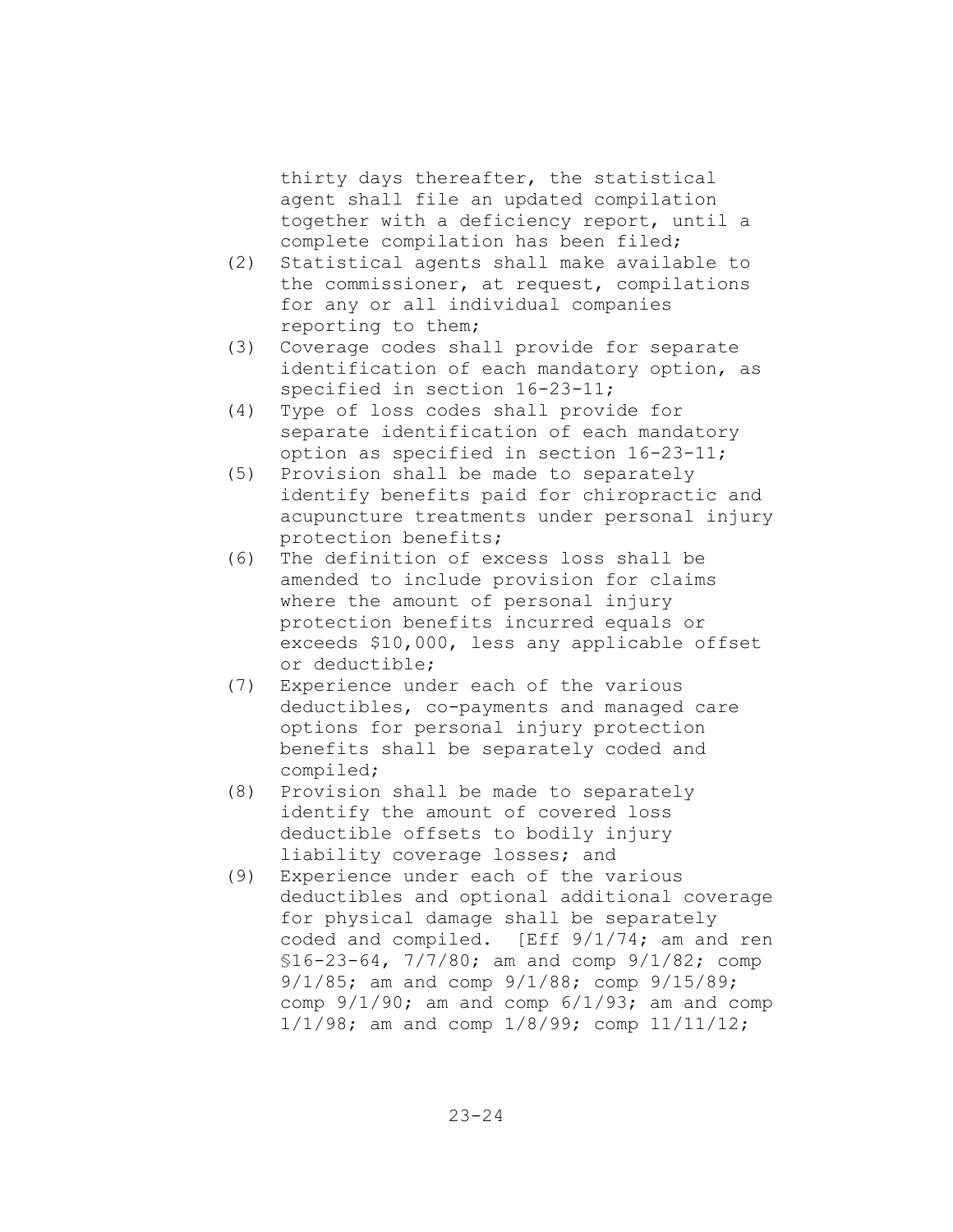comp ] (Auth: HRS §431:10C-214) (Imp: HRS §431:14-114)

**§16-23-65 Quarterly report.** (a) Each insurer shall maintain a quarterly report covering the matters described in this section. Groups of companies shall also maintain quarterly reports on a combined basis. Each insurer and group of companies shall make available and submit quarterly reports to the commissioner at the commissioner's request.

(b) A census of vehicles insured as of the end of each calendar quarter shall be maintained. Within forty-five days of the end of the fourth quarter, the fourth quarter census shall be filed with the commissioner. The census of the vehicles insured shall indicate the following characteristics:

- (1) Territory;
- (2) Private passenger non fleet, motorcycle, or commercial;
- (3) Number in paragraph (2) with optional additional coverage for:
	- (A) Limits of personal injury protection benefits;
	- (B) Limits of bodily injury liability benefits;
	- (C) Alternative providers benefits;
	- (D) Wage loss benefits;
	- (E) Death benefits;
	- (F) Funeral benefits;
	- (G) Comprehensive, fire, and theft; and
	- (H) Collision.
- (4) Number in paragraph (2) with personal injury protection benefits subject to:
	- (A) Deductibles;
	- (B) Co-payments; or
	- (C) Managed care; and
- (5) Number of insured vehicles charged a rate for basic coverage above the insurer's basic rate for the use classification, mileage, and territory of the vehicle.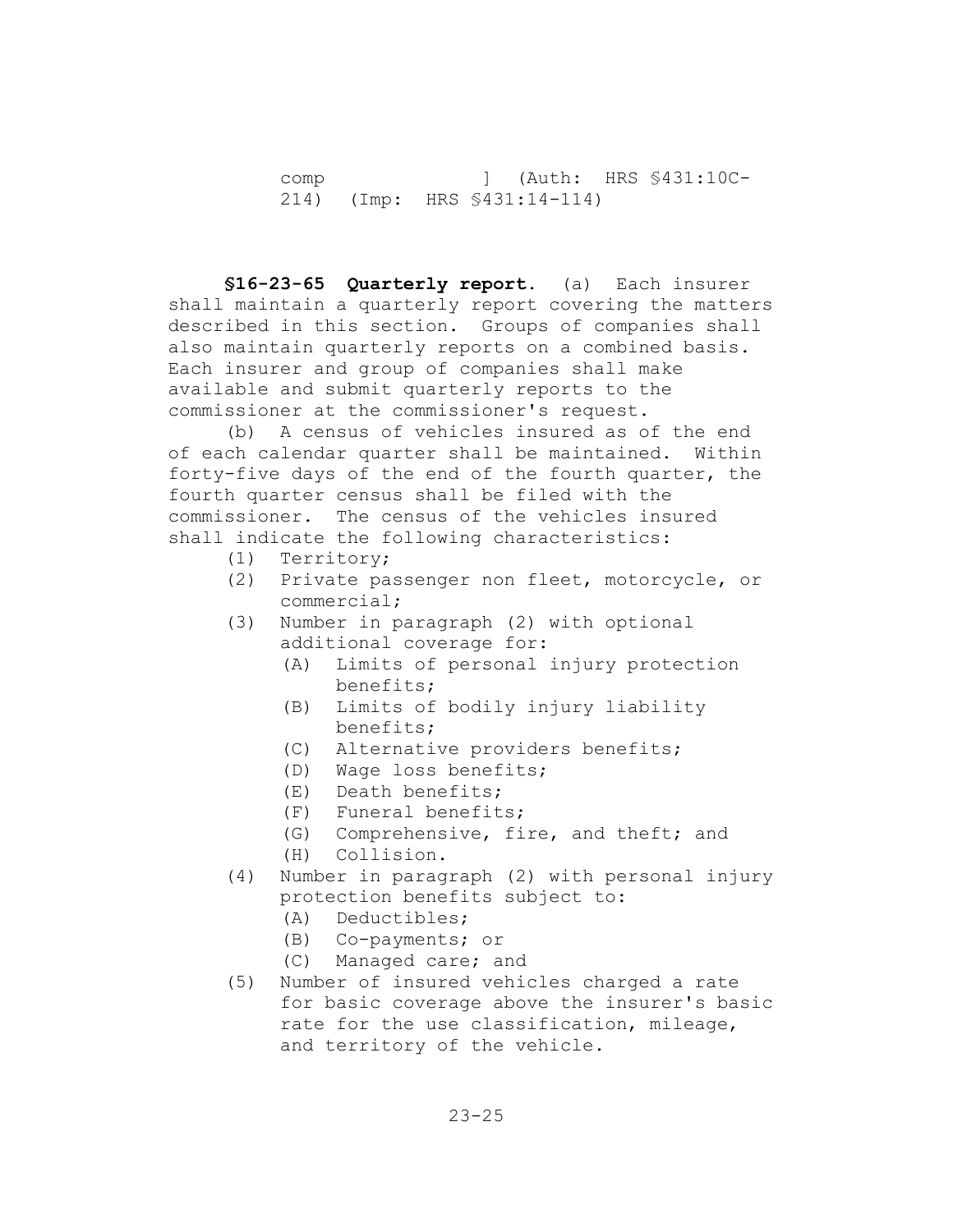(c) Experience under Hawaii motor vehicle insurance policies shall be maintained by accident quarter, developed through the end of the quarter of the report:

- (1) Experience shall be filed separately for private passenger non fleet, motorcycles, and commercial;
- (2) Experience shall be filed separately for personal injury protection, alternative providers, wage loss, death, funeral, bodily injury liability, property damage liability, uninsured motorist, underinsured motorist, and for physical damage; and
- (3) The following data shall be shown for each classification:

| - Car years:                         | written (except earned  |
|--------------------------------------|-------------------------|
|                                      | commercial)             |
| - Gross premiums:                    | written earned          |
| - Number of claims:                  | incurred pending as of  |
|                                      | report date             |
| - Losses & allocated loss adjustment |                         |
| expense:                             |                         |
|                                      | - Paid on closed claims |
|                                      | - Paid on open claims   |
|                                      |                         |

- Reserve for outstanding reported losses
- Reserve for incurred but not reported losses

(Number of claims, in the case of personal injury protection, alternative providers, wage loss, death, funeral, uninsured motorist, and underinsured motorist benefits means the number of injured persons receiving benefits. Paid losses should be net of any salvage or subrogation received. Reserve for outstanding reported losses is the amount unpaid as of the report date.)

(d) Data relating to number of policies canceled or refused renewals shall be maintained. Within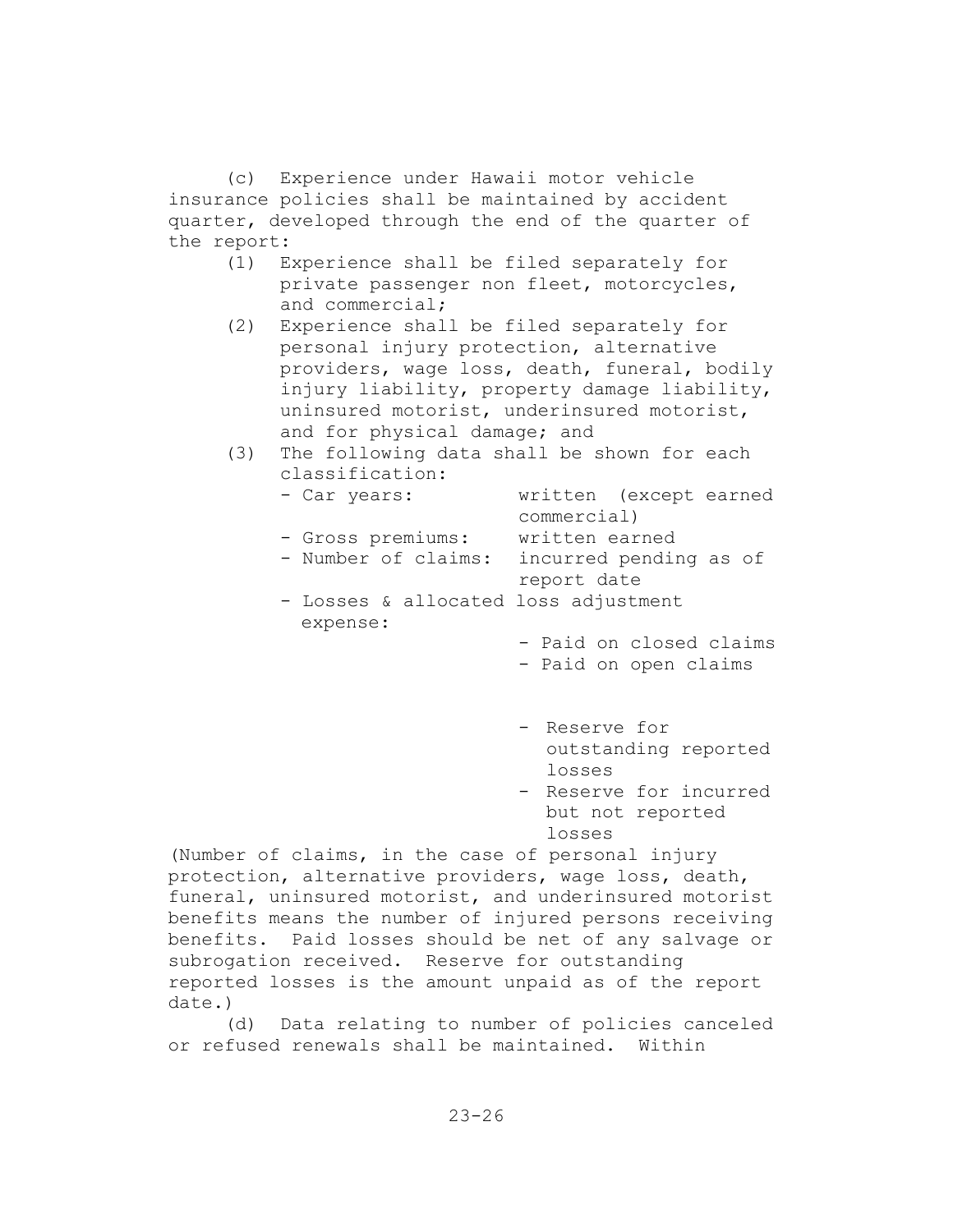forty-five days of the end of the fourth quarter, the data for the fourth quarter shall be filed with the commissioner. Data shall be maintained and filed relating to number of policies cancelled or refused renewals due to the following:

- (1) Nonpayment of premium;
- (2) License suspended or revoked;
- (3) Policyholder request;
- (4) Policyholder eligibility;
- (5) Notices of non-renewal;
- (6) Notices of conditional renewal;
- (7) Cancellation within sixty days of policy period for paragraphs (1) or (2); and
- (8) Other conditions which shall be described.

(e) Data relating to claims for personal injury

- protection benefits shall be maintained as follows:
	- (1) Number of claims closed without payment;
	- (2) Number of claims in suit at end of the quarter;
	- (3) Number of claims where suit was instituted during the quarter;
	- (4) Number of claims where accrued benefits were unpaid thirty days after reasonable proof had been received, and the amount of interest penalty paid as a result thereof; and

(5) Number of claims denied during the quarter. This section of the report shall contain an analysis of the reasons for the resistance to or denial of the claims in paragraphs  $(2)$ ,  $(3)$ , and  $(5)$ .

(f) When requested by the commissioner, reports shall be filed in a format prescribed by the commissioner. [Eff 9/1/74; am and ren §16-23-65, 7/7/80; am 9/1/80; am and comp 9/1/82; comp 9/1/85; comp 9/1/88; am and comp 9/15/89; comp 9/1/90; am and comp  $6/1/93$ ; am and comp  $1/1/98$ ; comp  $1/8/99$ ; am comp 11/11/12; comp ] (Auth: HRS §431:10C-214) (Imp: HRS §431:10C-215)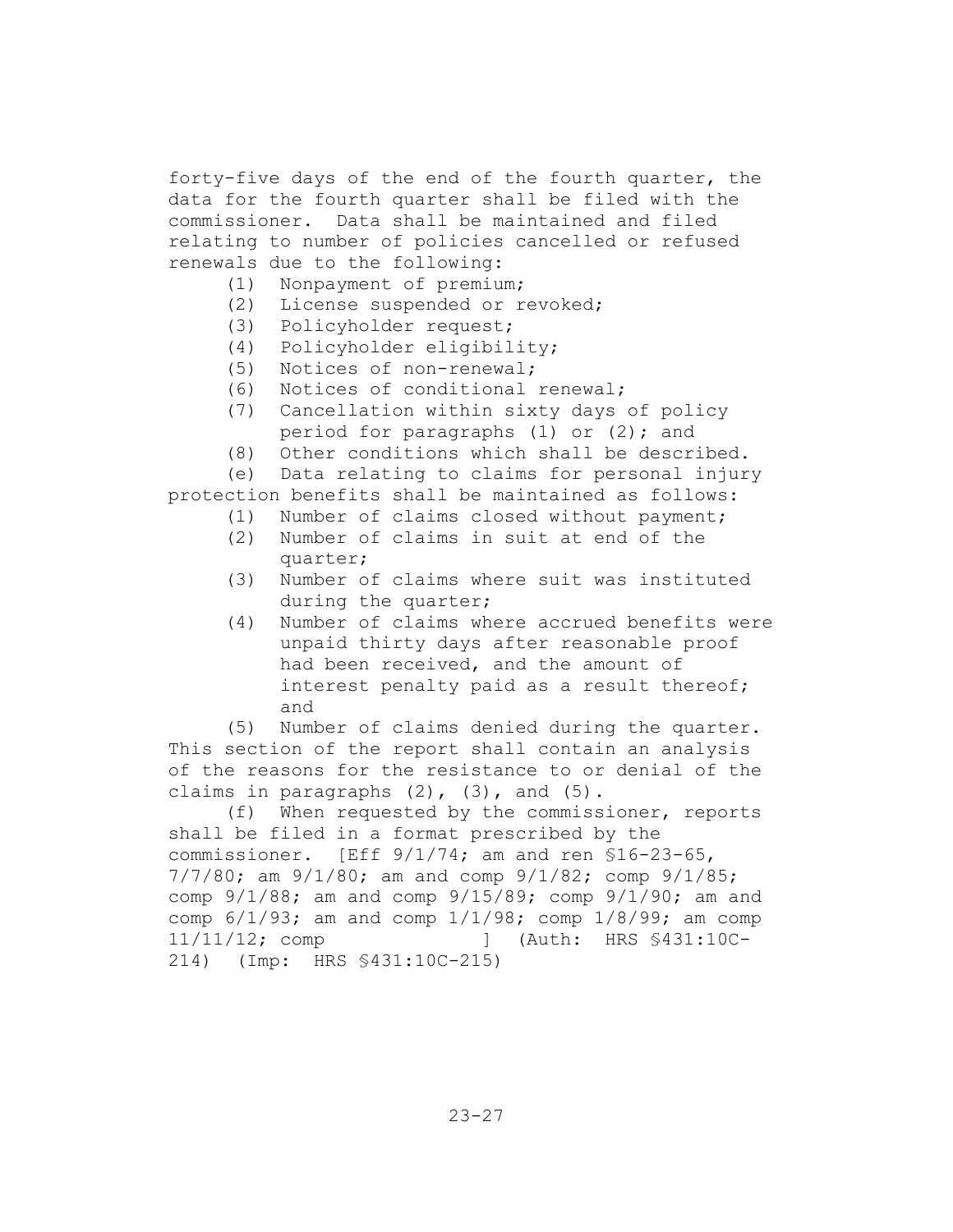**§16-23-66 Annual report.** By April 1 of each year, each insurer shall file an annual report covering the business of the preceding year. The report shall contain a summary of Hawaii motor vehicle insurance experience in a format prescribed by the commissioner. The experience shall be reported for six major classes of motor vehicle insurance:

- (1) Private Passenger Personal Injury Protection;
- (2) Private Passenger Liability;
- (3) Private Passenger Physical Damage;
- (4) Commercial Personal Injury Protection;
- (5) Commercial Liability; and
- (6) Commercial Physical Damage.

This report shall contain a detailed explanation of the methods used to assign expenses and investment income to Hawaii motor vehicle classifications, and those used to develop reserves for losses and loss adjustment expenses. Groups of companies shall also file an annual report on a combined basis. [Eff 9/1/74; am 9/1/76; am 9/1/77; am and ren §16-23-66, 7/7/80; am and comp 9/1/82; comp 9/1/85; comp 9/1/88; am and comp  $9/15/89$ ; comp  $9/1/90$ ; am  $9/1/91$ ; comp 6/1/93; am and comp 1/1/98; comp 1/8/99; comp 11/11/12; comp ] (Auth: HRS §431:10C 214) (Imp: HRS §431:10C 215)

**§16-23-66.5 Repealed.** [R 1/1/98]

#### SUBCHAPTER 13

# THE JOINT UNDERWRITING PLAN

Historical Note: Subchapter 13 of chapter 16-23 is based substantially upon subchapter 7 of chapter 16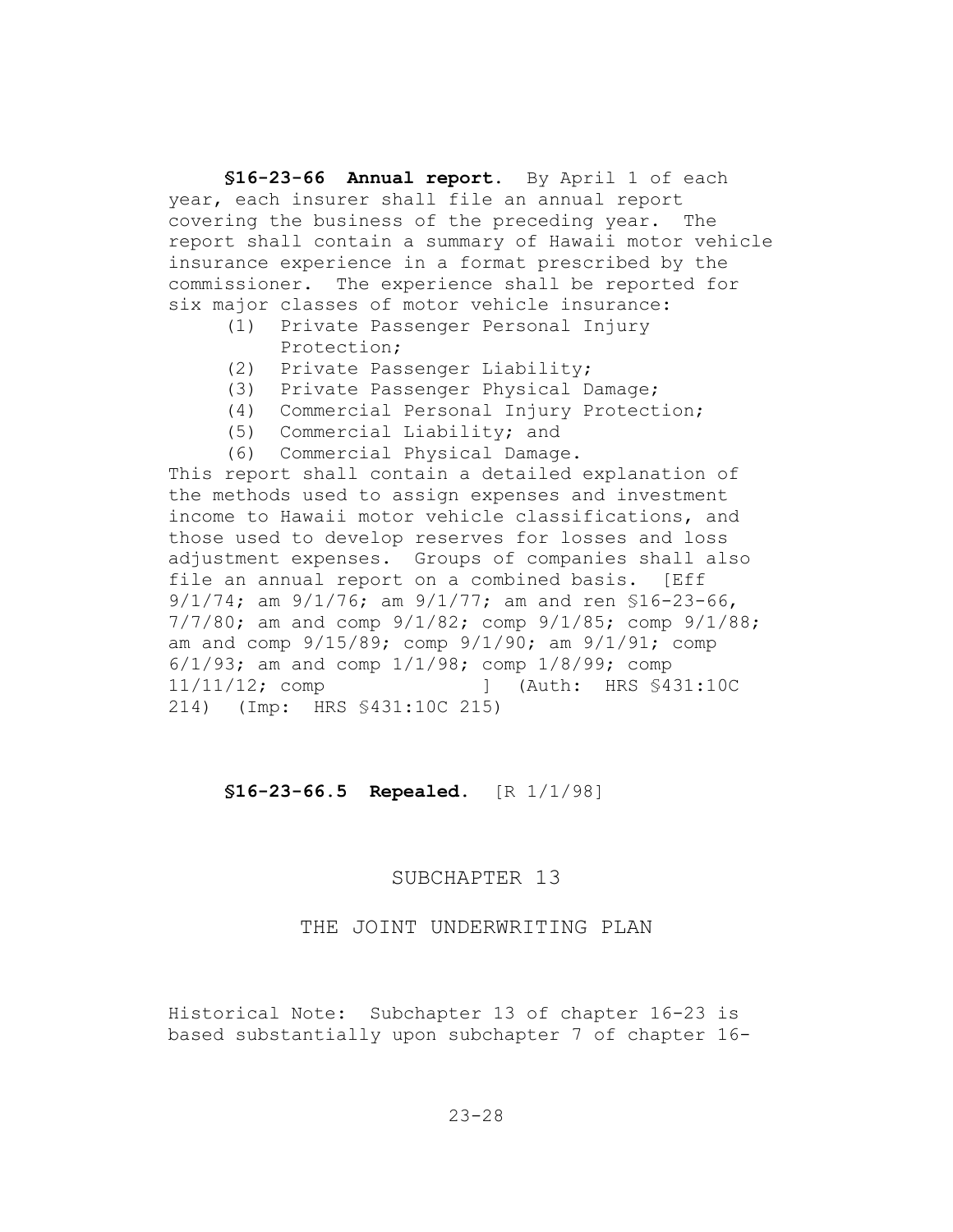23. [Eff 9/1/74; am 9/1/76; am 9/1/77; am 9/1/78; am 9/1/79; am and ren §16-23-34 to §16-23-55, 7/7/80; R 9/1/80; comp ]

**§16-23-67 General description.** (a) The joint underwriting plan (JUP) is intended to provide motor vehicle insurance and optional additional insurance in a convenient and expeditious manner for those persons, uses, or motor vehicles in certain "high risk" categories with respect to which insurance cannot reasonably be obtained in the market at rates not in excess of JUP rates, or persons who otherwise are in good faith entitled to, but unable to obtain, motor vehicle insurance and optional additional insurance through ordinary methods. Insurers will pool their losses and bona fide expenses under JUP to prevent the imposition of any inordinate burden on any particular insurer.

(b) Another part of the JUP consists of the assignment thereto of claims of victims for whom no policy is applicable, such as the hit and run victim who is not covered by a motor vehicle insurance policy. The losses and expenses under the assigned claims program are pro-rated among and shared by all motor vehicle insurers and self-insurers. [Eff 9/1/80; comp 9/1/82; comp 9/1/85; comp 9/1/88; comp 9/15/89; comp 9/1/90; am and comp 6/1/93; am 1/30/95; am and comp 1/1/98; comp 1/8/99; comp 11/11/12; comp ] (Auth: HRS §§431:10C-214, 431:10C-406) (Imp: HRS §§431:10C-401 through 431:10C-412)

**§16-23-68 Membership in JUP.** (a) Each insurer shall be a member of the JUP. As a condition of licensure it shall:

(1) Maintain its membership at a minimum fee of \$1,000 per year or part thereof; and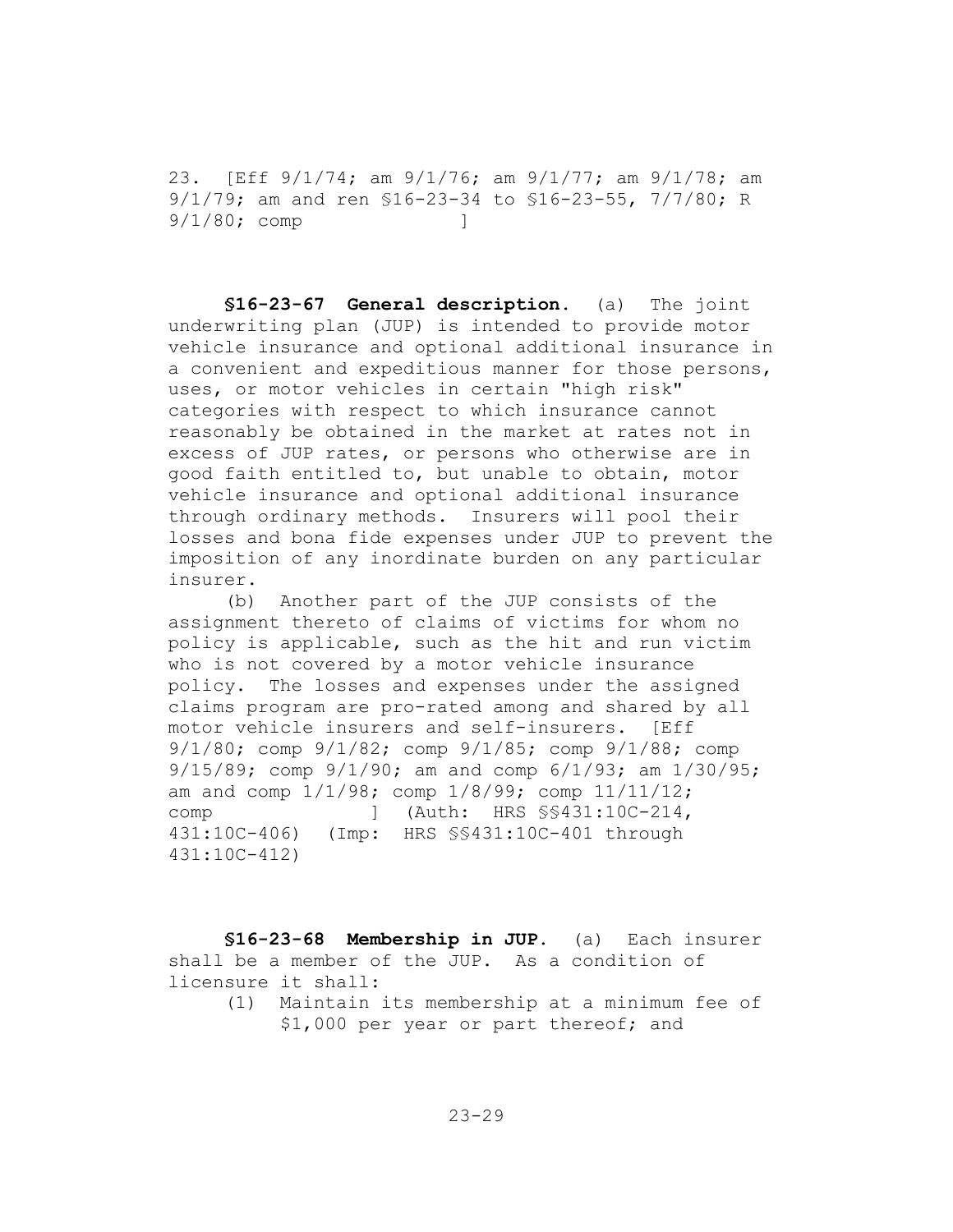- $(2)$  Accept appointment as a servicing  $[earrier]$ provider if the commissioner finds it necessary in the public interest and that the insurer is capable of performing as a servicing [carrier.] provider.
- (3) This section shall not apply to those insurers writing motor vehicle insurance exclusively under section 431:10C-106, HRS.

(b) The commissioner shall notify the insurer of its membership in the JUP at least thirty days before the extension date of the insurer's membership. If the fee is not paid on or before the extension date, the fee shall be increased by a penalty in the amount of fifty per cent of the fee. If the fee and the penalty are not paid within thirty days after the extension date, the commissioner may revoke the insurer's certificate of authority and reissue the certificate of authority when the penalty and the fee have been paid. [Eff  $9/1/80$ ; am and comp  $9/1/82$ ; am and comp 9/1/85; am 9/1/87; am and comp 9/1/88; comp 9/15/89; am and comp 9/1/90; am and comp 6/1/93; am and comp 1/1/98; comp 1/8/99; comp 11/11/12; am and comp ] (Auth: HRS  $\S$ \$431:10C-214, 431:10C-406) (Imp: HRS §§431:10C-401 through 431:10C-404)

# **§16-23-69 Repealed.** [R 1/8/99]

**§16-23-70 Allocation of JUP costs.** All costs incurred in the operation of the joint underwriting plan bureau and the operation of the plan, such as administrative, staff, and claims (other than assigned claims) paid, shall be allocated fairly and equitably among the JUP members.

The allocations shall be computed on a "share of the voluntary market" basis.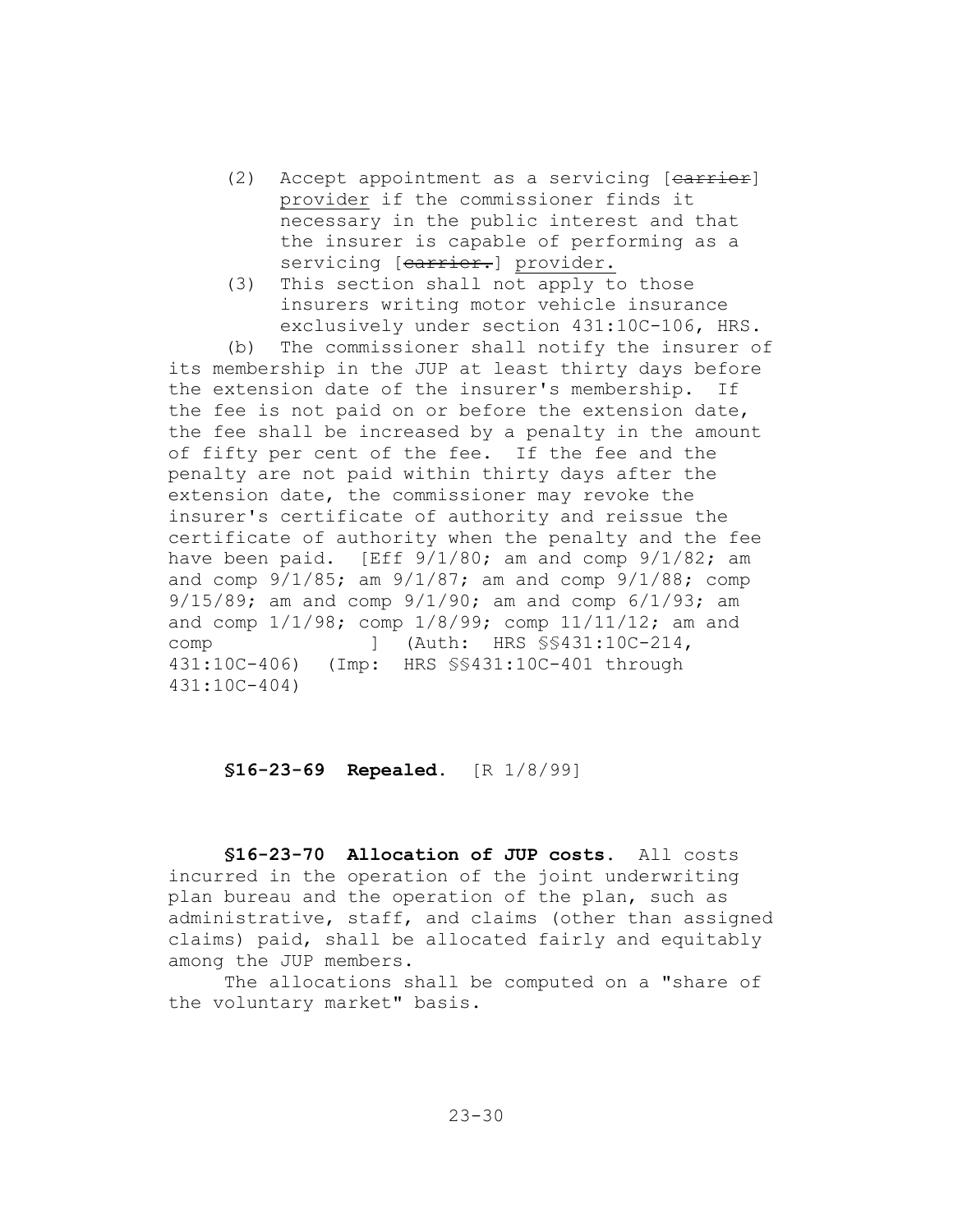Allocation of private passenger non fleet experience will be on the basis of net direct written car years.

Allocation of commercial and all other experience will be on the basis of net direct written premiums.

Member insurers or the statistical agencies designated by them shall report all of the data necessary to comply with the allocation procedures to the commissioner or agent designated by the commissioner. Each insurer shall permit its statistical agent to release such data to the commissioner or agent designated by the commissioner. [Eff 9/1/80; am and comp 9/1/82; comp 9/1/85; comp 9/1/88; comp 9/15/89; comp 9/1/90; comp 6/1/93; comp 1/1/98; comp 1/8/99; comp 11/11/12; comp ] (Auth: HRS §§431:10C-214, 431:10C-406) (Imp: HRS §§431:10C-401 through 431:10C-404)

# **§16-23-71 Selection of servicing [carriers.]**

**providers.** (a) The commissioner shall select certain insurers as servicing [carriers,] providers, who will provide JUP coverage and perform direct insurance operations on behalf of JUP members. A servicing provider shall be one of the following:

- (1) An insurer as described in section 16-23-68, with the abilities to provide services as described in section 16-23-77, or
- (2) A person as described in section 431:1-212, HRS, authorized to provide services as described in section 16-23-77.

(b) In making the selection, the commissioner shall consider:

- (1) Whether the [carrier] servicing provider is able to process and maintain a high level of service for all risks submitted through agents;
- (2) Whether  $[\pm \frac{1}{2}]$  the servicing provider has the facilities to provide JUP policyholders and assigned claimants a high level of service;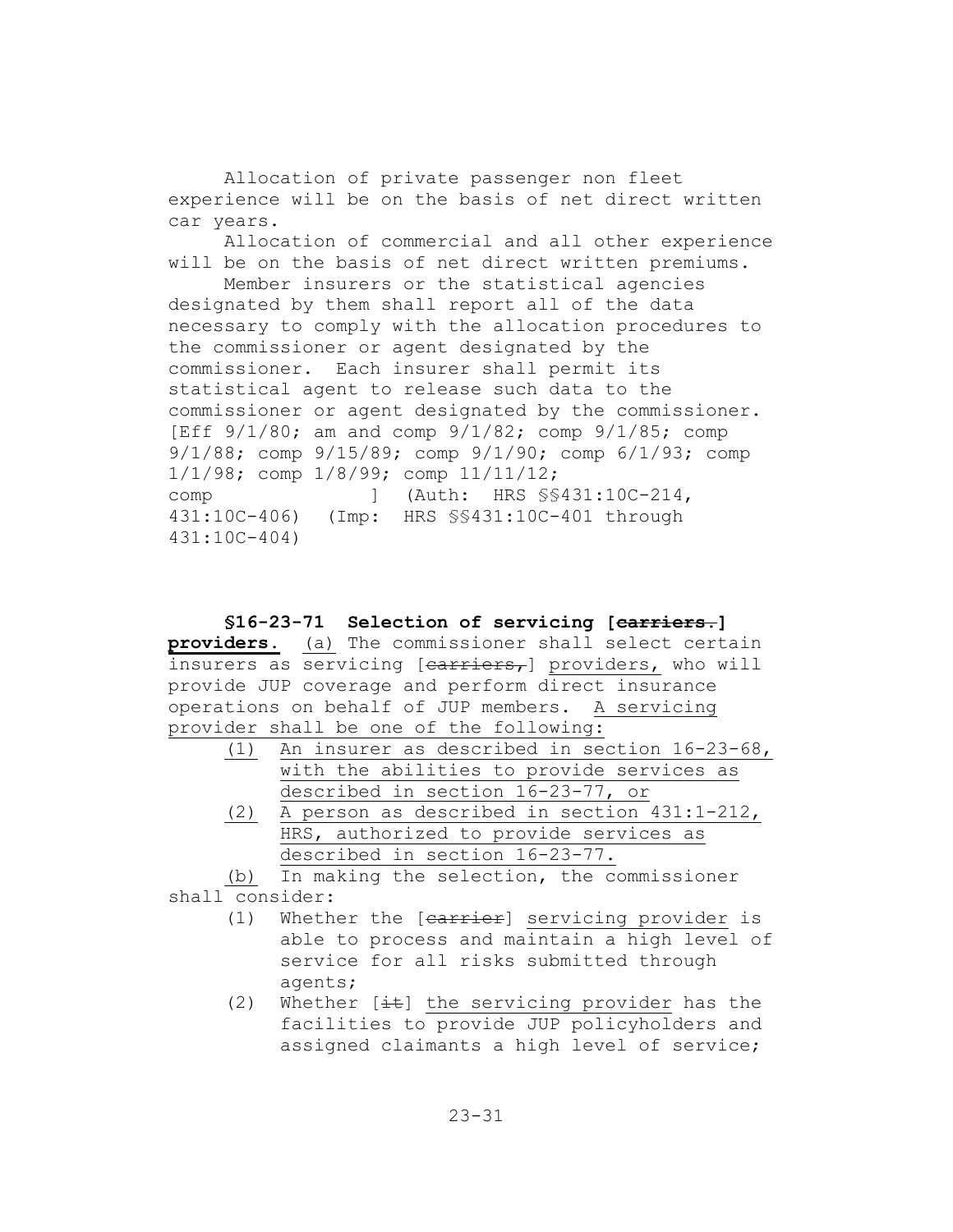- (3) Whether  $[\pm \pm]$  the servicing provider is able to service private passenger or commercial lines and to process fluctuating work volumes and maintain quality of service through peak periods;
- (4) Whether  $[\frac{1}{1+s}]$  the servicing provider's claims service is adequate, including an adequately decentralized adjusting staff, a claims examining staff resident in Hawaii, and local authority to settle claims at least up to the statutory basic motor vehicle insurance limits; and
- (5) Whether  $[\frac{it}{t}]$  the servicing provider is capable of producing accounting and statistical reports and other data as required.  $[Eff 9/1/80; am and comp 9/1/82;$ comp 9/1/85; comp 9/1/88; comp 9/15/89; comp 9/1/90; comp 6/1/93; am and comp 1/1/98; comp 1/8/99; comp 11/11/12; am and comp ] (Auth: HRS §§431:10C-214, 431:10C-406) (Imp: HRS §§431:10C-401 through 431:10C-404)

#### **§16-23-72 Classifications eligible for JUP.** (a)

In addition to the classifications established in section 431:10C-407, HRS, the JUP shall provide motor vehicle insurance policies for the following classes of persons, motor vehicles, and uses:

- (1) Motor vehicles owned by licensed drivers, defined as follows:
	- (A) The applicant or any person who resides in the same household as the applicant and customarily operates the automobile or any other person who regularly and frequently operates the motor vehicle to be insured, who:
		- (i) Within thirty-six months prior to the date of the application has been convicted of operating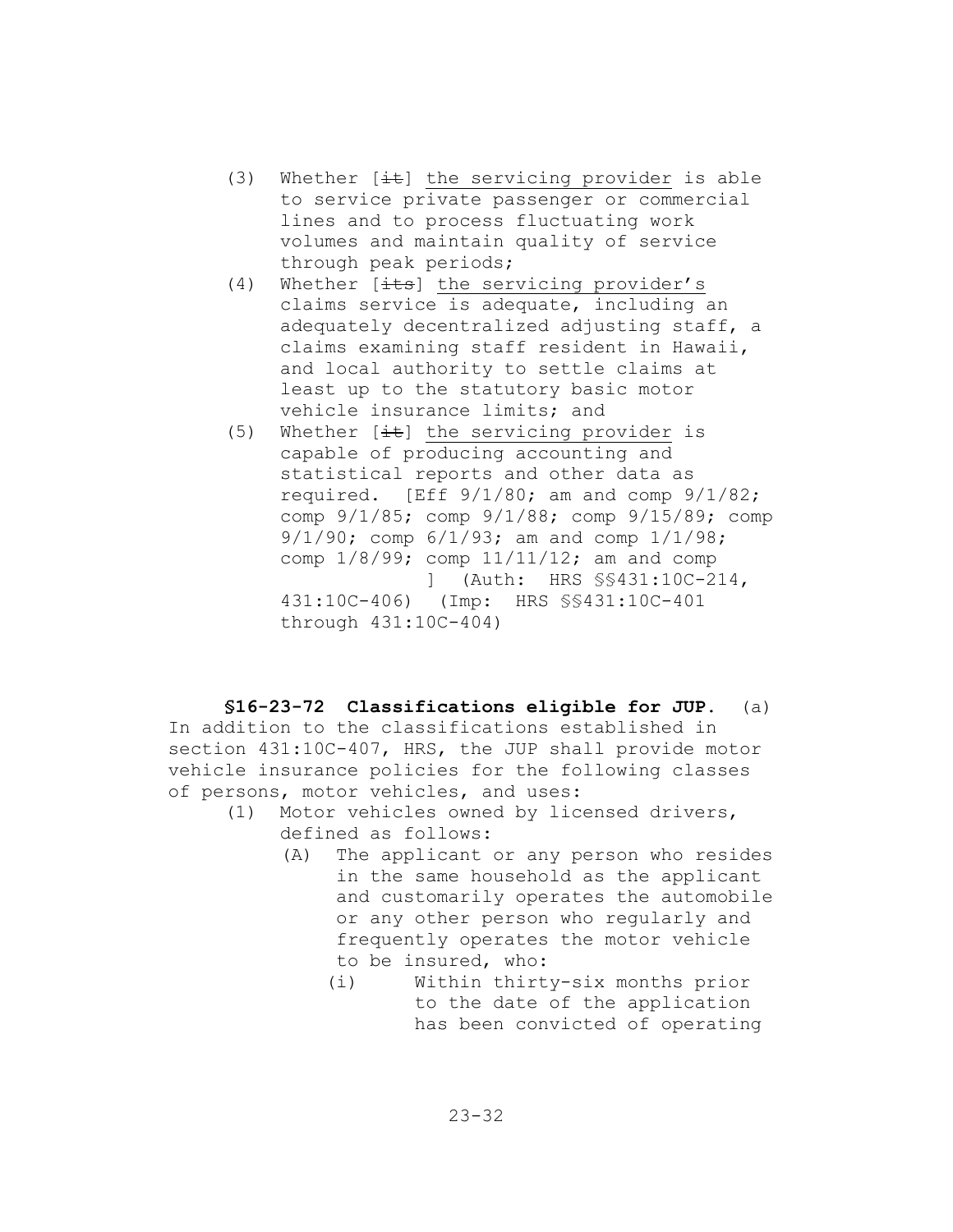a motor vehicle without motor vehicle insurance;

- (ii) Within the eighteen months prior to the date of the application, has been convicted of or forfeited bail for two or more moving traffic violations; or (iii) Has been convicted of any felony
- involving a motor vehicle; (B) The applicant or any operator of an
- automobile in the same household who customarily operates the automobile or any other operator who customarily operates the automobile has been involved during the thirty-six month period prior to the date of the application in:
	- (i) Two or more accidents involving bodily injury or death if there is one car in the household or an average of more than one such accident for all cars in the household, provided that a loss payment has been made or a loss reserve has been established for such accidents;
	- (ii) Two or more accidents involving damage to any property, including their own, of \$1,000 or more if there is one car in the household, or an average of more than one such accident for all cars in the household, provided that loss payments or reserves under the comprehensive physical damage coverage shall not be counted; or (iii) A combination of two or more
		- such accidents of the type specified in [subparagraphs]subparagraph  $(B)(i)$  or  $(ii)$ .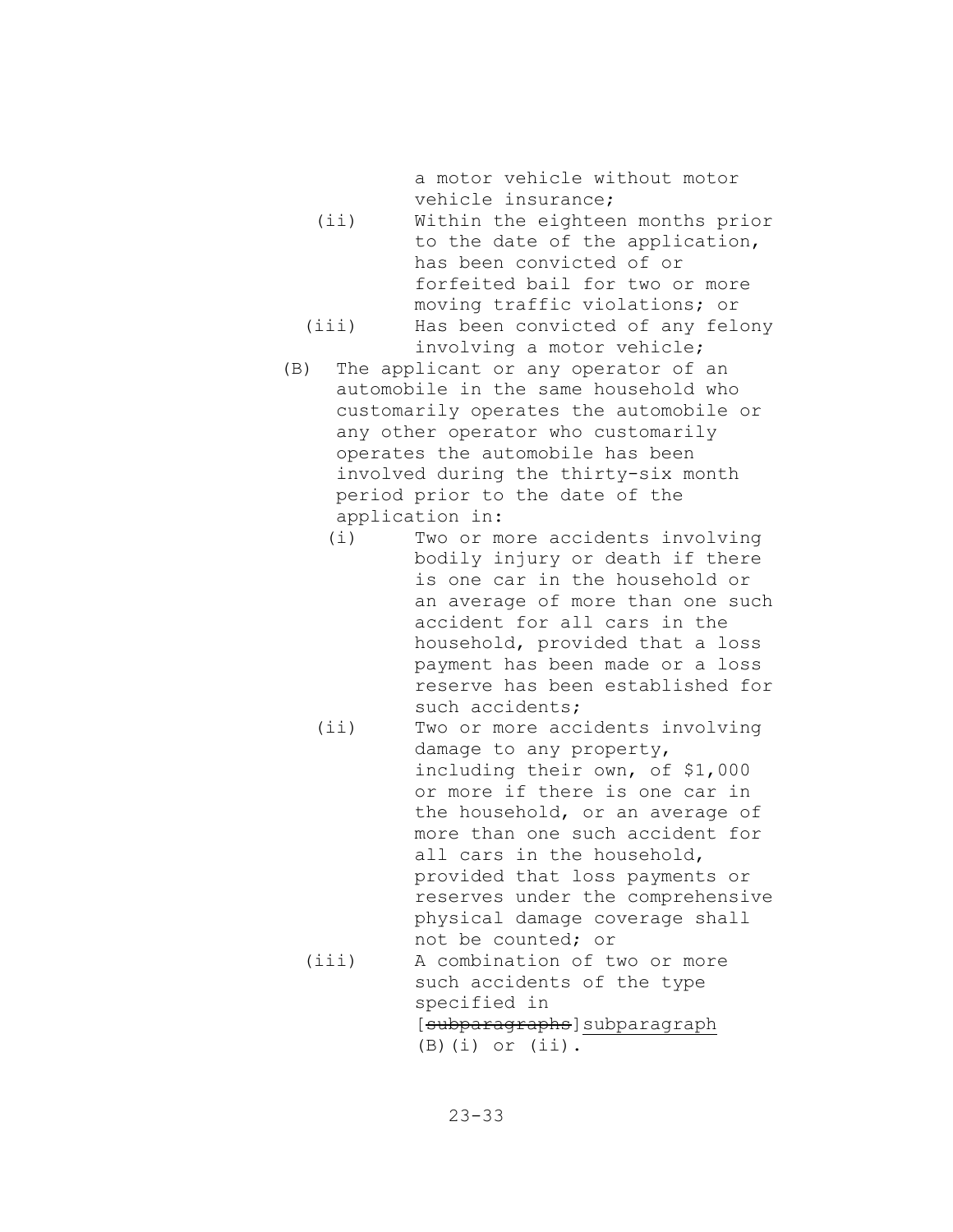Accidents under [subparagraphs]subparagraph (B)(i), (ii), or (iii) shall not be counted unless it can be clearly demonstrated that the applicant or other operator referred to therein was at fault. Accidents occurring under the following circumstances would tend to demonstrate that the applicant or operator was not at fault:

Automobile was lawfully parked (an automobile rolling from a parked position shall not be considered as lawfully parked, but shall be considered as the operation of the last operator); or

Applicant or other operator residing in the same household, was reimbursed by, or on behalf of, a person responsible for the accident or has judgment against that person; or

Automobile for the applicant or other operator resident in the same household was struck in the rear by another vehicle, and the operator has not been convicted of a moving traffic violation in connection with the accident; or

Operator of the other automobile involved in the accident was convicted of a moving traffic violation and the named insured or other operator resident in the same household was not convicted of a moving traffic violation in connection therewith; or

Automobile operated by the applicant or other operator resident in the same household was damaged as a result of contact with a hit and run driver, if the accident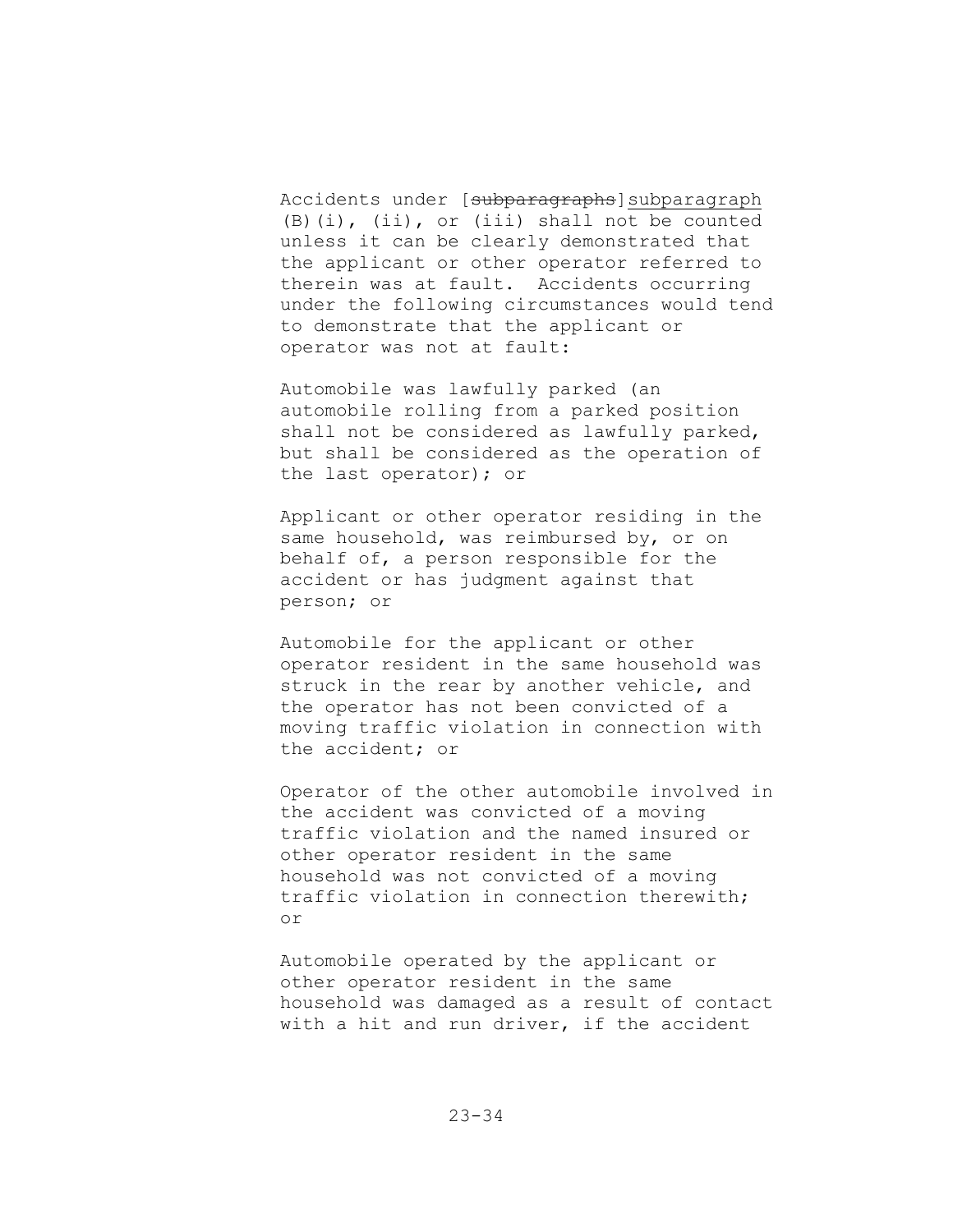was reported to proper authority within twenty-four hours; or

Accidents involving contact with animals or fowl; or

Accidents involving physical damage, limited to and caused by flying gravel, missiles, or falling objects; and

(2) All other motor vehicles, not classified under paragraph (1) or section 431:10C-407, HRS, owned by licensed drivers who are unable to obtain motor vehicle insurance policies and optional additional insurance through ordinary methods.

(b) The JUP shall also provide required optional additional insurance for the above classes, with the exception of licensed drivers receiving public assistance benefits and unlicensed permanently disabled individuals who own their motor vehicle and receive public assistance benefits.

(c) The JUP shall provide a named non owner policy for any applicant. [Eff 9/1/80; am and comp 9/1/82; am and comp 9/1/85; comp 9/1/88; comp 9/15/89; am and comp  $9/1/90$ ; am  $9/1/91$ ; am and comp  $6/1/93$ ; am 1/30/95; am 8/12/96; am and comp 1/1/98; am and comp 1/8/99; comp 11/11/12 comp [1] (Auth: HRS §§431:10C-214, 431:10C-406) (Imp: HRS §431:10C-407)

### **§16-23-73 Public assistance benefits recipients.**

(a) The state department of human services (DHS) shall provide a certificate of eligibility for JUP coverage to eligible licensed drivers and unlicensed permanently disabled individuals unable to operate their motor vehicle, who are receiving public assistance benefits from the department or from the Supplemental Security Income program under the Social Security Administration and who desire basic motor vehicle insurance policy coverage under JUP; provided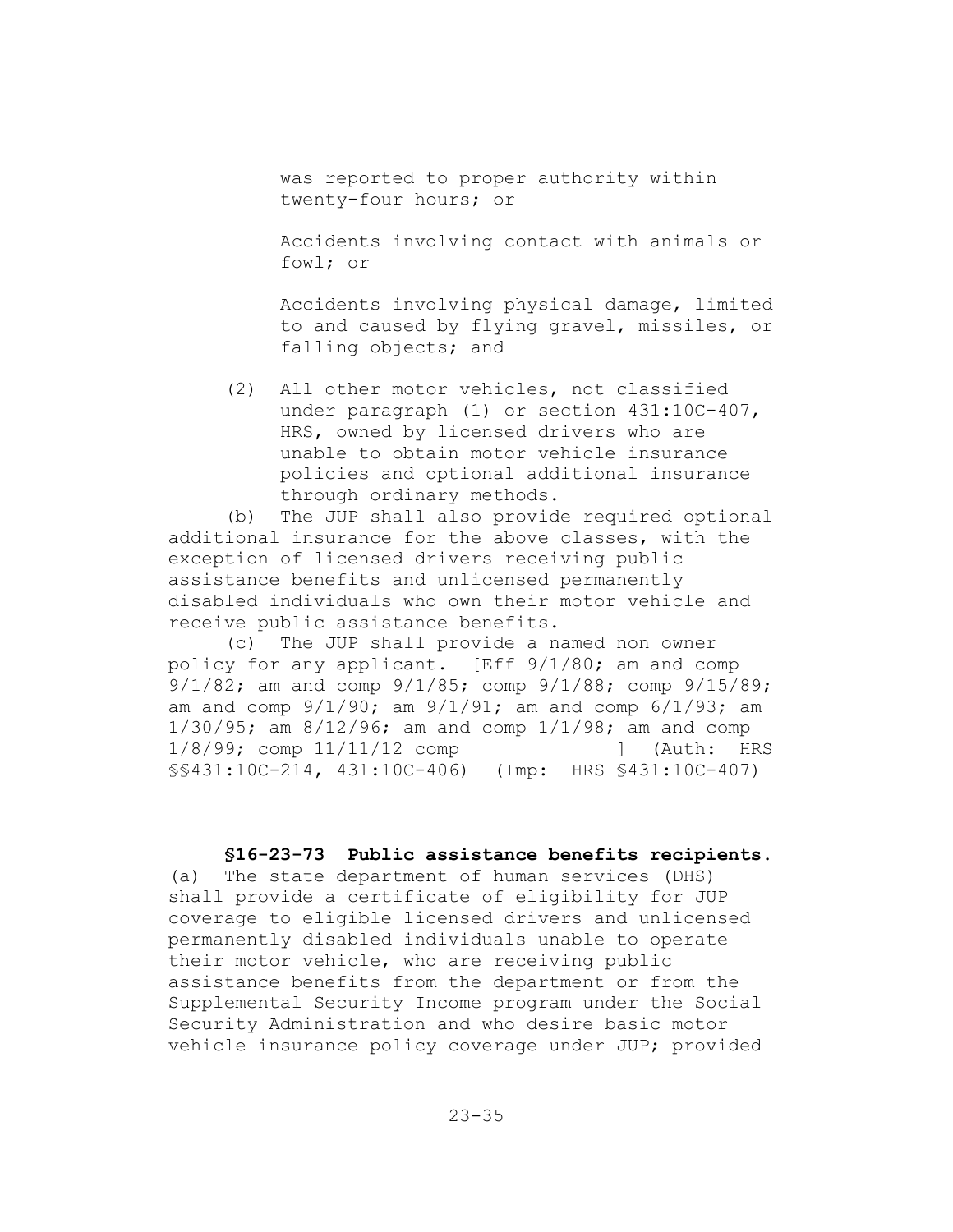such licensed drivers and unlicensed permanently disabled individuals unable to operate their motor vehicle are the sole registered owners of motor vehicles to be insured under the JUP. The applicant shall submit the certificate in person or by mail to the servicing [earrier] provider of the applicant's choice for a motor vehicle insurance policy. Certificates received by the servicing [carrier] provider within thirty days from the date of certification of eligibility by the state department of human services shall be accepted and treated as if it were payment in full for the requested motor vehicle insurance coverages. The servicing [earrier] provider shall certify this certificate which will function as a motor vehicle insurance policy and issue the applicant a motor vehicle insurance identification card. The servicing [carrier] provider shall develop the information necessary to validate the eligibility of the applicant. Only basic motor vehicle insurance policy coverages, as defined in [sections 16-23-4, 16-  $23-5$ , and  $16-23-9$ , section  $431:10C-301$  (a) and  $301(b)(1)$  and  $(2)$ , HRS, shall be bound, and the effective date of coverage shall be the same date as the signature date on the certificate by the applicant; however, the effective date shall not precede the time and date of the certification of eligibility by the state department of human services, the date that the servicing [earrier] provider receives the certificate, or the second day after postmark, whichever is later. In the event that the applicant fails to date the certificate, the date that the servicing [carrier] provider receives the certificate or the second day after postmark, whichever is earlier, shall be considered the date the applicant signed the certificate. The servicing [carrier] provider shall promptly notify the director of human services of public assistance recipients which it insures.

(b) An applicant shall first exhaust all paid coverage under any motor vehicle insurance policy then in force before becoming eligible for JUP coverage.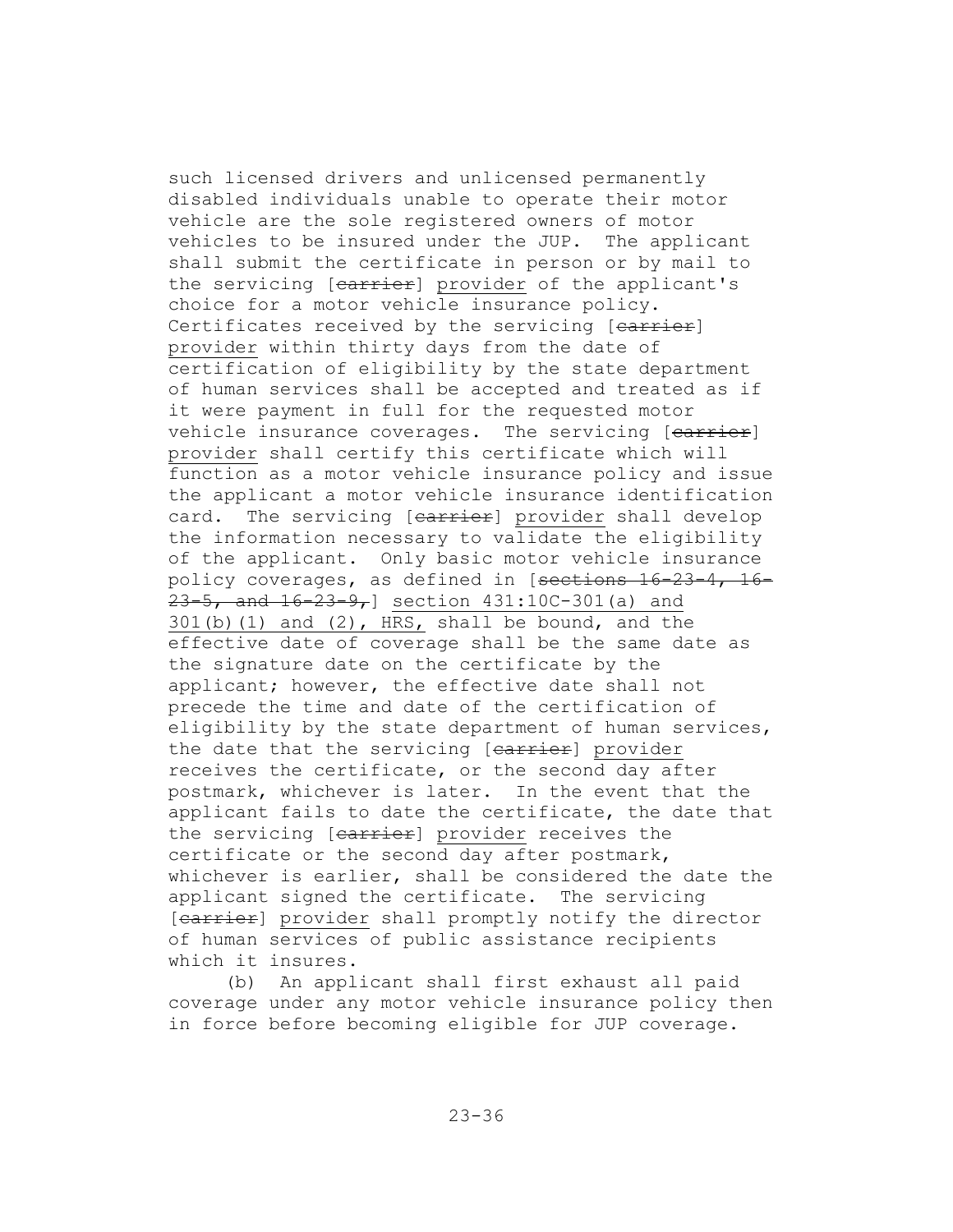(c) Upon termination of public assistance benefits, the DHS shall:

- (1) Notify the recipient upon termination of public assistance benefits and instruct the recipient that the recipient must immediately notify the servicing [carrier] provider of the termination of benefits and obtain timely insurance for the recipient's vehicle;
- (2) Give written notice to the recipient that the recipient's JUP basic motor vehicle insurance policy will terminate thirty days from the date of termination of public assistance benefits. This notice of cancellation shall be considered as proper notification under section 431:10C 112, HRS, and section 16-23-15, providing the recipient with thirty days notice of cancellation; and
- (3) Notify the servicing [carrier] provider of the termination of public assistance benefits and the date the termination was effective.  $[Eff 9/1/80; am and comp 9/1/82;$ comp 9/1/85; am 9/1/86; am and comp 9/1/88; am and comp 9/15/89; comp 9/1/90; am 9/1/91; am and comp  $6/1/93$ ; am and comp  $1/1/98$ ; am and comp  $1/8/99$ ; comp  $11/11/12$ ; am and comp ] (Auth: HRS §§431:10C-214, 431:10C-406) (Imp: HRS §431:10C-407)

**§16-23-74 Application for JUP, placement; reporting disposition.** A person may apply for coverage under the JUP to any motor vehicle insurance producer who shall inform the applicant whether or not the applicant is eligible for JUP coverage.

Any eligible certified public assistance insured (CPAI) shall apply for motor vehicle insurance coverage directly to the servicing [earrier] provider of the insured's choice.

If the applicant qualifies for and desires JUP coverage, a producer who represents servicing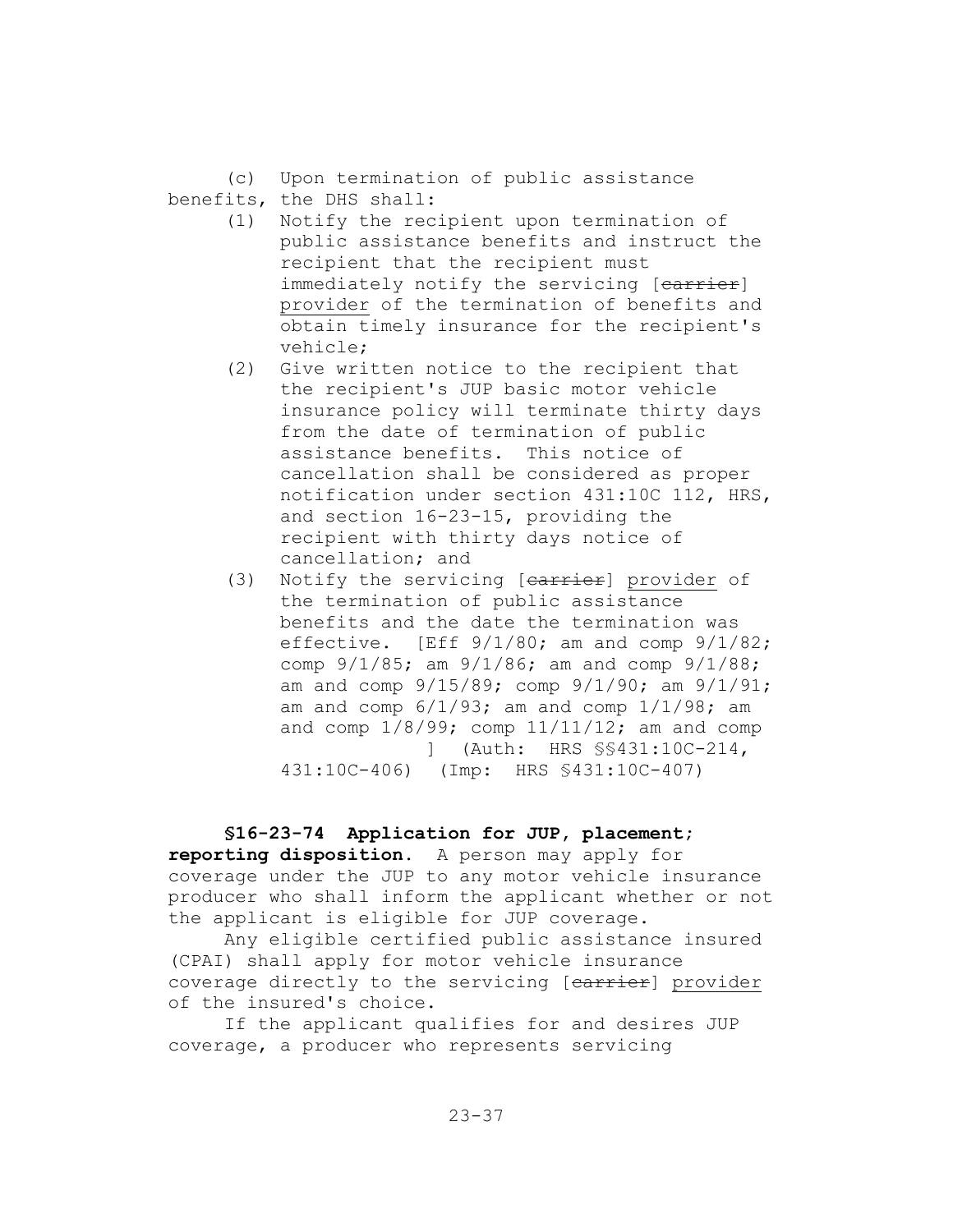[carriers] providers in the voluntary market shall use these servicing [carriers] providers in placing JUP applications, giving preference to the applicant's choice. A producer who does not represent any servicing [earrier] provider in the voluntary market may place the JUP insurance with an appropriate servicing [carrier,] provider, giving preference to the applicant's choice. A producer licensed to write motor vehicle insurance shall automatically be licensed and authorized to bind eligible applicants on behalf of the JUP and shall communicate the fact of such binding directly to the affected servicing [carrier.] provider.

A producer shall inform the commissioner in writing of each application for JUP coverage received by it, showing the disposition thereof, i.e., whether the application was denied (and the reason therefor) or approved, and if approved, the servicing [earrier] provider with which the application was placed within two working days after the date of disposition. The commissioner may inquire into the propriety of any disposition and when indicated by the circumstances may, after affording the applicant, insurer, and any other affected persons an opportunity to be heard, take such action as may be appropriate. [Eff  $9/1/80$ ; am and comp 9/1/82; comp 9/1/85; comp 9/1/88; comp  $9/15/89$ ; comp  $9/1/90$ ; am and comp  $6/1/93$ ; am and comp 1/1/98; comp 1/8/99; am and comp 11/11/12; am and comp ] (Auth: HRS §§431:10C-214, 431:10C-406) (Imp: HRS §431:10C-407)

**§16-23-75 Denial of application; appeal.** If an insurer denies an applicant JUP coverage under section 16-23-72(a)(1) or (a)(2) or section 431:10C-407, HRS, the insurer, by the next working day, shall mail or deliver to the applicant in triplicate a notice of the denial, of the applicant's right to appeal, and of the appeal procedure. If the applicant desires a review of the denial of the application, the applicant shall file with the commissioner two copies of the notice of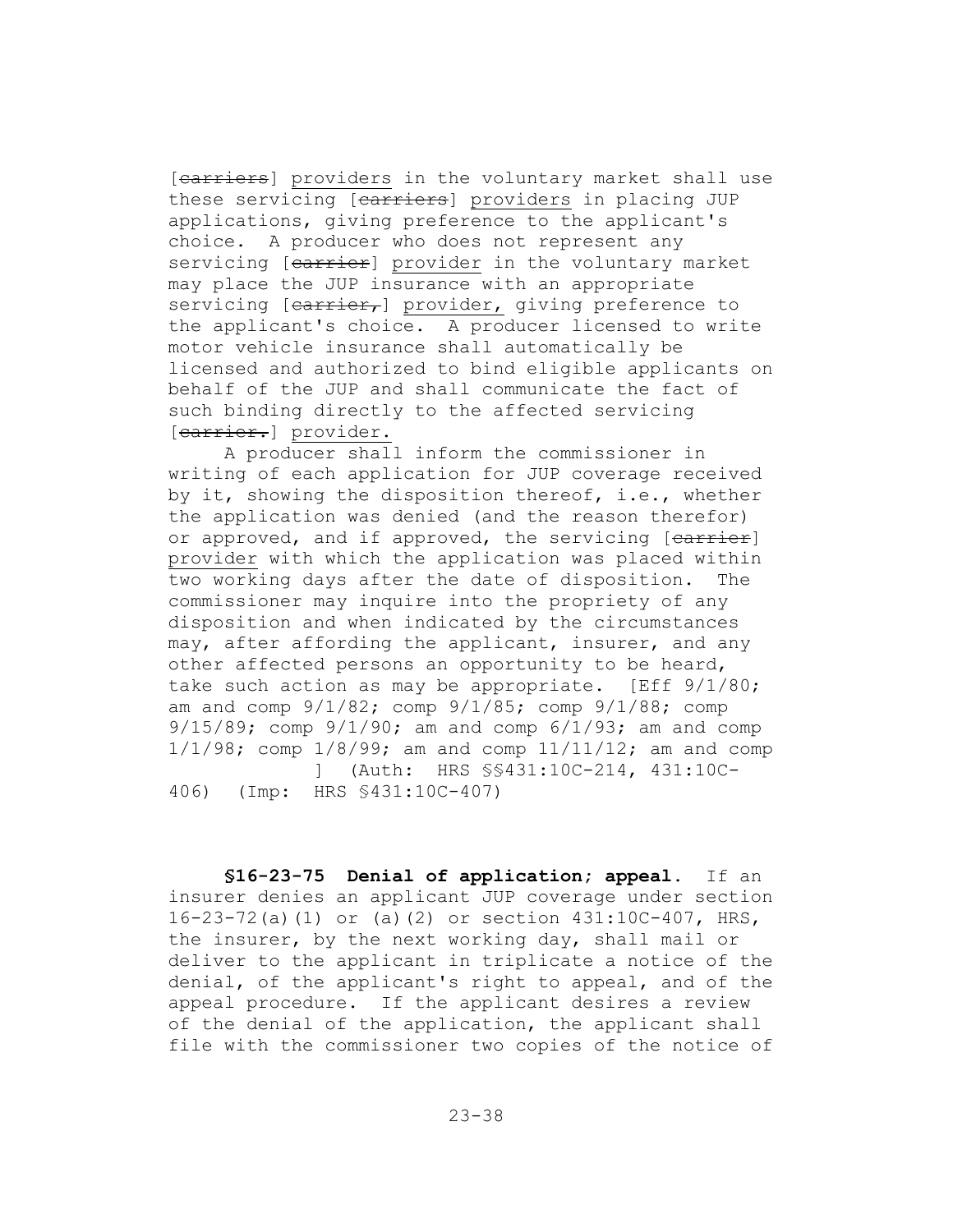denial, a request for review, and a statement in duplicate giving the applicant's reasons for the request within seven calendar days after the date of denial of the application.

The commissioner shall forthwith notify the insurer of the request for review, enclosing a copy of the statement of reasons therefor.

The appeal shall be heard and determined in accordance with the provisions of chapter 91, HRS, and chapter  $16-201$ . [Eff  $9/1/80$ ; am and comp  $9/1/82$ ; comp 9/1/85; am and comp 9/1/88; comp 9/15/89; comp 9/1/90; am and comp 6/1/93; am 1/30/95; am and comp 1/1/98; am and comp  $1/8/99$ ; comp  $11/11/12$ ; comp ] (Auth: HRS §§431:10C-214, 431:10C-406) (Imp: HRS §431:10C-402)

**§16-23-76 Administration by JUP bureau.** If the commissioner determines that the method of assignment of JUP applicants described herein is not operating in an effective and fair manner, the commissioner may have the JUP bureau directly receive, assign, and supervise the servicing of all applications for JUP coverage. [Eff 9/1/80; am and comp 9/1/82; comp 9/1/85; comp 9/1/88; comp 9/15/89; comp 9/1/90; comp 6/1/93; comp 1/1/98; comp 1/8/99; comp 11/11/12; comp ] (Auth: HRS §§431:10C-214, 431:10C-406) (Imp: HRS §431:10C-402)

#### **§16-23-77 Servicing [carriers'] providers'**

duties. A servicing [carrier] provider shall:

- (1) Accomplish confirmation of rating criteria, such as an applicant's or policyholder's driving record;
- (2) Issue,sell, solicit, or negotiate insurance policies and endorsements approved by the commissioner, and certify the eligibility certificates within fifteen working days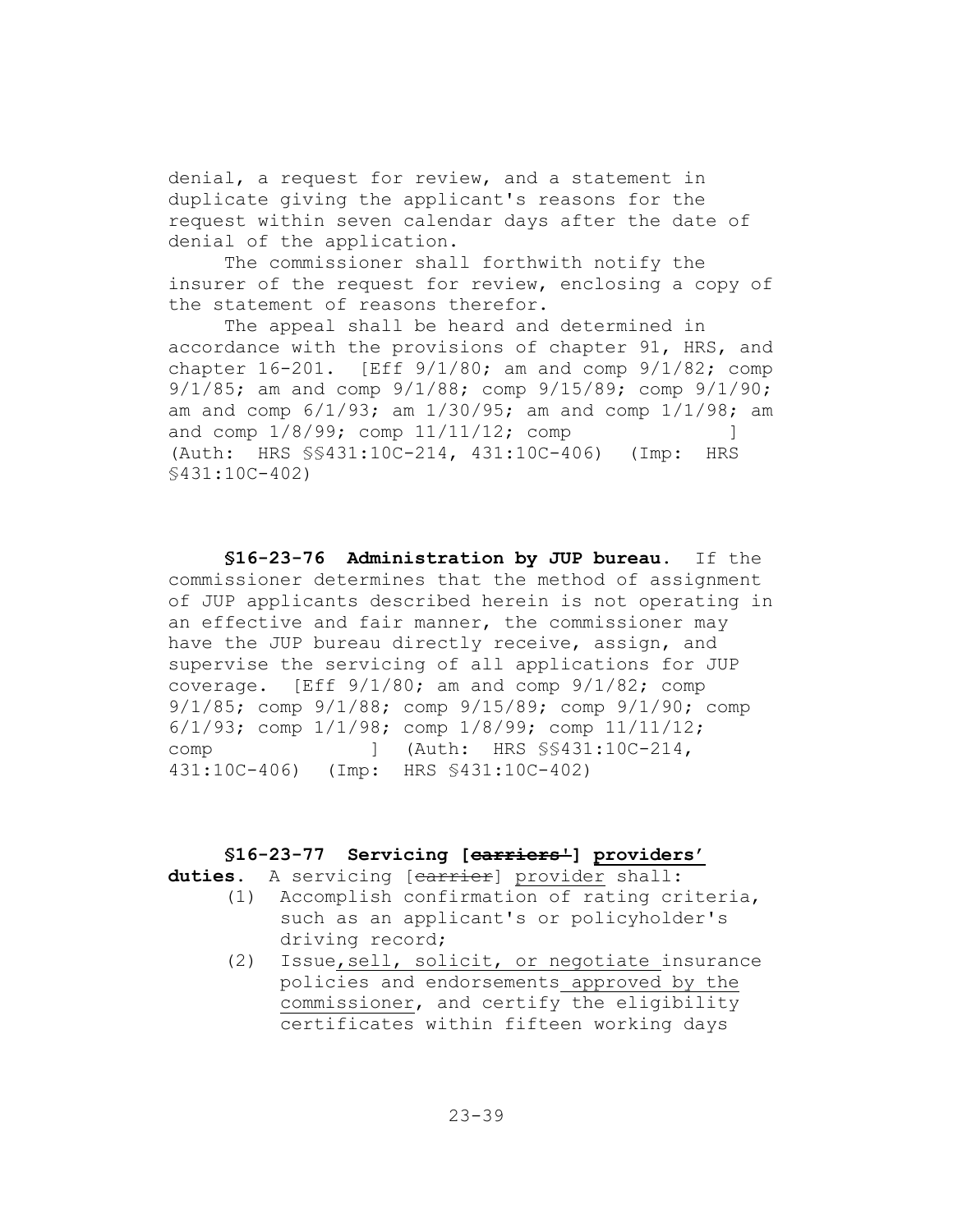after receipt of an application for JUP coverage;

- (3) Effectively and efficiently perform all necessary accounting and statistical procedures set forth in the JUP manual;
- (4) Collect the necessary data to disburse commission payments to producers and be able to store the data and transmit it to the Internal Revenue Service annually; and
- (5) Account to the commissioner as required, and take such action as the commissioner may properly require. [Eff 9/1/80; am and comp 9/1/82; comp 9/1/85; comp 9/1/88; comp 9/15/89; comp 9/1/90; am and comp 6/1/93; comp 1/1/98; comp 1/8/99; am and comp 11/11/12; am and comp ] (Auth: HRS §§431:10C-214, 431:10C-406) (Imp: HRS §§431:10C-401 through 431:10C-404)

#### **§16-23-78 Allowances to servicing [carriers.]**

**providers.** Servicing [carriers] providers shall be reimbursed for their servicing expenses [on the basis of:

- (1) Non CPAI:
	- (A) Ten per cent of written premium for operating costs, excluding claims expense, plus;
	- (B) Twelve per cent of earned premium for the reporting period for loss adjustment expenses, both allocated or direct and unallocated or indirect, for liability coverage; and
	- (C) Ten per cent of earned premium for the reporting period for physical damage coverages;
- $(2)$  CPAI:
	- (A) Six per cent of written premium for operating costs, excluding claims expense, plus;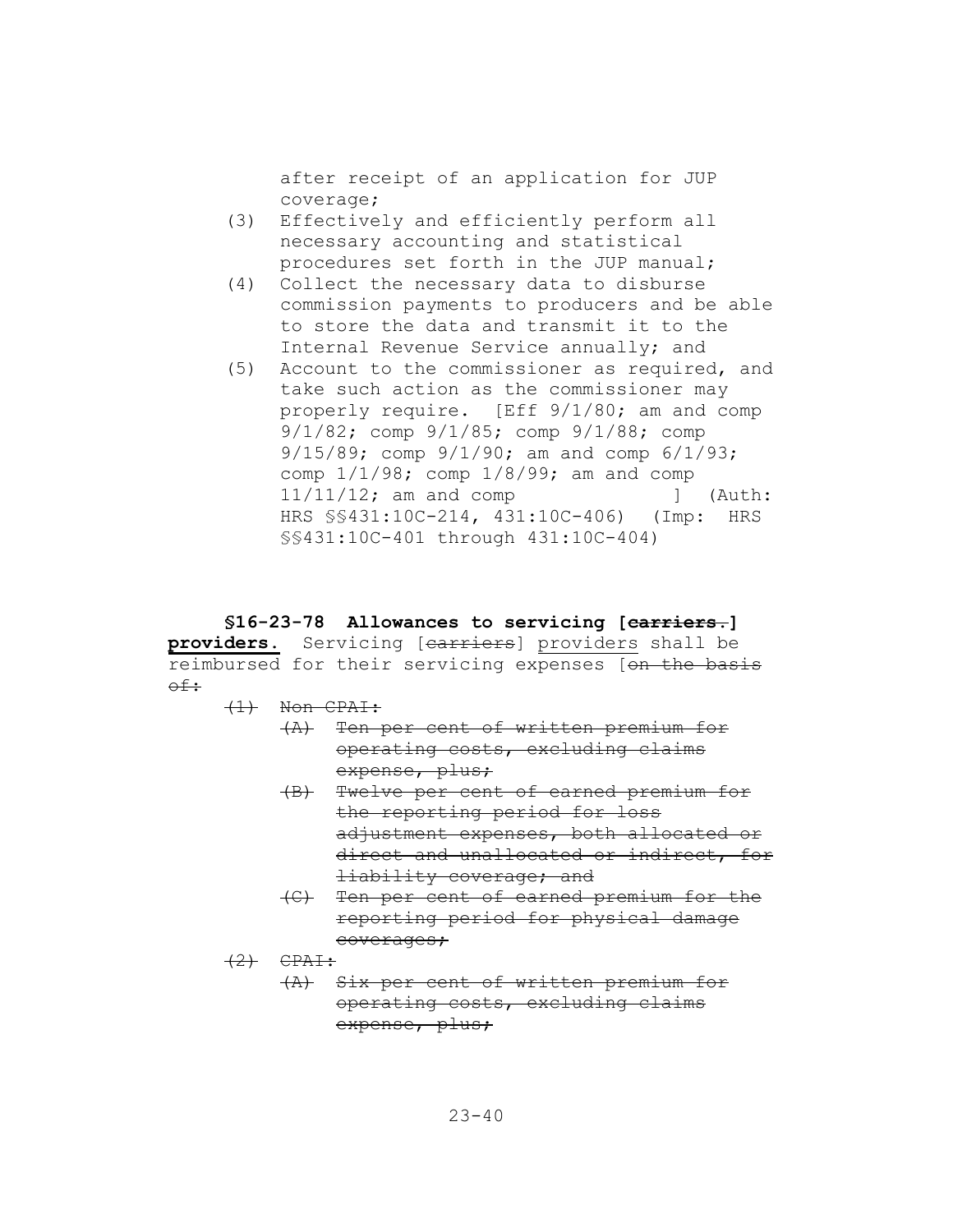(B) Twelve per cent of earned premium for the reporting period for loss adjustment expenses, both allocated or direct and unallocated or indirect, for **liability coverage].** The commissioner shall establish the fees for reimbursement of the servicing provider's administrative and loss adjustment expenses associated with its handling of certified public assistance insured and non-certified public assistance insured business on new business after June 2022, after consultation with the JUP board of governors. The fee schedule approved by the commissioner will define any direct reimbursement of operating costs to the servicing provider for both administrative and claims handling responsibilities. [Eff 9/1/80; am and comp 9/1/82; comp 9/1/85; comp 9/1/88; comp 9/15/89; comp 9/1/90; comp 6/1/93; comp 1/1/98; comp 1/8/99; comp  $11/11/12$ ; am and comp  $\qquad \qquad$  ] (Auth: HRS §§431:10C-214, 431:10C-406) (Imp: HRS §§431:10C-401 through 431:10C-404)

§16-23-79 Commissions. A servicing [earrier] provider shall pay a producer commission for business written pursuant to the JUP [a commission at the following rate:

(1) For private passenger non fleet motor vehicle insurance, a commission of eight per cent of the written premium up to a maximum amount of \$75 per vehicle for all new business and five per cent of the written premium up to a maximum amount of \$35 per vehicle for all renewals;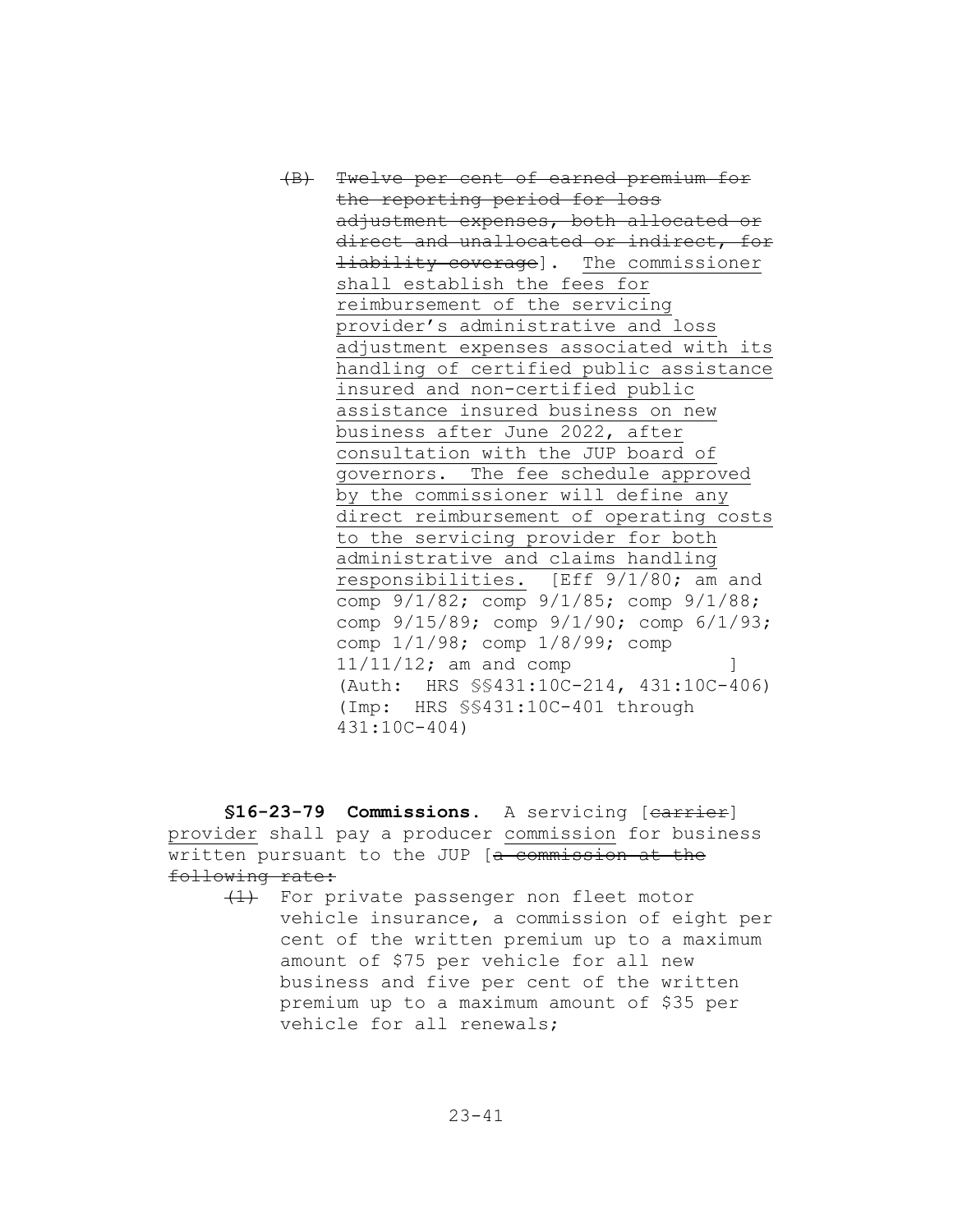- (2) For commercial and all other vehicles, five per cent of written premium for all new business and renewals; and
- (3) No commission shall be paid for CPAI business].

 $(1)$ The rate of commission payable by the servicing provider for business written pursuant to the JUP shall be paid at market rates as presented by the JUP board of governors and approved by the Commissioner.

(2)No commission shall be paid for certified public assistance insured business.

All risks transferred from one servicing [carrier] provider to another under the JUP or reinstated policies are to be considered renewal business. [Eff  $9/1/80$ ; am and comp  $9/1/82$ ; am and comp 9/1/85; comp 9/1/88; comp 9/15/89; comp 9/1/90; comp 6/1/93; am 1/30/95; am and comp 1/1/98; am and comp  $1/8/99$ ; am and comp  $11/11/12$ ; am and comp ] (Auth: HRS §§431:10C-214, 431:10C-406) (Imp: HRS §§431:10C-401 through 431:10C-404)

**§16-23-80 JUP rates.** The commissioner shall establish rating rules, refinement of classifications, rates, rating plans, territories, and policy forms for use under the JUP after consultation with the JUP board of governors and in accordance with the requirements and standards prescribed in sections 431:10C-409 through 431:10C-412, HRS. [Eff 9/1/80; am and comp  $9/1/82$ ; comp  $9/1/85$ ; am and comp  $9/1/88$ ; comp 9/15/89; comp 9/1/90; am and comp 6/1/93; comp 1/1/98; comp  $1/8/99$ ; comp  $11/11/12$ ; comp ] (Auth: HRS §§431:10C-214, 431:10C-406) (Imp: HRS §§431:10C-409 through 431:10C-412)

**§16-23-81 JUP private passenger manual.** The private passenger manual of the Hawaii joint underwriting plan (HJUP) and any amendments approved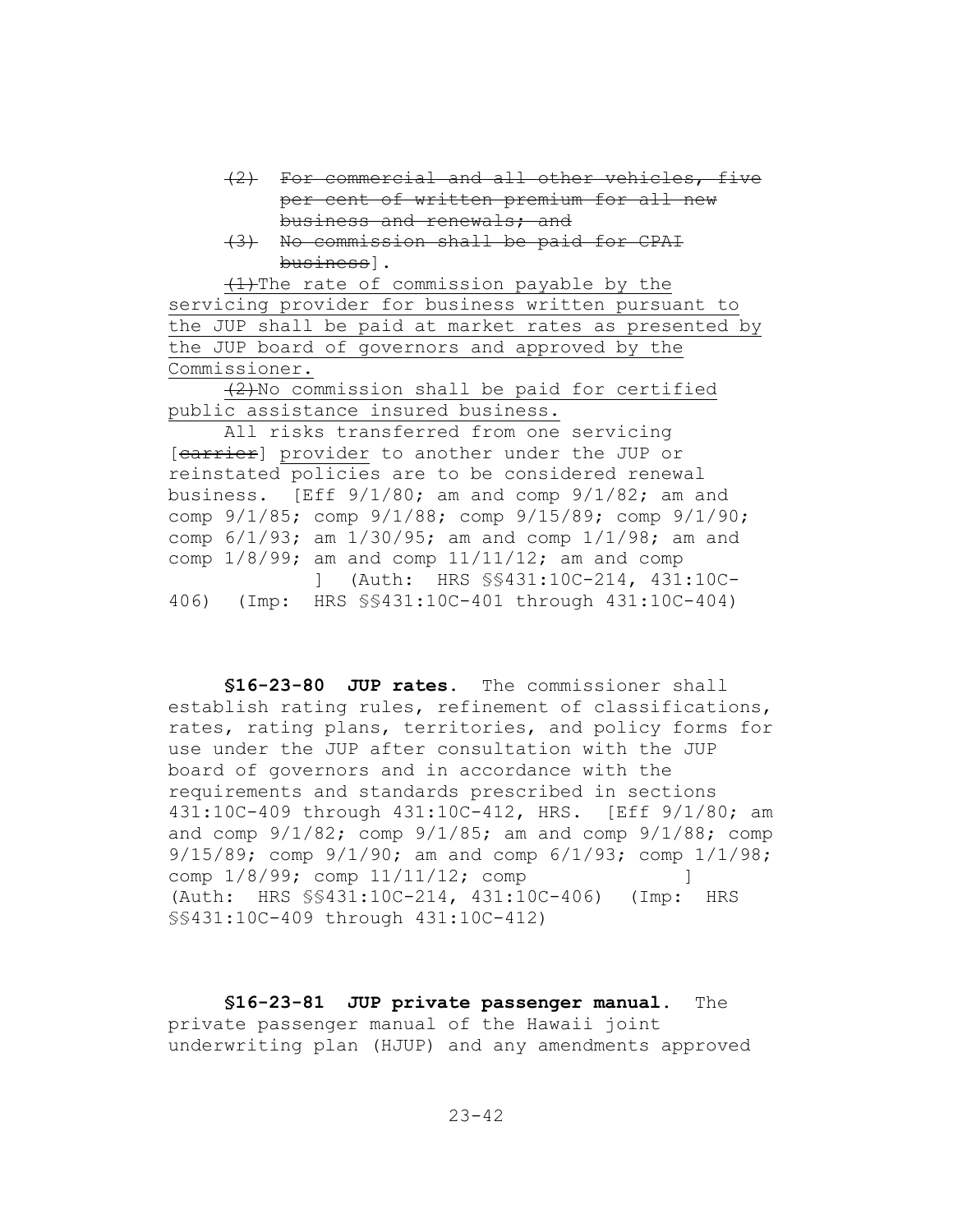by the commissioner, published by the Automobile Insurance Plans Service Office (Rhode Island), is adopted as the private passenger automobile manual of the HJUP. Copies of the HJUP private passenger automobile manual are available at the Automobile Insurance Plans Service Office (Rhode Island), and are available for inspection at the insurance division, department of commerce and consumer affairs. The private passenger manual may be combined with the commercial manual to produce one manual. [Eff 9/1/80; am 9/1/81; am and comp 9/1/82; am 9/1/83; am 9/1/84; am and comp 9/1/85; am 9/1/86; am 9/1/87; am and comp 9/1/88; am and comp 9/15/89; am and comp 9/1/90; am 9/1/91; am and comp 6/1/93; am 1/30/95; am and comp 1/1/98; comp 1/8/99; am and comp 11/11/12; comp ] (Auth: HRS §§431:10C-14, 431:10C-406) (Imp: HRS §§431:10C-409 through 431:10C-412)

**§16-23-82 JUP commercial manual.** The commercial automobile manual of the Hawaii joint underwriting plan (HJUP) and any amendments approved by the commissioner, published by the Automobile Insurance Plans Service Office (Rhode Island), is adopted as the commercial automobile manual of the HJUP. Copies of the HJUP commercial automobile manual are available at the Automobile Insurance Plans Service Office (Rhode Island), and are available for inspection at the insurance division, department of commerce and consumer affairs. The commercial manual may be combined with the private passenger manual to produce one manual. [Eff 9/1/80; am 9/1/81; am and comp 9/1/82; am 9/1/83; am 9/1/84; am and comp 9/1/85; am 9/1/86; am 9/1/87; am and comp 9/1/88; am and comp 9/15/89; am and comp 9/1/90; am 9/1/91; am and comp  $6/1/93$ ; am and comp  $1/1/98$ ; comp  $1/8/99$ ; am and comp 11/11/12; comp ] (Auth: HRS §§431:10C-214, 431:10C-406) (Imp: HRS §§431:10C-409 through 431:10C-412)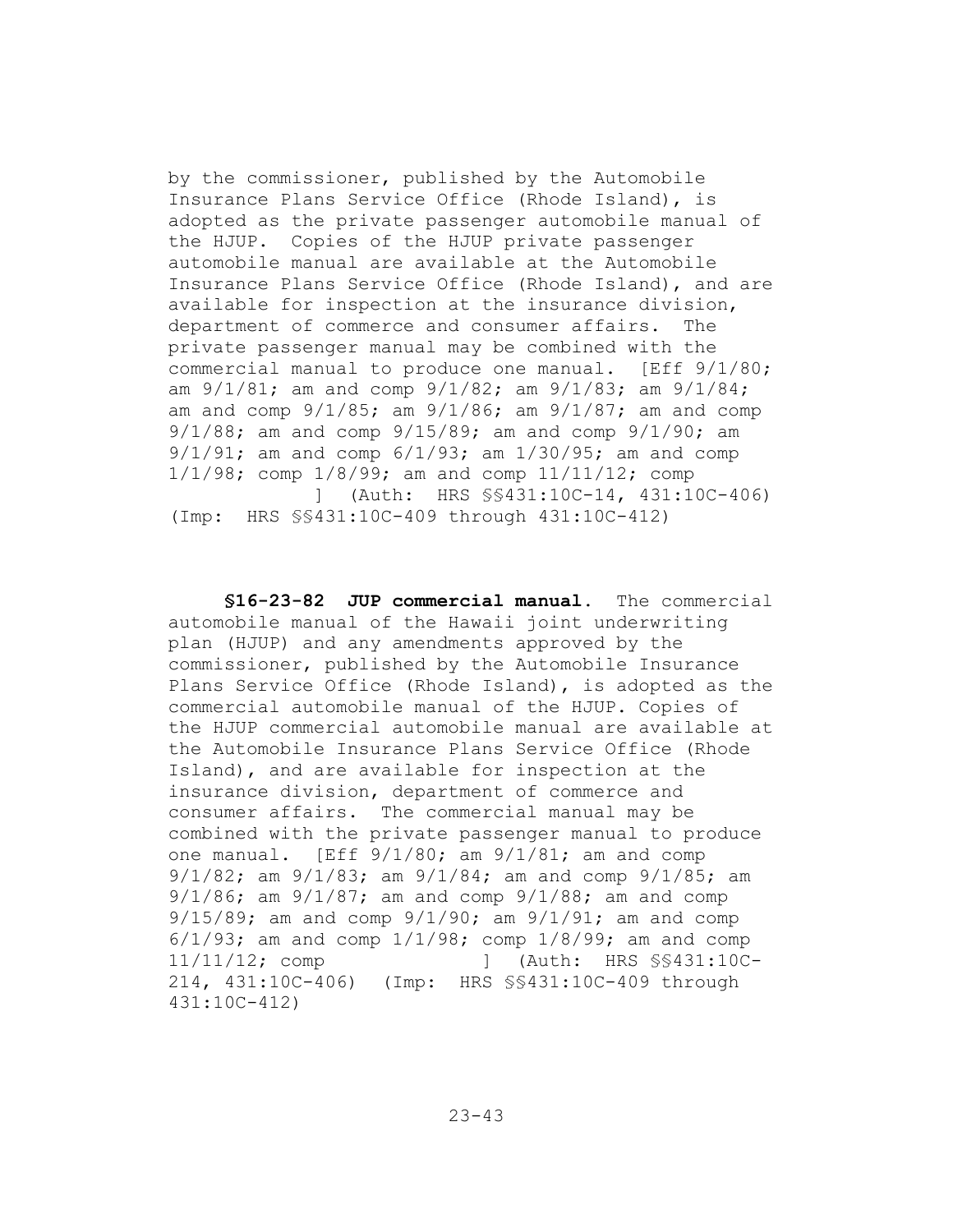**§16-23-83 Repealed.** [R 1/8/99]

**§16-23-84 JUP assigned claims; application; and assignment of claims.** The claimant shall apply to the JUP bureau, which shall promptly assign the claim to an appropriate servicing [carrier] provider and notify the claimant thereof. The assignment shall be made so as to minimize inconvenience to the claimant. The claimant and the assignee carrier shall have rights and obligations as set forth in part II of chapter 431:10C, HRS. [Eff 9/1/80; am and comp 9/1/82; comp 9/1/85; am and comp 9/1/88; comp 9/15/89; comp 9/1/90; comp 6/1/93; comp 1/1/98; am and comp 1/8/99; comp 11/11/12; am and comp ] (Auth: HRS §§431:10C-214, 431:10C-406) (Imp: HRS §§431:10C-401 through 431:10C-404, 431:10C-408)

**§16-23-85 Proration of costs and assigned claims paid.** The commissioner shall annually prorate among and assess all insurers and self-insurers all costs and claims paid under the assigned claims program.

Proration shall be based upon a pro rata distribution for each premium dollar actually or theoretically received. A self-insurer shall be assessed that prorated amount based upon the total premium cost for the coverage and vehicles stated in its certificate of self-insurance, as if the selfinsurer had sold such coverage at JUP premium rates. [Eff 9/1/80; comp 9/1/82; comp 9/1/85; comp 9/1/88; comp 9/15/89; comp 9/1/90; comp 6/1/93; comp 1/1/98; comp  $1/8/99$ ; comp  $11/11/12$ ; comp ] (Auth: HRS §§431:10C-214, 431:10C-406) (Imp: HRS §431:10C-408)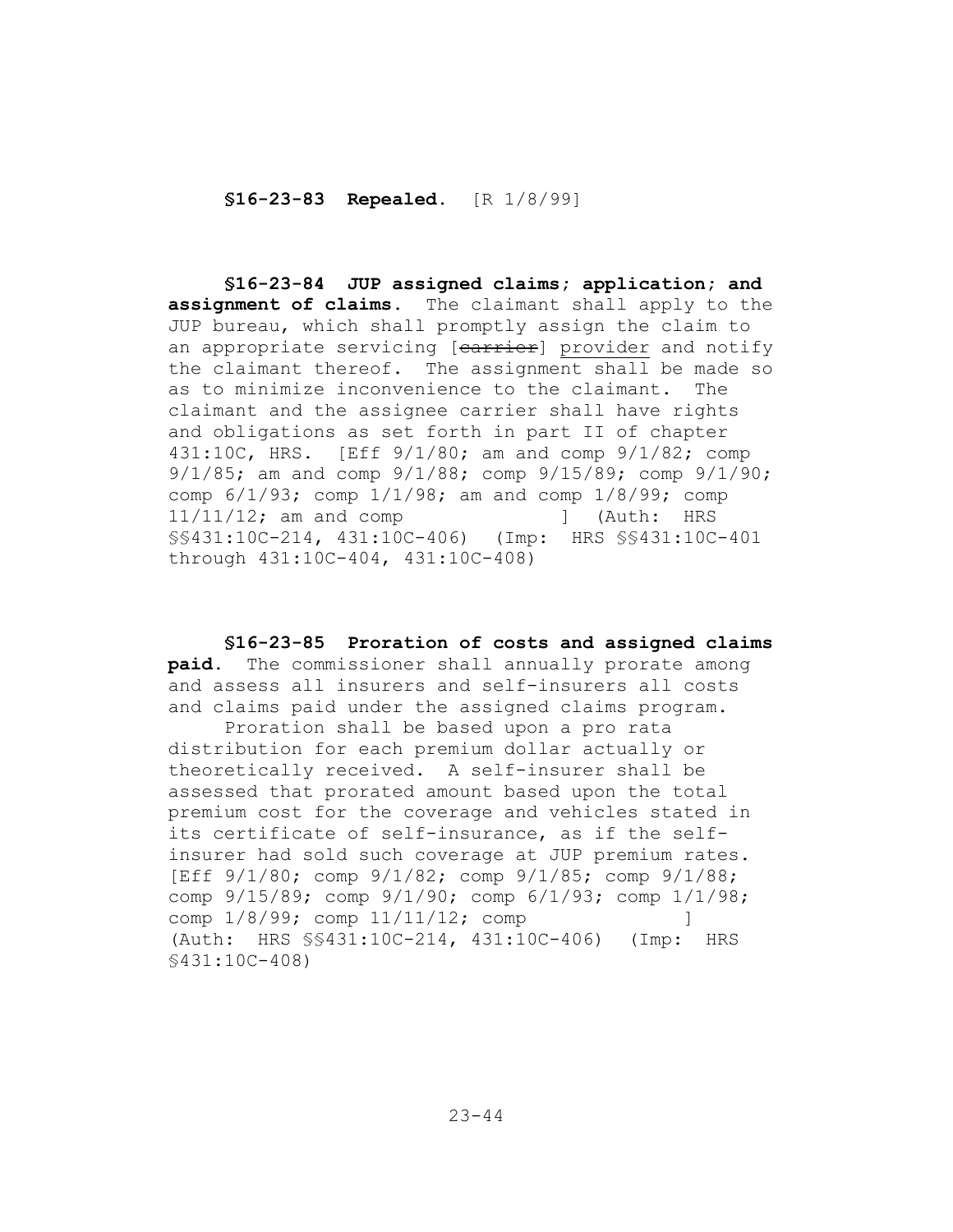**§16-23-86 JUP membership termination.** A member may terminate membership in the JUP upon termination of its licensure to transact motor vehicle insurance business in this State. With respect to all policies in effect on the effective date of a member's termination, the liability of the terminating member shall cease on the anniversary date of each policy during the succeeding year. Termination of membership shall not discharge or otherwise affect liabilities incurred prior to the expiration of these policies and the member shall continue to pay assessments until its proportionate share established by its writings prior to discontinuance of business has been determined. However, if the motor vehicle liability, personal injury protection, or physical damage business of an insurer discontinuing the writing of motor vehicle liability, personal injury protection, or physical damage insurance in this State has been purchased by, transferred to, or reinsured by another insurer, the latter shall pay the assessments of the former until the proportionate share of the former as established by its writings prior to such transfer has been paid.

In the event that an insurer is merged with another insurer or there is a consolidation of insurers, the continuing insurer shall pay the assessments of the insurer merged or consolidated. Groups of insurers under the same ownership and management shall be treated as a single insurer under these provisions. Groups of insurers under either the same ownership or management, but not both, may elect to be treated separately. [Eff 9/1/80; am and comp 9/1/82; comp 9/1/85; comp 9/1/88; comp 9/15/89; comp 9/1/90; am and comp 6/1/93; am and comp 1/1/98; comp 1/8/99; comp 11/11/12; comp [ (Auth: HRS §§431:10C-214, 431:10C-406) (Imp: HRS §§431:10C-401 through 431:10C-404)

**§16-23-87 Joint liability for JUP business.** In the event of the failure of any member, through insolvency or otherwise, to pay promptly its portion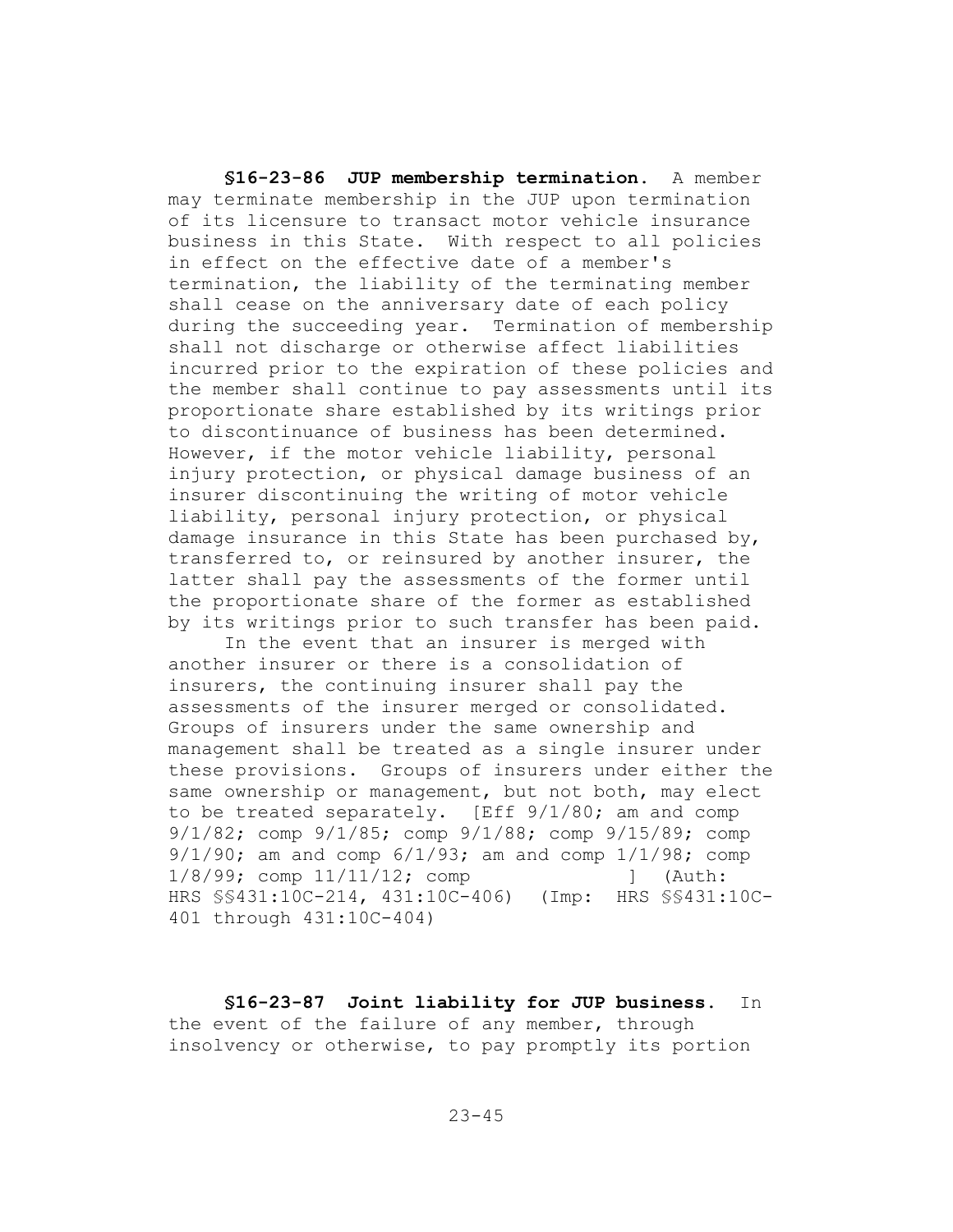of any loss or expense, after the JUP has made written demand upon it to pay the loss or expense, the commissioner shall take appropriate action. If the loss or expense remains unpaid beyond a reasonable period, all of the other motor vehicle insurance insurers, upon notification by the commissioner shall promptly pay their respective pro rata shares, based upon the predetermined participation ratios. Members which have made contributions shall have the right to recovery thereafter against the member in default, provided, that the commissioner may enter into an agreement with the member in default, or with its legal representative, upon an amount which shall constitute a full settlement of all of the obligations of the member to the remaining members. [Eff  $9/1/80$ ; am and comp 9/1/82; comp 9/1/85; comp 9/1/88; comp 9/15/89; comp 9/1/90; comp 6/1/93; am and comp 1/1/98; comp  $1/8/99$ ; comp  $11/11/12$ ; comp ] (Auth: HRS §§431:10C-214, 431:10C-406) (Imp: HRS §§431:10C-401 through 431:10C-404)

**§16-23-88 Auditing of members.** The commissioner may audit the records of any member relating to the JUP and may prescribe policies, and the keeping of records, books of account, documents, and related material that the commissioner deems necessary to carry out JUP functions. This material shall be provided by the members in the form and with the frequency required by the commissioner. [Eff 9/1/80; am and comp  $9/1/82$ ; comp  $9/1/85$ ; comp  $9/1/88$ ; comp 9/15/89; comp 9/1/90; am and comp 6/1/93; comp 1/1/98; comp  $1/8/99$ ; comp  $11/11/12$ ; comp ] (Auth: HRS §§431:10C-214, 431:10C-406) (Imp: HRS §§431:10C-215, 431:10C-401 through 431:10C-404)

SUBCHAPTER 14 REPEALED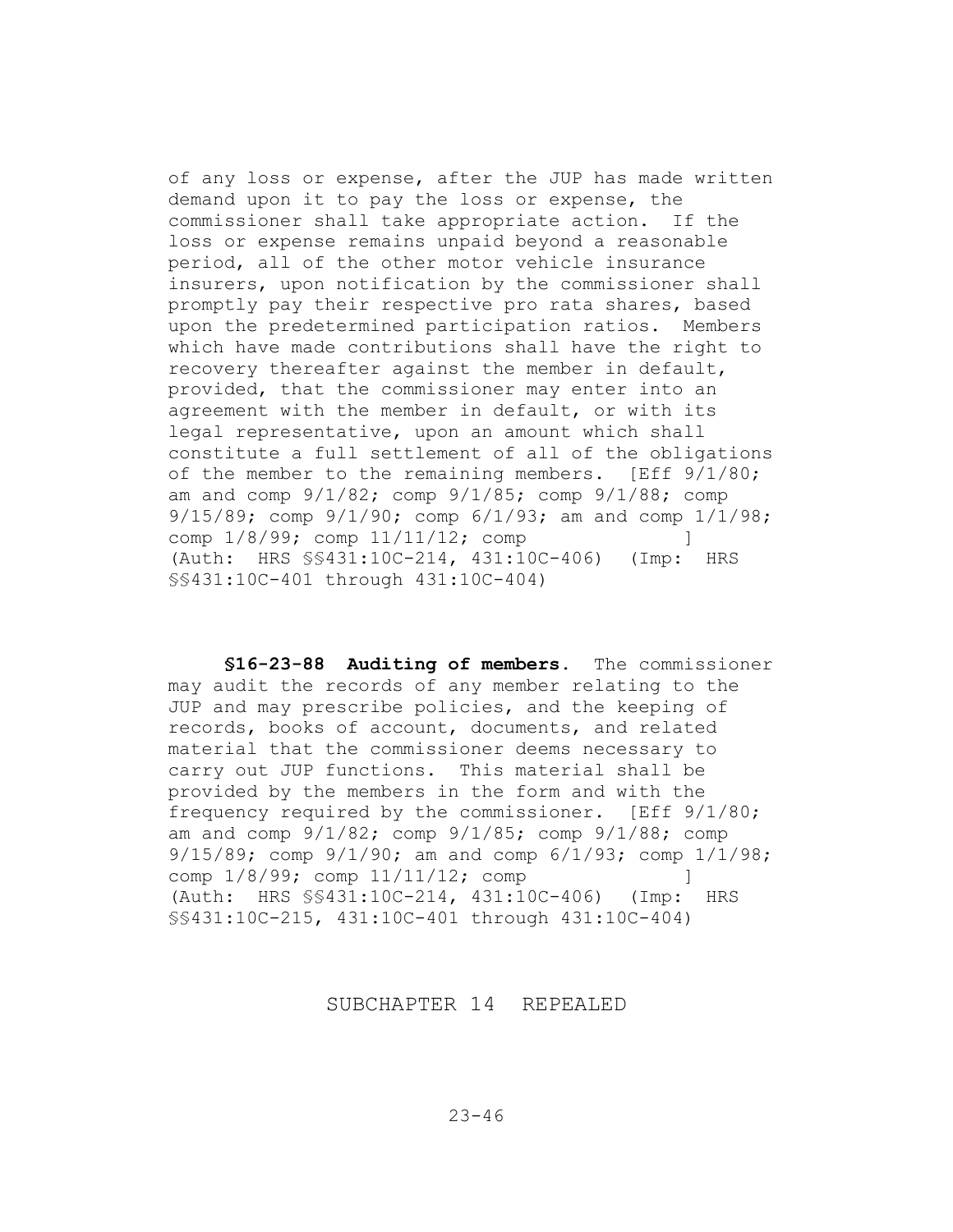**§16-23-89 Repealed.** [R 1/1/98]

### SUBCHAPTER 15

[MOTOR VEHICLE INSURANCE ADMINISTRATION REVOLVING] COMPLIANCE RESOLUTION FUND

**§16-23-90 Repealed.** [R 11/11/12]

**§16-23-91 Allocation of cost of motor vehicle insurance administration.** (a) Each insurer authorized to transact motor vehicle insurance in this State shall be assessed by the commissioner an amount computed on the basis of the motor vehicle insurance premiums written in this State by the insurer during the previous calendar year. Each self-insurer shall be assessed based upon the total premium cost for the coverage and vehicles stated in its certificate of self-insurance as if the self-insurer had sold the coverage at the premium rates applicable under the Hawaii Joint Underwriting Plan. Annually, on April 1 of each year, the commissioner shall determine the amounts due based on the amount needed for that year to administer the commissioner's obligations under article 10C of chapter 431, HRS. The commissioner shall give written notice to each insurer authorized to write motor vehicle insurance in this State and each self-insurer. The amounts required by this subsection shall be due on September 1 of each year.

(b) The commissioner may pay out of the [motor vehicle insurance administration revolving] compliance resolution fund moneys to cover the cost of administering article 10C of chapter 431, HRS $\frac{1}{1}$ described in section 431:10C-115.5, HRS, and 1997 SLH,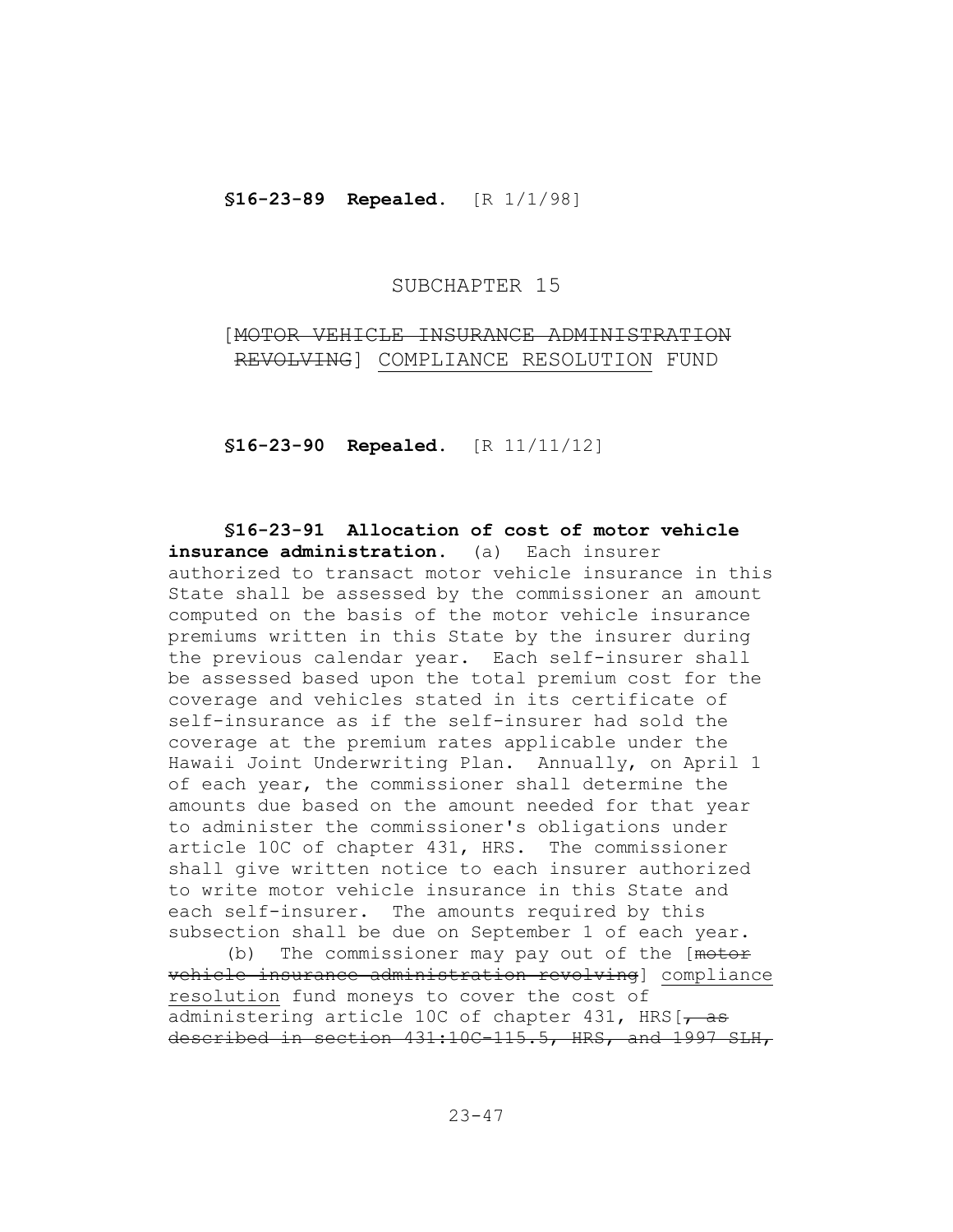Act  $251$ . [Eff  $12/28/92$ ; comp  $6/1/93$ ; am and comp 1/1/98; comp 1/8/99; comp 11/11/12; am and comp ] (Auth: HRS §§431:2-202, 431:10C-214) (Imp: HRS § 431:2-215)

SUBCHAPTER 16 REPEALED

**§16-23-92 Repealed.** [R 1/1/98]

### SUBCHAPTER 17

# FEE SCHEDULE AND UTILIZATION GUIDELINES

**§16-23-93 Fee schedules.** Subject to the time limitations set forth in section 431:10C-315, HRS, this subchapter shall apply to treatment occurring after May 31, 1993. Charges and treatment rendered for emergency services during the initial seventy-two hours following the motor vehicle accident resulting in injury shall not be subject to this subchapter; provided, however, that charges for emergency treatment shall not exceed the health care or alternative care provider's usual and customary fee and shall be appropriate, reasonable, and necessarily incurred. Charges for treatment of a primarily palliative nature shall be subject to the requirements of this subchapter in the same manner as any other treatment. [Eff and comp 6/1/93; am and comp 1/1/98; comp  $1/8/99$ ; comp  $11/11/12$ ; comp ] (Auth: HRS §§431:2-201, 431:10C-214) (Imp: HRS §431:10C-308.5)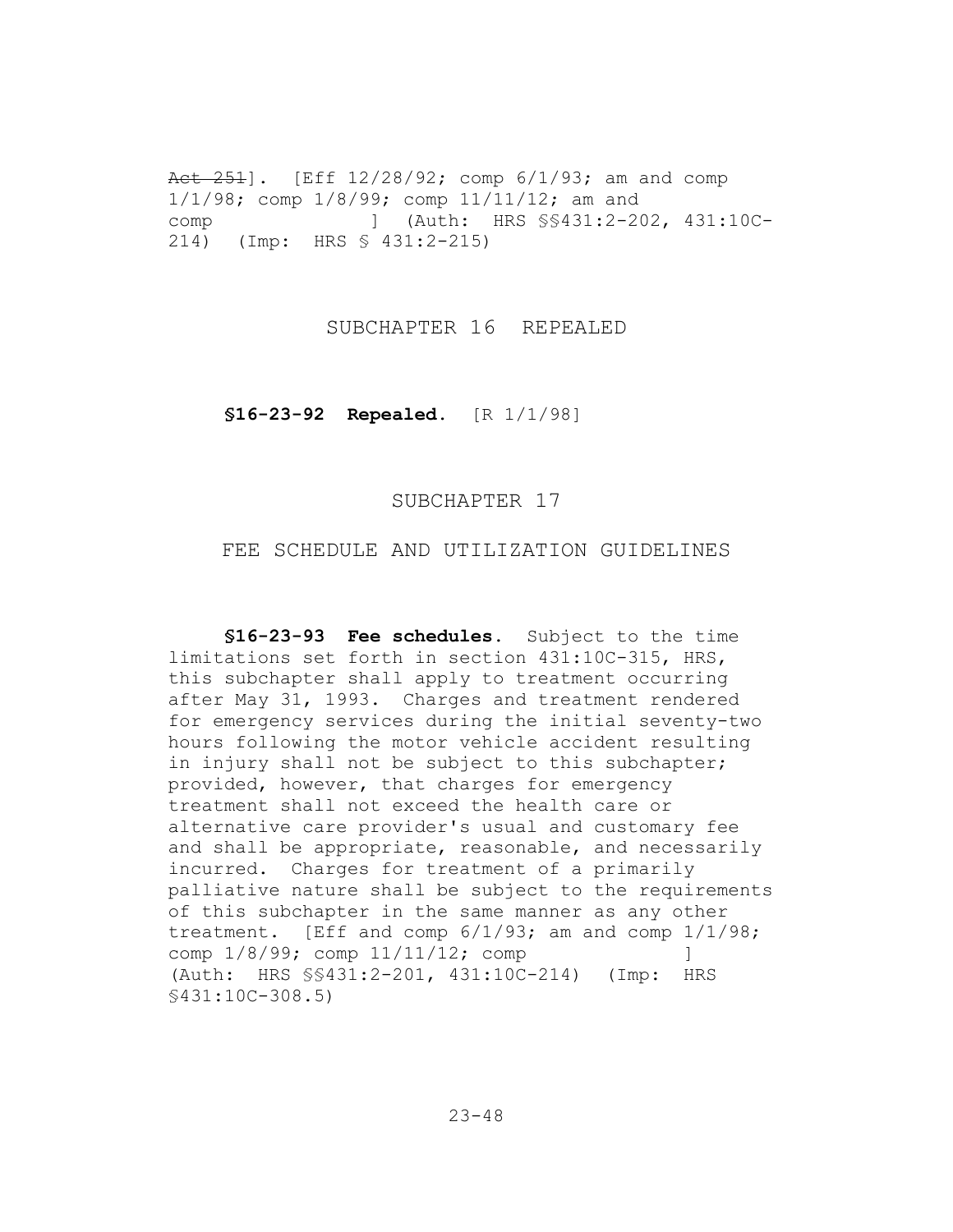**§16-23-94 Definitions.** As used in this subchapter:

"Claimant" means a person entitled to the benefits described in section 431:10C-103.5, HRS, under a motor vehicle insurance policy.

"Emergency treatment" or "emergency services" means treatment or services which are performed within the initial seventy-two hours following the motor vehicle accident because the condition is life threatening or could cause serious harm.

"Physician" includes a doctor of medicine, a dentist, a chiropractor, an osteopath, a psychologist, an optometrist, and a podiatrist.

"Specialist" means a physician or surgeon who holds a certificate as a diplomate issued by a specialty board approved by the American Medical Association or the American Dental Association. [Eff and comp  $6/1/93$ ; am and comp  $1/1/98$ ; comp  $1/8/99$ ; am and comp  $11/11/12$ ; comp  $\qquad$  [Auth: HRS §§431:2-201, 431:10C-214, 431:10C-308.5) (Imp: HRS §431:10C-308.5)

**§16-23-95 Repealed.** [R 11/11/12]

**§16-23-96 Repealed.** [R 11/11/12]

**§16-23-97 Repealed.** [R 11/11/12]

**§16-23-98 Repealed.** [R 1/1/98]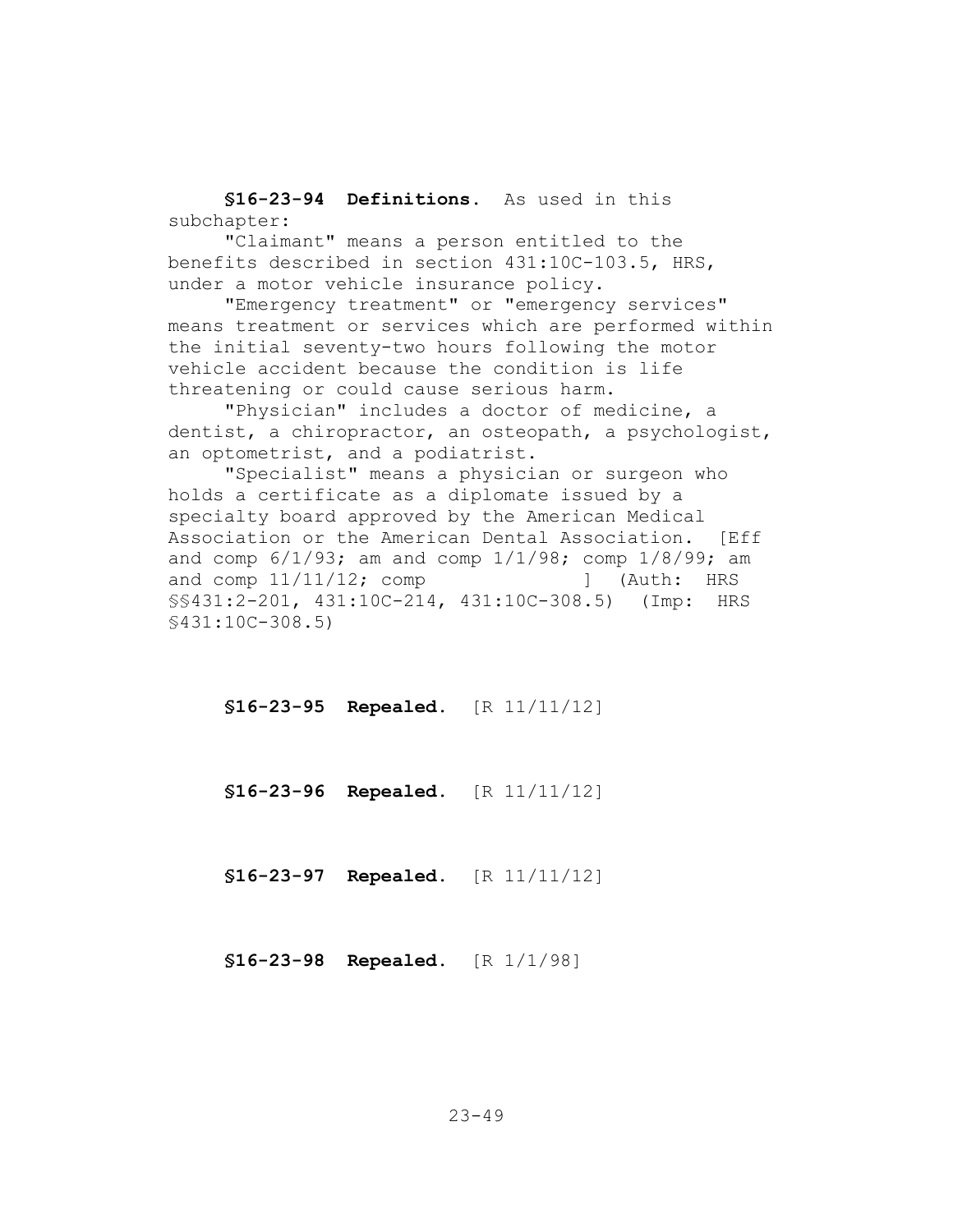**§16-23-99 Concurrent treatment.** (a) Concurrent treatment by more than one health care or alternative care provider may be allowed if the attending health care provider determines the claimant's injury involves more than one body system, and requires multidiscipline care, or is so severe or complex that services of more than one health care or alternative care provider are required.

(b) Whenever a request for concurrent treatment is submitted, the insurer shall respond within five working days after postmark of such request, giving authorization or stating in writing the reason for refusal to each attending health care provider and the claimant. Any such refusal shall be filed concurrently with the commissioner. Failure by the insurer to respond within five working days after postmark of the request shall constitute approval of the request. [Eff and comp 6/1/93; am and comp 1/1/98; comp 1/8/99; am and comp 11/11/12; comp ] (Auth: HRS §§431:2-201, 431:10C-214, 431:10C-308.5) (Imp: HRS §431:10C-308.5)

**§16-23-100 Change in health care or alternative care providers.** The application of the frequency of treatment guidelines set forth in this subchapter shall not be affected when the claimant changes the health care or alternative care provider. If a claimant receives treatments in excess of those specified in the guidelines, regardless of whether the treatments are performed by one health care or alternative care provider or by more than one health care or alternative care provider, the excess treatments may be subject to prior authorization. [Eff and comp  $6/1/93$ ; am and comp  $1/1/98$ ; comp  $1/8/99$ ; am and comp  $11/11/12$ ; comp  $\qquad$  [Auth: HRS] §§431:2-201, 431:10C-214, 431:10C-308.5) (Imp: HRS §431:10C-308.5)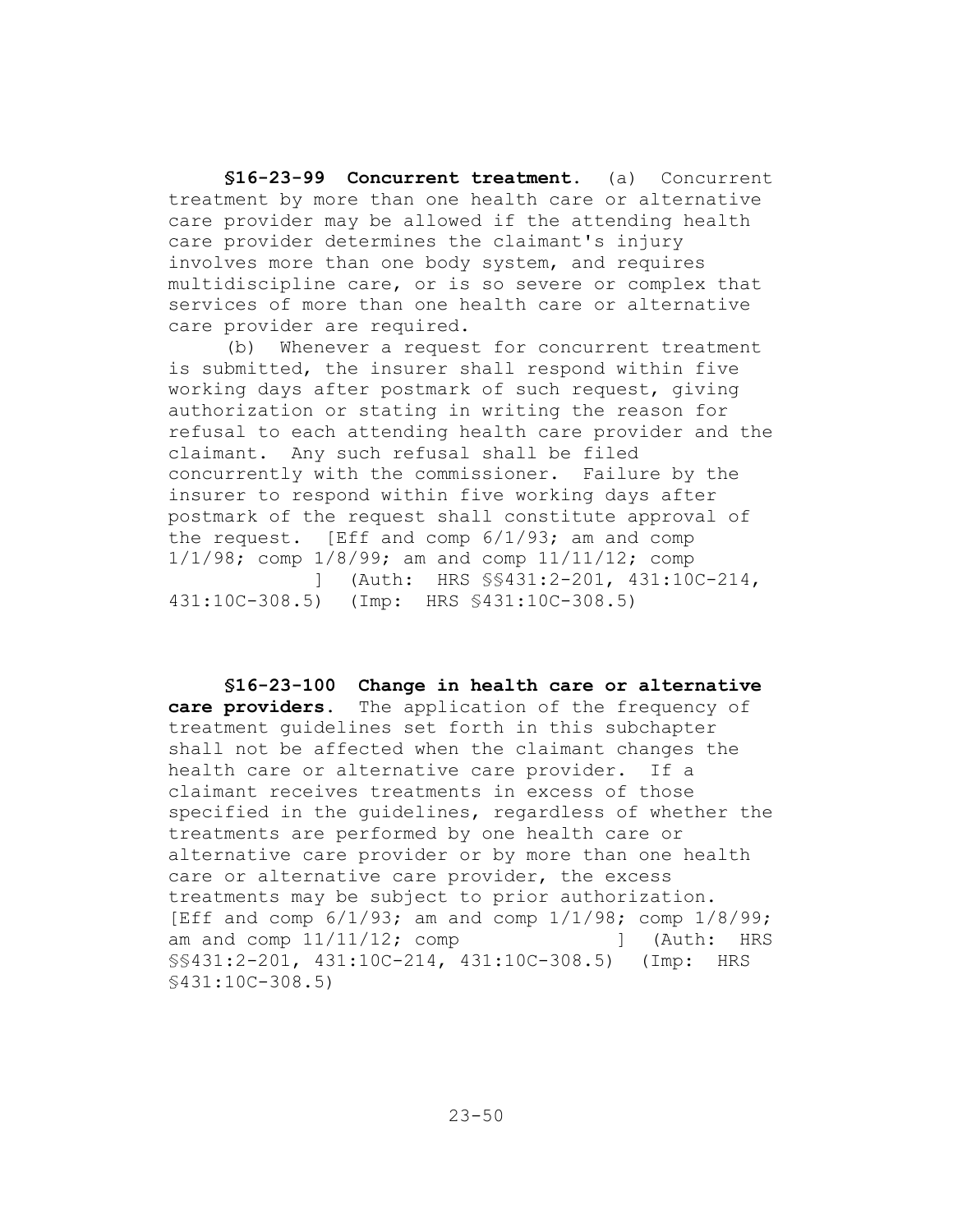**§16-23-102 Repealed.** [R 11/11/12]

**§16-23-103 Rules of decision for allowable fees for medical, surgical, and hospital services and supplies.** (a) When all the required care for a case reasonably falls within the range of qualifications of one health care provider, no other health care provider may claim a fee, except for consultation service or for surgical assistance. For groups of health care providers or hospitals with satellite clinics, when service is rendered by a group member of the same specialty, the group shall submit bills as though one health care provider had cared for the claimant.

(b) Medical, surgical, or hospital care of an unusual type or unlisted fee may occur which represents a type of service over and beyond listed procedures. Appropriate fees may be allowed if the treatment was reasonable, appropriate, and necessary.

(c) Medical conditions or symptoms which are pre-existing and are not aggravated or affected by and do not result from the injury covered by motor vehicle insurance benefits shall not be compensable. Palliative treatment of these unrelated conditions shall be allowed, provided that these conditions directly retard, prevent, or endanger the surgical care or recovery from the injury covered by motor vehicle insurance benefits. In addition, pre-existing conditions which did not require treatment before the motor vehicle accident resulting in accidental harm but which do require treatment as a result of the accident shall be compensable. Pre-existing conditions which required treatment at the time of the accident and which are aggravated or affected so as to require additional treatment shall be compensable to the extent of the additional treatment.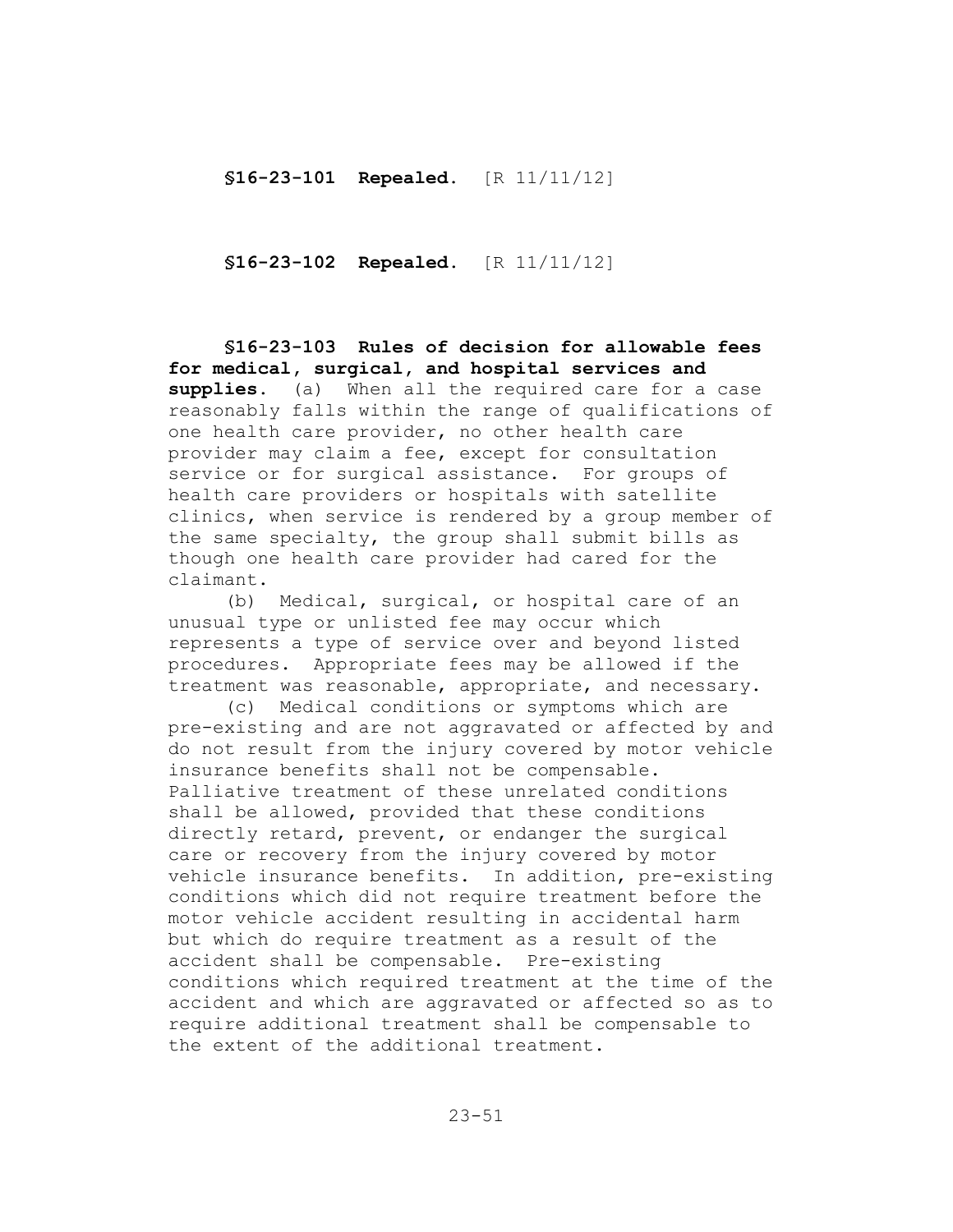(d) Certain of the procedures listed in medical fee schedules are commonly carried out as an integral part of a total service and do not warrant a separate charge. When such a procedure is carried out as a separate procedure, not immediately related to other services, the indicated fee is applicable.

(e) Minimal dressings, counseling incidental to treatment, etc., are covered by the office visit fee. Necessary drugs, supplies, and materials provided by the health care provider may be charged for separately in accordance with section 16-23-114.

(f) Fees including office visits shall not be paid for more than one visit per day by the same health care provider of service regardless of the number of injuries or conditions treated. [Eff and comp 6/1/93; am and comp 1/1/98; comp 1/8/99; comp 11/11/12; comp ] (Auth: HRS §§431:2- 201, 431:10C-214, 431:10C-308.5) (Imp: HRS §431:10C-308.5)

**§16-23-104 Health care providers.** (a) Frequency and extent of treatment shall not be more than the nature of the injury and the process of recovery requires. Authorization is not required for the initial fifteen treatments of the injury during the first sixty calendar days, except for naturopathic, chiropractic and acupuncture treatments which are governed by section 431:10C-103.6, HRS.

(b) A bill for no more than four hours for psychometric, projective, and other psychological testing and the resultant reports shall not be subject to prior authorization.

(c) Conservative care extending beyond one hundred twenty calendar days from the date of first treatment may be subject to prior authorization.

(d)(1) If the injury is the result of an accident on or after January 1, 1998, chiropractic and acupuncture visits shall be limited to the number of and costs for treatments in section 431:10C-103.6, HRS.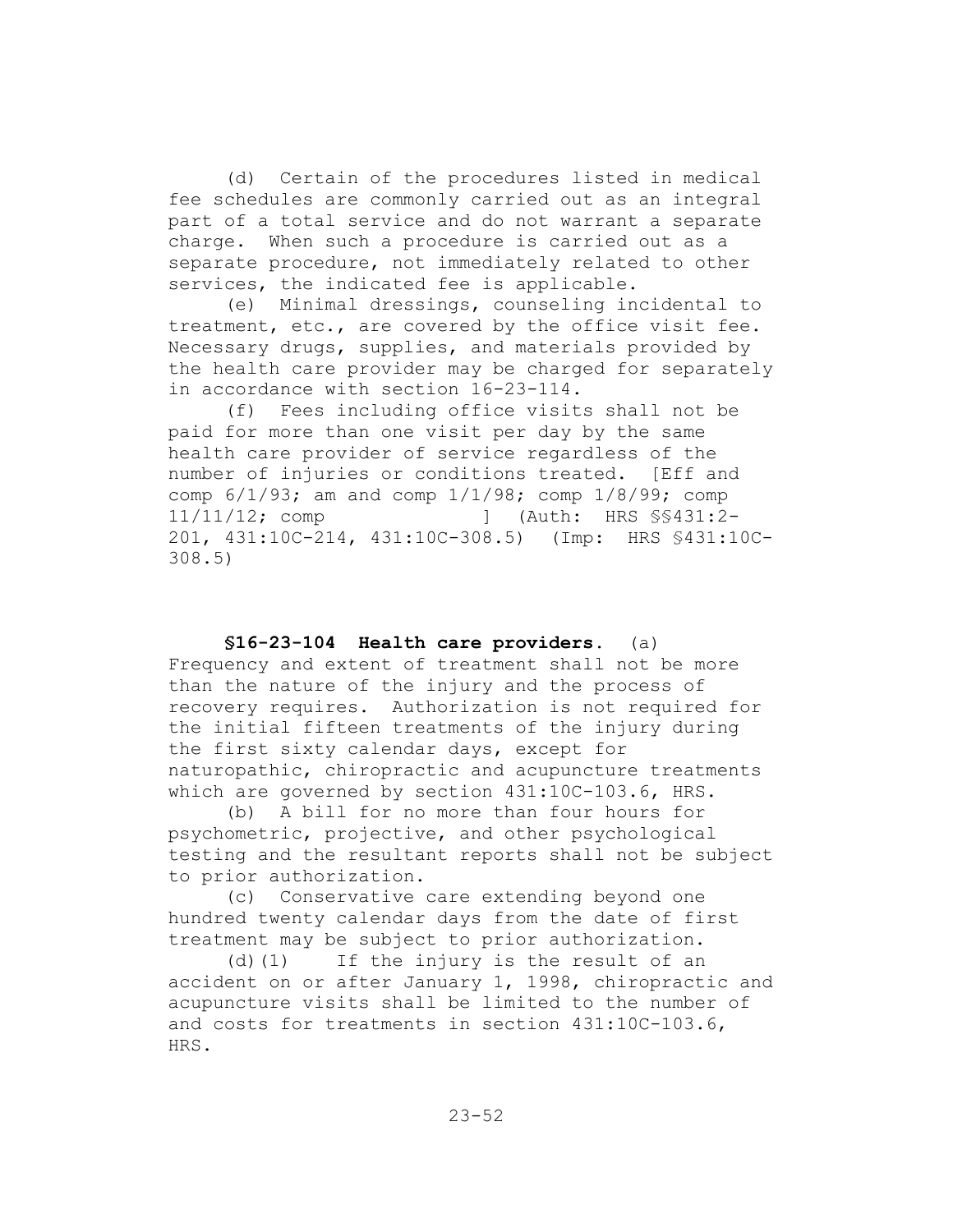- (2) A "visit" shall include all examinations or chiropractic manipulative treatments involving one or more regions, spinal, and authorized physiotherapy modalities and procedures or acupuncture treatments provided on the same date.
- (3) The Hawaii state chiropractic guidelines are those guidelines in effect on January 25, 1997 (light green cover).
- (4) Payments to a chiropractor or an acupuncturist for visits shall conform to paragraph (1) and shall not be reduced or revised by an insurer or its agent(s).
- (5) Chiropractic treatments shall not exceed the scope of practice permitted by chapters 431 and 442, HRS.

(e) If the injury is the result of an accident occurring on or after January 1, 1998, for physical medicine and rehabilitation, treatments may include up to four procedures, up to four modalities, or a combination of up to four procedures and modalities, and the visit shall not exceed sixty minutes per injury. When treating more than one injury, treatments may include up to six procedures, up to six modalities, or a combination of up to six procedures and modalities, and the entire visit shall not exceed ninety minutes.

(f) If the injury is the result of an accident occurring on or after January 1, 1998, an insurer or its agent(s) shall not reduce payments to health care providers under this section through the withholding of moneys for the payments of taxes. This subsection shall not exempt an insurer or its agent from complying with the Internal Revenue Code. [Eff and comp 6/1/93; am and comp 1/1/98; am and comp 1/8/99; am and comp  $11/11/12$ ; comp  $\qquad$  [Auth: HRS §§431:2-201, 431:10C-214, 431:10C-308.5, 431:10C-B) (Imp: HRS §§431:10C-308.5, 431:10C-B )

#### **§16-23-105 Repealed.** [R 11/11/12]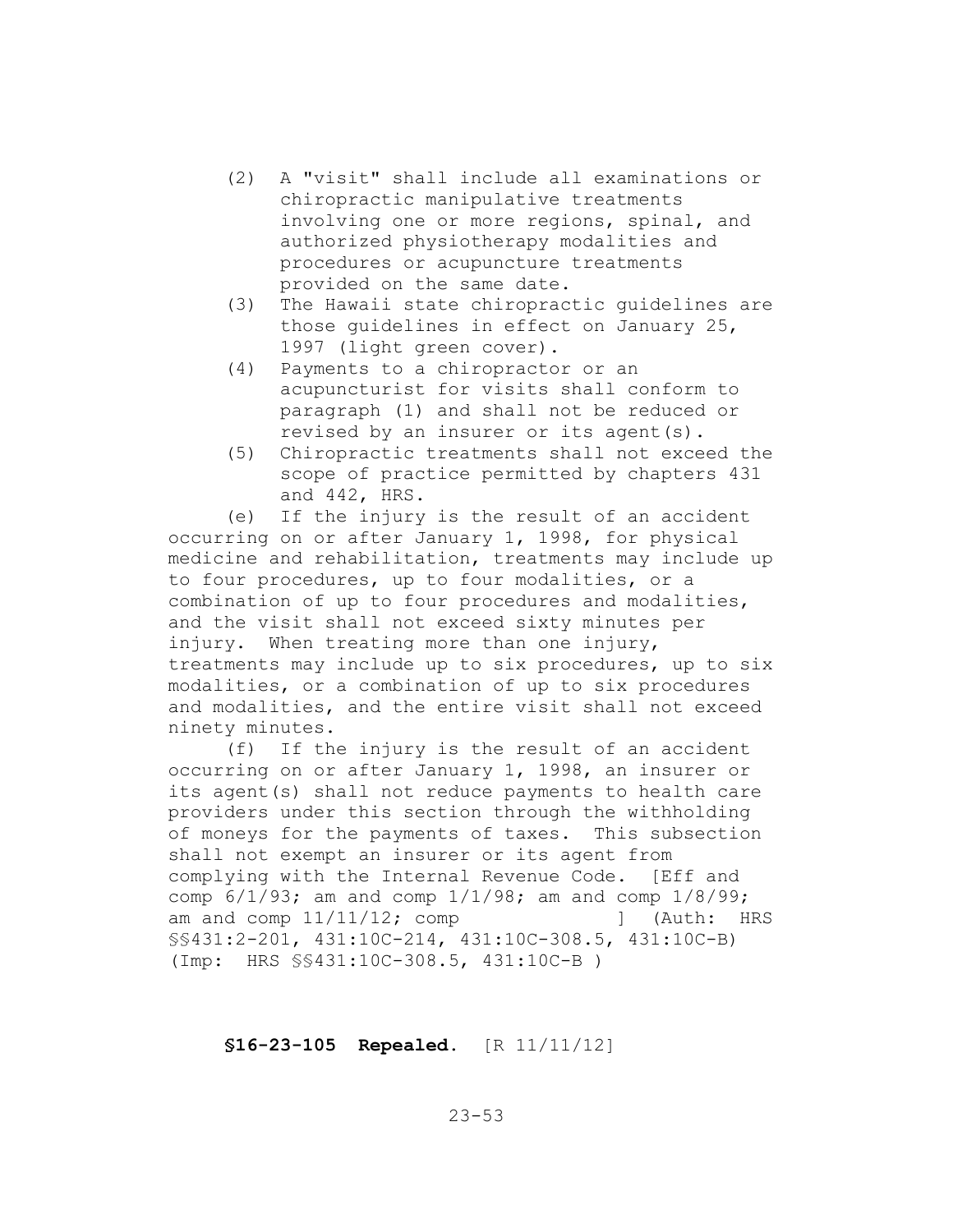**§16-23-106 Physician assistants.** Attending health care providers may prescribe treatment in their discipline to be carried out by persons certified or licensed to provide the service. Fees for services provided by certified or licensed physician assistants under Hawaii law shall be sixty per cent of the fees authorized by section 16-23-115. Fees for services provided by assistants not certified or licensed shall be fifty per cent of the fees authorized by section 16-23-115. [Eff and comp 6/1/93; am and comp 1/1/98; comp 1/8/99; comp [1] (Auth: HRS  $\S$ \$431:2-201, 431:10C-214, 431:10C-308.5) (Imp: HRS §431:10C-308.5 )

**§16-23-107 Repealed.** [R 11/11/12]

**§16-23-108 Repealed.** [R 11/11/12]

**§16-23-109 Repealed.** [R 11/11/12]

**§16-23-110 Anesthesia services.** (a) A base unit is listed for all procedures in the medical fee schedule in accordance with section 16-23-115. This includes the base unit of all anesthesia services except the value of the actual time spent administering the anesthesia or in unusual detention with the patient.

(b) As allowed under Medicare, the anesthesia charges are equal to the sum of the base and time units for the service multiplied by a geographical adjusted anesthesia-specific conversion factor.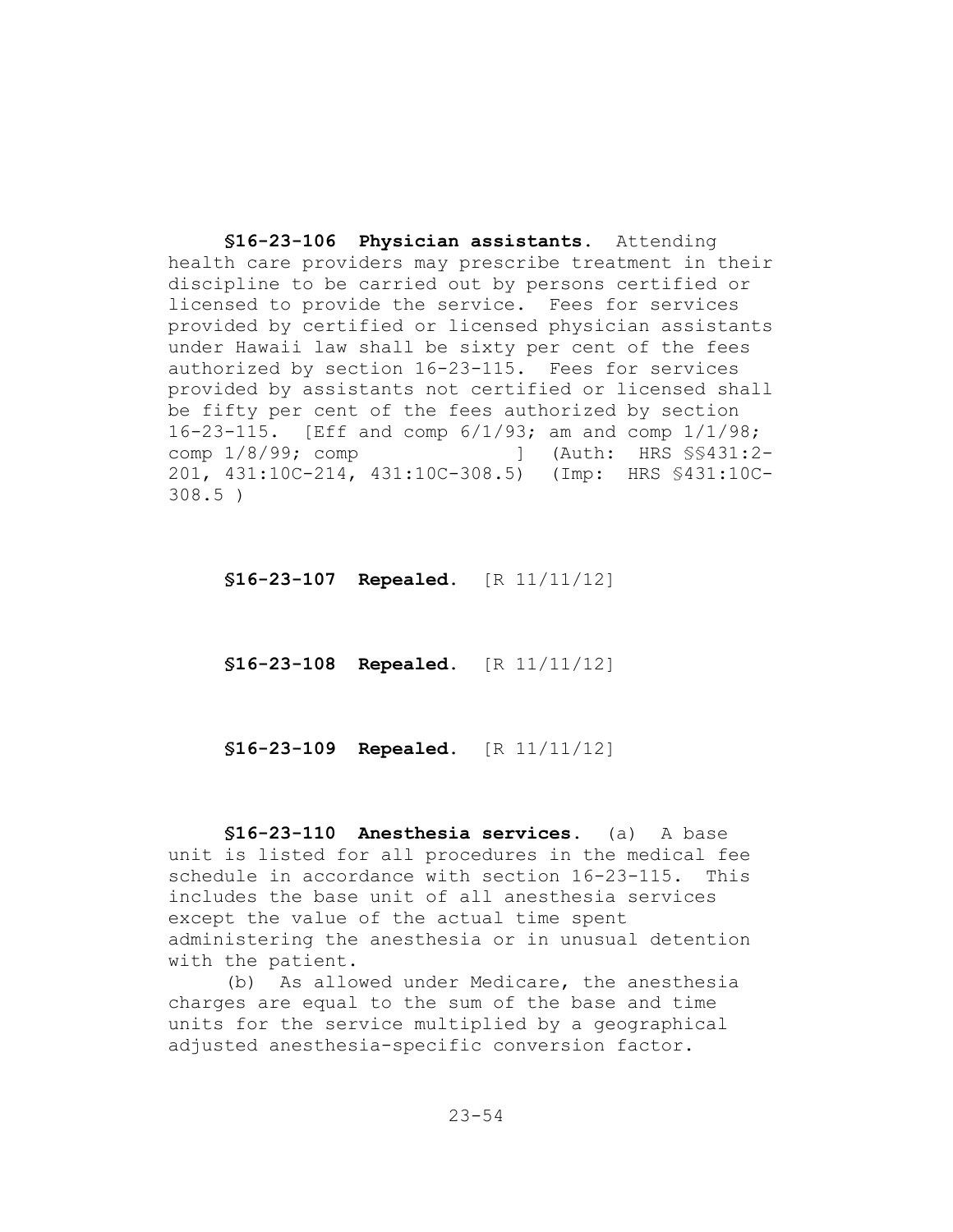(c) The total value for anesthesia services includes pre- and post-operative visits, the administration of the anesthetic, and the administration of fluids and blood incident to the anesthesia or surgery.

(d) The time units are computed by dividing the total anesthesia time by fifteen minutes.

(e) Calculated values for anesthesia services shall be used when the anesthesia is administered by an appropriately licensed health care provider and a fee shall be paid only for the individual anesthetic service.

(f) If the general or regional anesthetic is administered by the attending health care provider, the value shall be fifty per cent of the calculated value.

(g) A separate charge may be made for necessary drugs and materials provided by the health care provider or anesthetist in accordance with section 16-  $23 - 114$ .

(h) When unusual detention with the claimant is essential for the safety and welfare of the claimant, the necessary time will be valued on the same basis as indicated for anesthesia time.

(i) No additional fee shall be allowed for local infiltration or digital block anesthesia administered by the operating physician.

(j) When either a hypothermia or a pump oxygenator, or both, are employed in conjunction with an anesthetic, the anesthetic "basic" value will be equal to that of procedure code 00560.

(k) Where anesthesia is administered for dental services, if the above rules are not applicable, a fee equal to that of the procedure code 00122 for inhalation anesthesia and equal to that of procedure code 00102 by an intravenous route will be allowed. [Eff and comp 6/1/93; am and comp 1/1/98; comp 1/8/99; comp 11/11/12; comp [401] (Auth: \$\$431:2-201, 431:10C-214, 431:10C-308.5) (Imp: HRS §431:10C-308.5)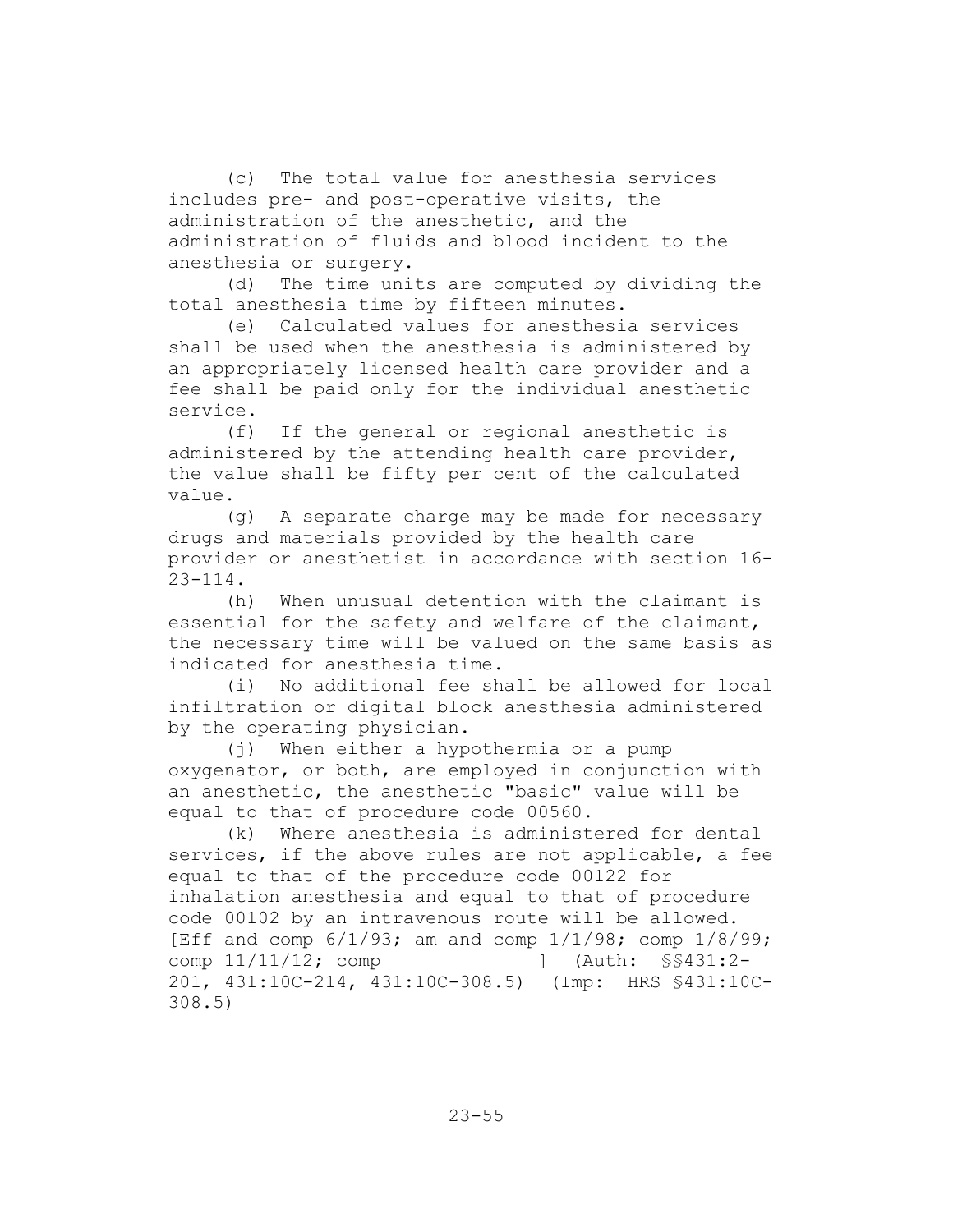**§16-23-111 Radiology services.** (a) Taking of anterior-posterior (A-P), lateral, and oblique x-rays shall be discretionary for one hundred-twenty days following the initial treatment and may be allowed without authorization. Prior authorization from the insurer shall be obtained for x-rays subsequent to the initial one hundred-twenty days of treatment.

(b) Diagnostic tests and x-rays shall be taken, reported, and marked for identification and orientation in accordance with the accepted standard of radiologic practice. X-rays shall be taken on machines with a current certification by the department of health.

(c) Where contrast x-ray examinations are performed, fees shall include the usual contrast media. When special trays or materials are provided by the health care provider, rather than by the hospital, an additional charge is warranted.

(d) Injection procedures, including major surgery, for the purpose of performing needed radiological studies, are covered in the section on surgery. The fee shall be paid to the health care provider actually performing the service.

(e) Fees shall include both the technical and professional components. In the absence of any prior agreement between a radiologist and a hospital or other facility furnishing technical radiology services, the professional component shall be thirtyfive per cent of the scheduled radiology fee. The technical (-TC) and professional (-26) components may be billed separately using the appropriate modifiers as indicated by Medicare. Billings for x-rays are not reimbursable without a report of the findings.

(f) Radiotherapy includes the use of x-ray and other high energy modalities (betatron, linear accelerator, etc.), radium cobalt, and other radioactive substances. Fees for therapy include follow-up care, and concomitant office visits, but not concomitant surgical, radiological, or laboratory procedures. [Eff and comp 6/1/93; am 1/30/95; am and comp 1/1/98; comp 1/8/99; comp 11/11/12; comp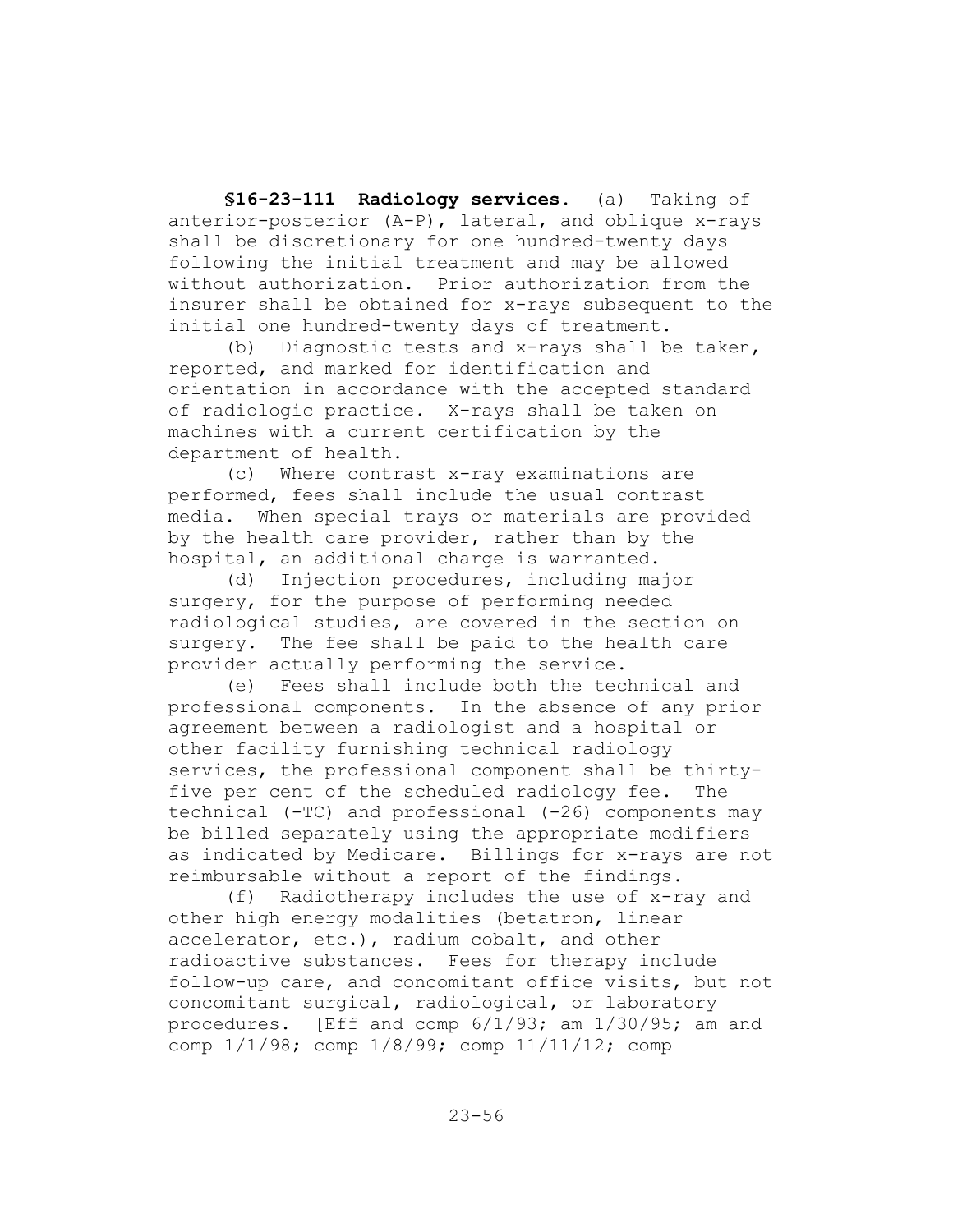] (Auth: HRS §§431:2-201, 431:10C-214, 431:10C-308.5) (Imp: HRS §431:10C-308.5)

#### **§16-23-112 Repealed.** [R 1/1/98]

**§16-23-113 Hospital services.** (a) Subject to the terms of the motor vehicle insurance policy, when hospitalization is required for further treatment of a claimant, that claimant shall have a free choice of a licensed hospital in the county where the injury occurred or in the county where the claimant resides. If the claimant is in critical condition or unable to express a choice, then the attending health care provider may designate the hospital to which the claimant will be taken.

(b) Hospital charges shall be limited to ward rates or the lowest prevailing rate at the hospital where the claimant is confined, except if the nature of the injury requires private care, intensive care, or isolation, as determined by the attending health care provider, in which case the prevailing private rates may be charged.

(c) When a claimant is treated in the emergency facility of a hospital, the allowable hospital charge for the use of the emergency room shall be the established emergency room charge for that particular hospital.

(d) All hospital charges shall be itemized when a bill is submitted. [Eff and comp 6/1/93; am and comp 1/1/98; am and comp 1/8/99; comp 11/11/12; comp ] (Auth: HRS §§431:2-201, 431:10C-214, 431:10C-308.5) (Imp: HRS §431:10C-308.5)

**§16-23-114 Drugs, supplies and materials.** (a) All charges for prescribed drugs, supplies, or materials for the use of the claimant shall be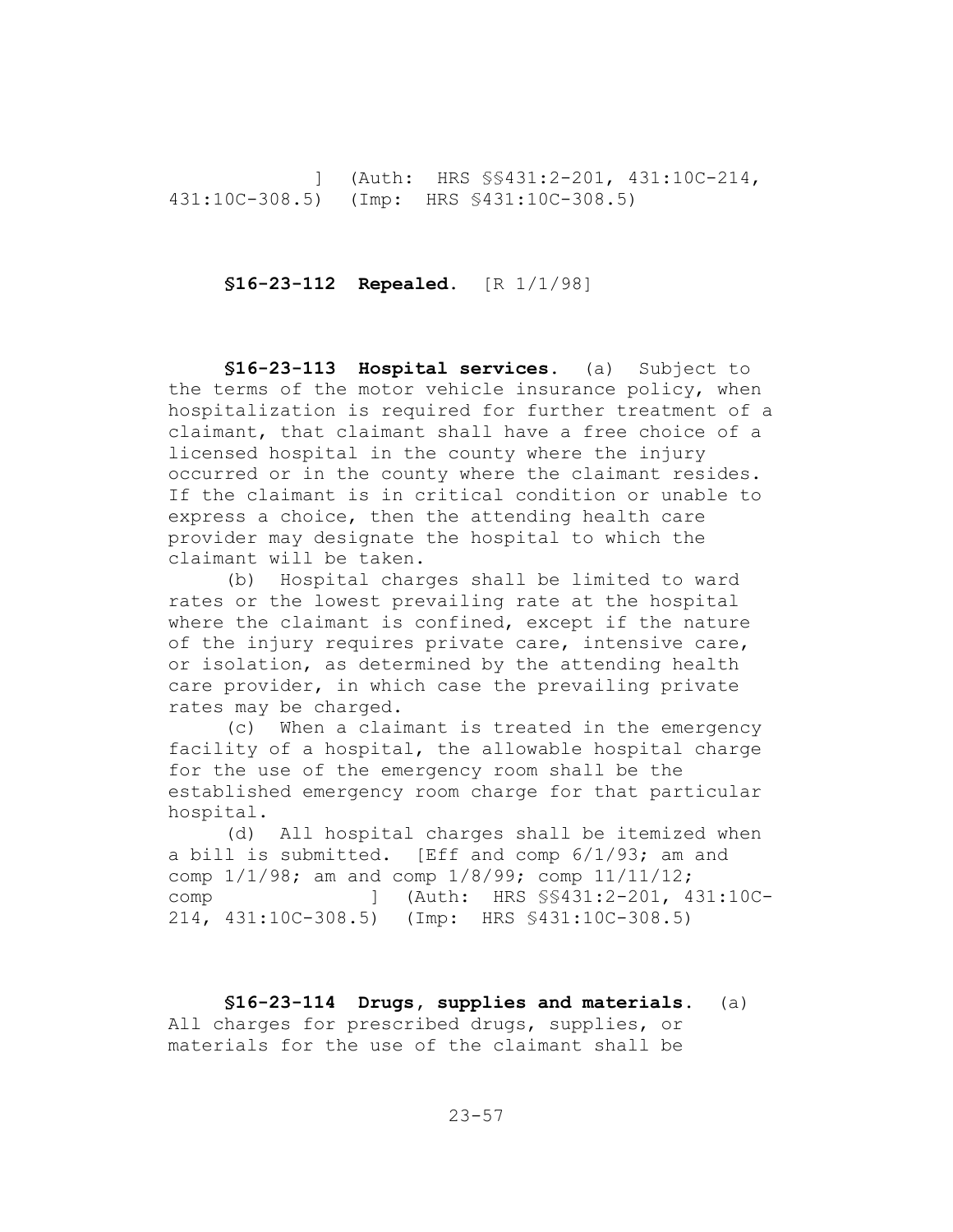separately listed and certified by the health care provider, or a duly authorized representative that the charges for the drugs, supplies, or materials were required or prescribed for the injury covered by motor vehicle insurance benefits.

(b) Dietary supplements such as minerals and vitamins shall not be reimbursable unless a specific compensable dietary deficiency has been clinically established in the claimant as a result of the injury covered by motor vehicle insurance benefits.

(c) Payment for covered prescription drugs and supplies shall be made at the average wholesale price plus forty per cent of the average wholesale price when sold by a health care provider, hospital, pharmacy, or alternative health care provider of service. Billings for prescriptive drugs shall include the national drug code number listed in the current American Druggist Red Book followed by the average wholesale price listed at time of purchase by the health care provider of service. Approved generics shall be substituted for brand name pharmaceuticals unless the prescribing health care provider certifies no substitution is permitted because the claimant's condition will not tolerate a generic preparation. [Eff and comp 6/1/93; am and comp 1/1/98; comp 1/8/99; comp 11/11/12; comp ] (Auth: HRS §§431:2-201, 431:10C-214,

431:10C-308.5) (Imp: HRS §431:10C-308.5)

#### **§16-23-115 Workers' compensation medical fee**

**schedule.** (a) Charges for medical services shall not exceed one hundred ten per cent of participating fees prescribed in the Medicare Resource Based Relative Value Scale System applicable to Hawaii (Medicare Fee Schedule) or Exhibit A at the end of Title 12, Chapter 15, entitled "Workers' Compensation Supplemental Medical Fee Schedule" (Exhibit A). The Medicare Fee Schedule and Exhibit A, together herein referred to as the "medical fee schedule," is made a part of this chapter and shall be used to determine the maximum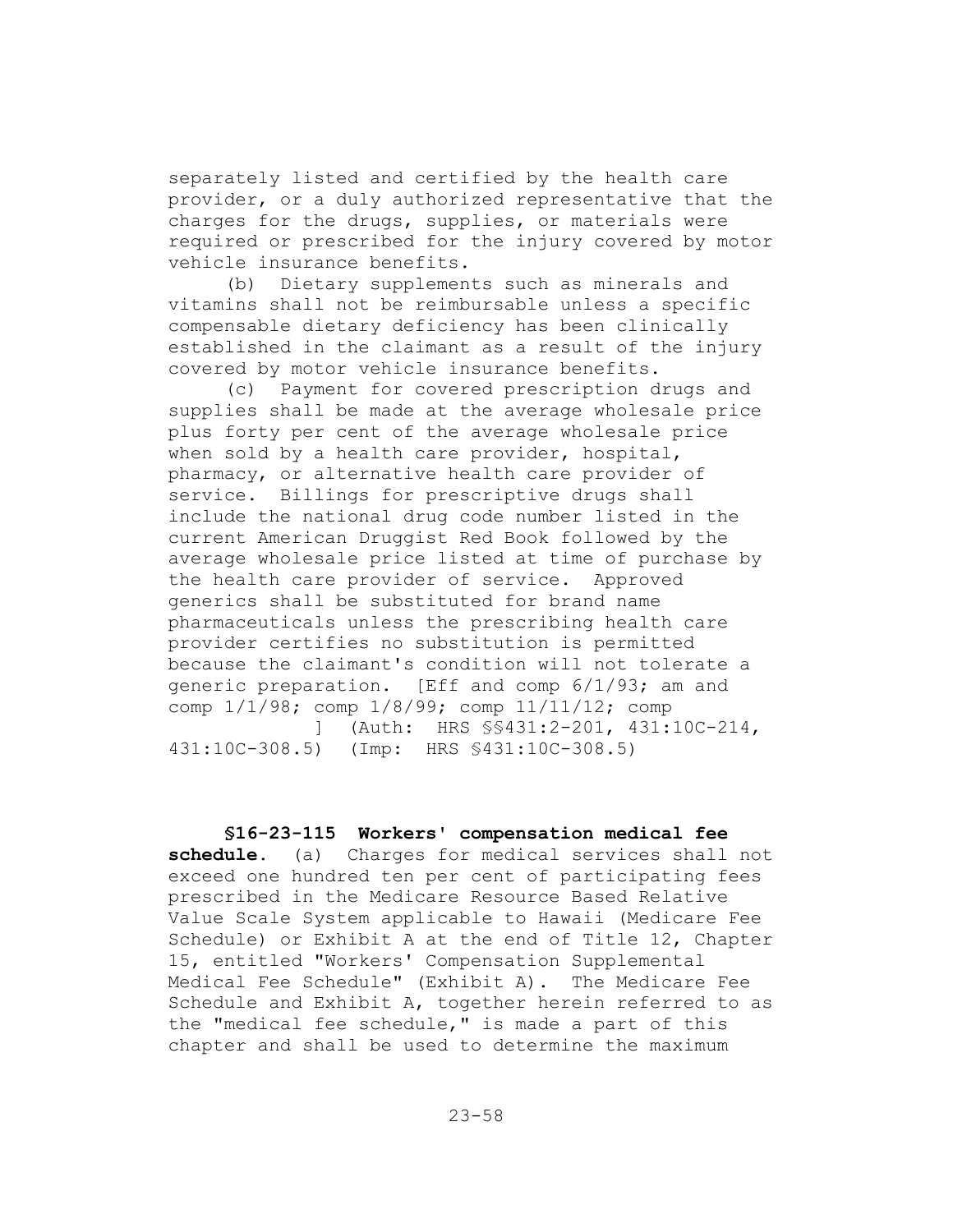allowable fees using the procedure codes and unit values established by the department of labor and industrial relations pursuant to section 386-21, HRS. Any subsequent amendment by the department of labor and industrial relations to the Medicare fee schedule and Exhibit A, shall be incorporated into this chapter by reference.

(b) If the maximum allowable fees for medical services are listed in both the Medicare Fee Schedule and Exhibit A, charges shall not exceed the maximum allowable fees allowed under Exhibit A.

(c) For the purposes of this section "private patient" means a patient not covered by insurance. If the charges are not listed in the medical fee schedule or in Exhibit A, the health care provider shall charge a fee not to exceed eighty per cent of the health care or alternative care provider's usual and customary fee for the same service rendered to a private patient. Upon request by the insurer, a health care or alternative care provider shall submit a statement itemizing the lowest fee charged for the same health care, services, and supplies furnished to any private patient during a one-year period preceding the date of the particular charge. Requests shall be submitted in writing within twenty calendar days of receipt of a charge allegedly in excess of the allowable amount. The health care or alternative care provider shall reply in writing within ten calendar days of receipt of the request. Failure to comply with the request of the insurer shall be reason for the insurer to deny payment.

(d) Fees listed in the Medicare Fee Schedule shall be subject to the current Medicare Fee Schedule correct coding initiative ("CCI") and follow-up rules. The Health Care Financial Administration Common Procedure Coding System alphabet codes adopted by Medicare shall not be allowed unless specifically adopted by the director of labor. [Eff and comp 6/1/93; am and comp 1/1/98; am and comp 1/8/99; comp 11/11/12; comp ] (Auth: HRS §§431:2- 201, 431:10C-214, 431:10C-308.5) (Imp: HRS §431:10C-308.5)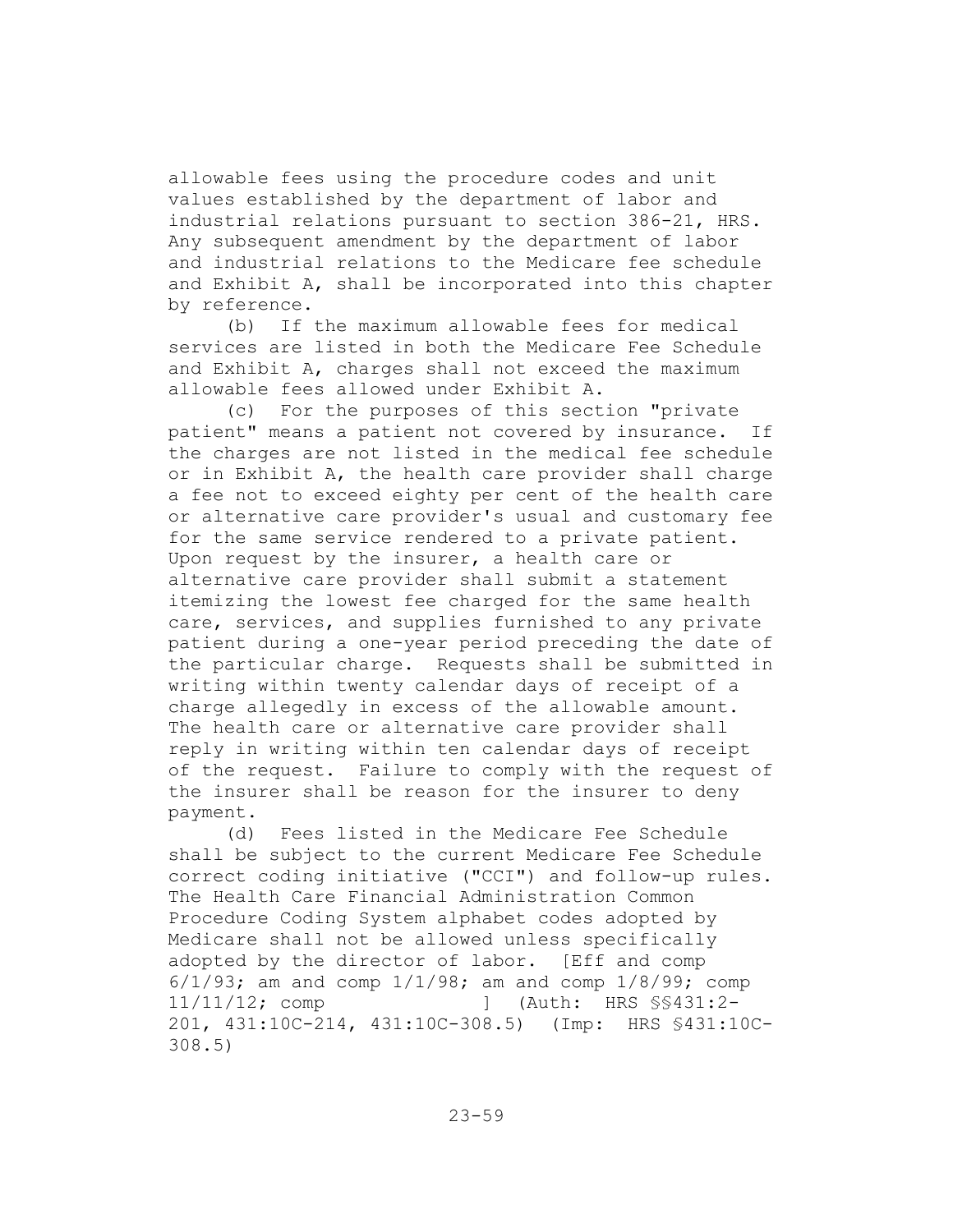**§16-23-116 Repealed.** [R 11/11/12]

SUBCHAPTER 18 REPEALED

**§16-23-117 Repealed.** [R 11/11/12]

**§16-23-117.5 Repealed.** [R 11/11/12]

**§16-23-118 Repealed.** [R 11/11/12]

**§16-23-119 Repealed.** [R 11/11/12]

**§16-23-120 Repealed."** [R 11/11/12]

2. Material, except source notes and other notes, to be repealed is bracketed and stricken. New material is underscored.

3. Additions to update source notes to reflect these amendments and compilation are not underscored.

4. These amendments to and compilation of chapter 16-23, Hawaii Administrative Rules, shall take effect ten days after filing with the Office of the Lieutenant Governor.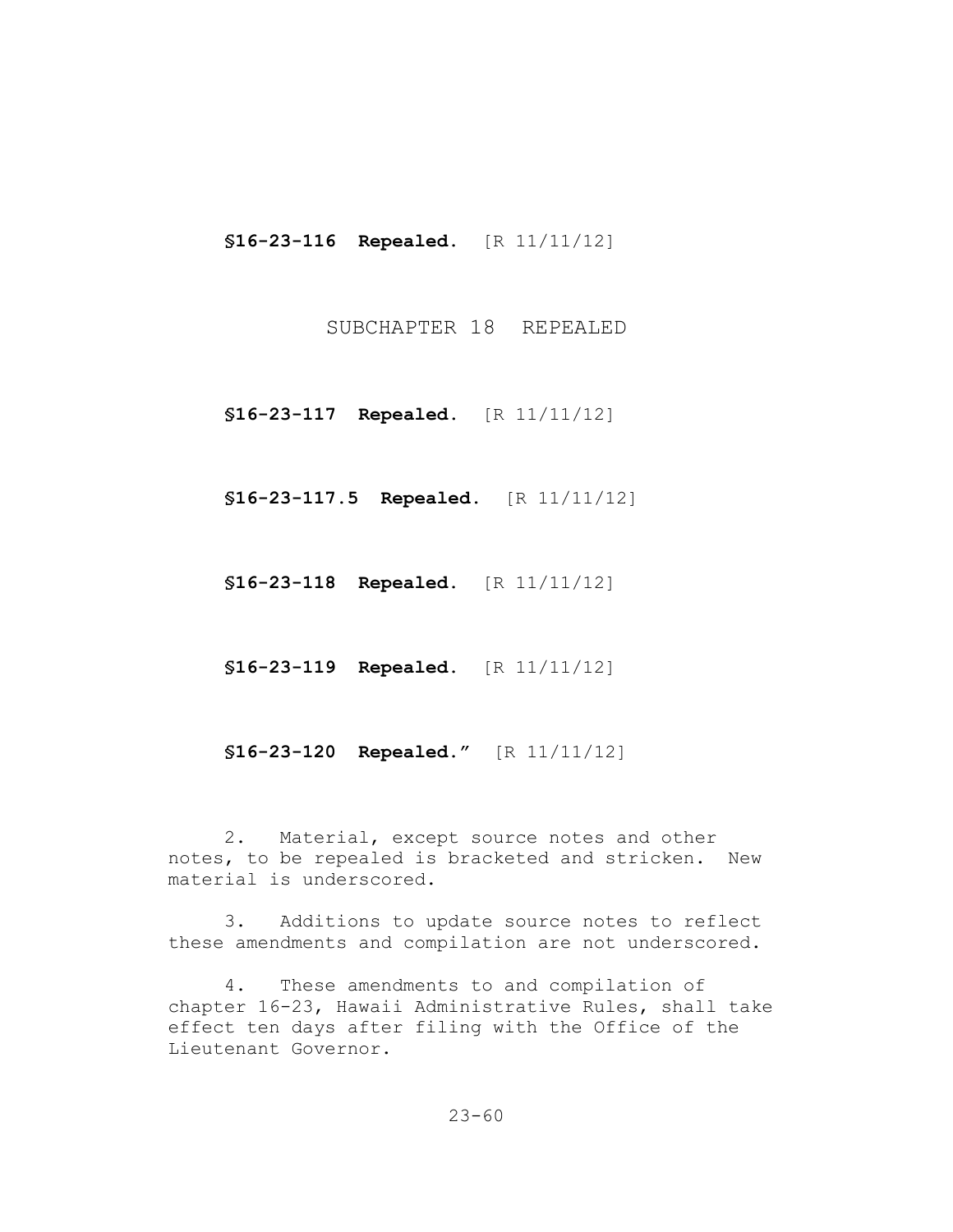I certify that the foregoing are copies of the rules drafted in the Ramseyer format pursuant to the requirements of section 91-4.1, Hawaii Revised Statutes, which were adopted on MM DD, YYYY and filed with the Office of the Lieutenant Governor.

> CATHERINE P. AWAKUNI COLÓN Director of Commerce and Consumer Affairs

APPROVED AS TO FORM:

Deputy Attorney General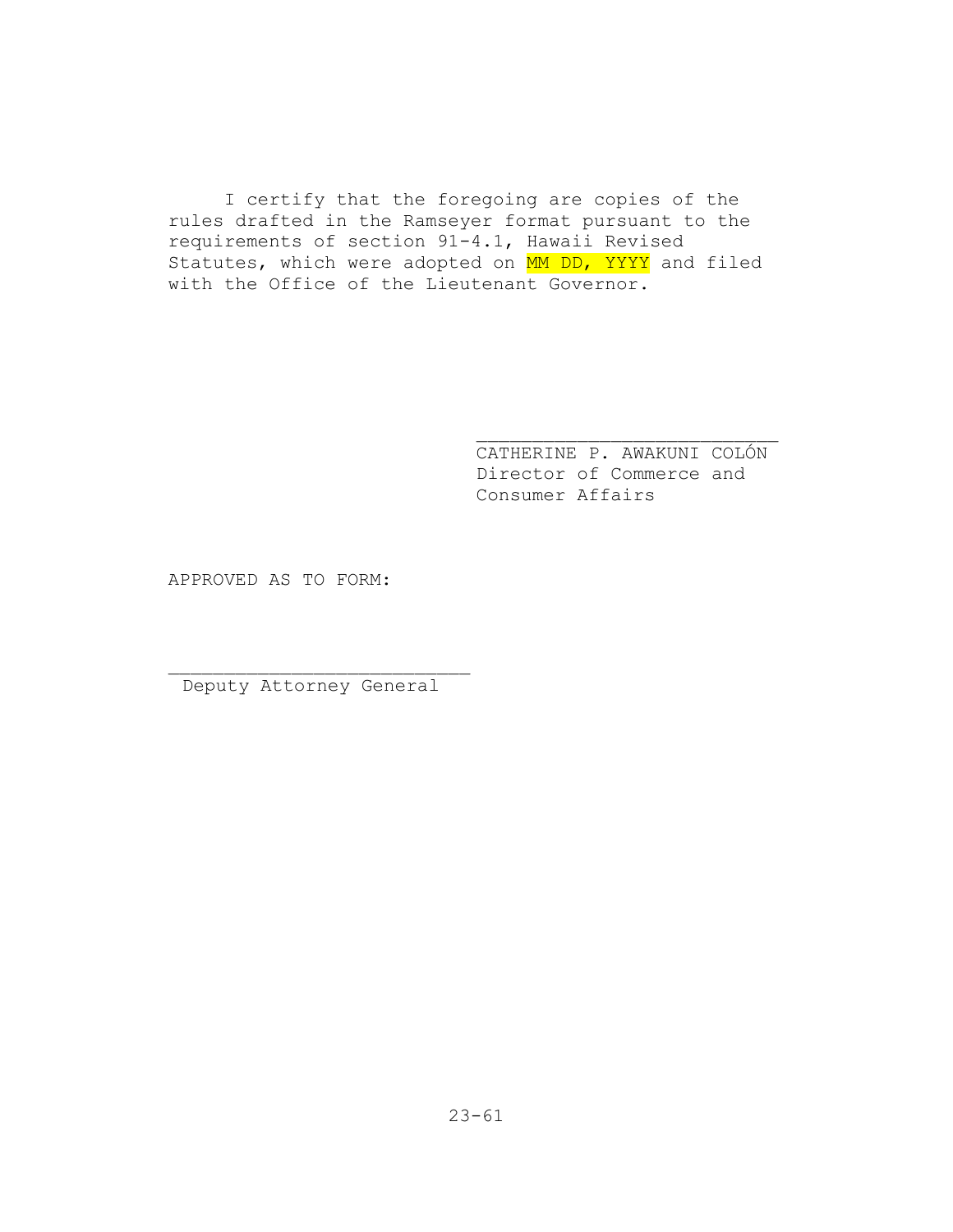# **EXHIBIT #1 REQUIRED OPTIONAL ADDITIONAL COVERAGES**

| <b>Personal Injury Protection (PIP)</b>                        |                                                |
|----------------------------------------------------------------|------------------------------------------------|
| <b>Benefits Limits</b>                                         | <b>Collision Deductibles</b>                   |
| (per person)                                                   | \$<br>50                                       |
| \$10,000 (basic)                                               | \$<br>100                                      |
| Insurers may offer higher limits                               | \$<br>250                                      |
|                                                                | \$<br>500                                      |
| <b>PIP Deductibles</b>                                         | \$<br>1,000                                    |
| 100<br>\$                                                      | \$<br>1,500                                    |
| \$<br>\$<br>300                                                | \$<br>2,000                                    |
| 500                                                            |                                                |
| \$<br>1,000                                                    |                                                |
| <b>Property Damage Liability Limits</b>                        | <b>Comprehensive Deductibles</b>               |
| (per accident)                                                 | \$<br>50                                       |
| \$ 10,000 (basic)                                              | \$<br>100                                      |
| \$15,000                                                       | 250                                            |
| \$20,000                                                       | 500                                            |
| \$ 30,000                                                      | \$\$\$\$<br>1,000                              |
| $$50,000$ *                                                    | 1,500<br>\$                                    |
|                                                                | 2,000                                          |
| <b>Bodily Injury Liability Limits</b>                          | <b>Death Benefits **</b>                       |
| (per person/per accident)                                      | \$<br>25,000                                   |
| \$<br>20,000/40,000 (basic)                                    | \$<br>50,000                                   |
| 50,000/100,000<br>\$                                           | \$<br>75,000                                   |
| \$<br>100,000/300,000                                          | \$<br>100,000                                  |
| \$<br>300,000/300,000<br>∗                                     | <b>Funeral Expenses **</b>                     |
|                                                                | \$2,000                                        |
| <b>Uninsured Motorist Limits</b>                               |                                                |
| non-stacked and stacked                                        | <b>Wage Loss Benefits **</b>                   |
| (per person/per accident)                                      | (maximum per month/per accident per person)    |
| \$<br>20,000/40,000<br>(basic                                  | \$<br>500/3,000                                |
| offer)                                                         | \$<br>1,000/6,000                              |
| 50,000/100,000<br>\$                                           | \$<br>1,500/9,000                              |
| $\frac{1}{2}$<br>100,000/300,000                               | \$<br>2,000/12,000                             |
| \$<br>300,000/300,000 *                                        |                                                |
|                                                                |                                                |
| <b>Underinsured Motorist Limits</b><br>non-stacked and stacked | <b>Alternative Provider Services Limits **</b> |
| (per person/per accident)                                      | maximum: \$75 per visit<br>maximum: 30 visits  |
| 20,000/40,000<br>(basic<br>\$                                  |                                                |
| offer)                                                         |                                                |
| 50,000/100,000<br>\$                                           |                                                |
| $\overline{\mathbf{S}}$<br>$100,000/300,000$<br>$2,3-62$       |                                                |
| 300,000/300,000<br>\$                                          |                                                |